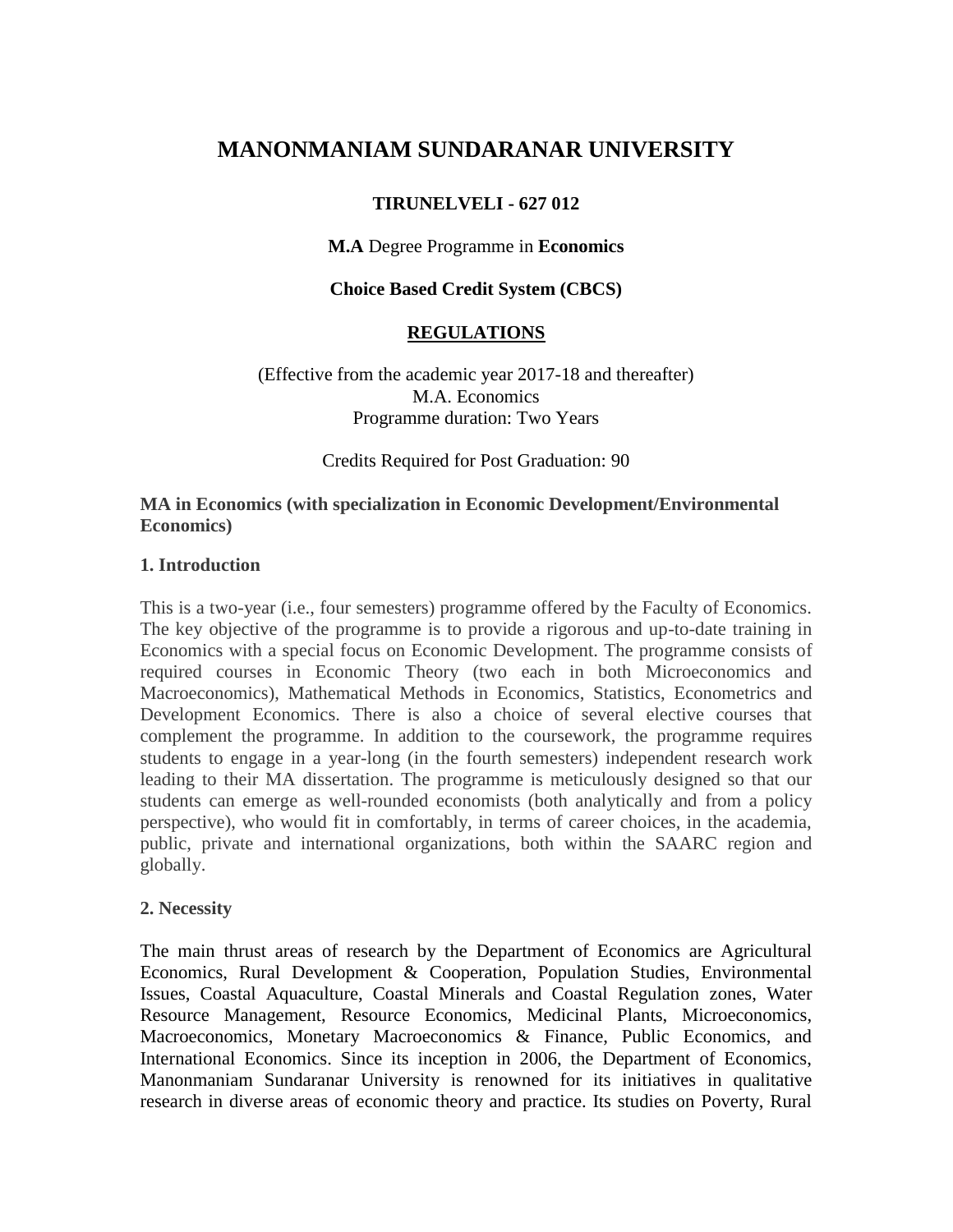Employment Guarantee Schemes and Cooperatives, Human Development were instrumental in shaping public policies, and in formulating economic plans at local and regional level. Department of Economics, MSU is the one of the handful of research University in down south of Tamil Nadu to carry out research on demographic problems facing the country. The University is credited with pioneering contributions done through several field based surveys & research contributions (State Balanced Growth Fund (SBGF) submitted to the State Planning Commission (Nearly 9 block level Perspective Plan documentations were prepared), Government of Tamil Nadu to alleviate economic backwardness of the two districts affiliated to Manonmaniam Sundaranar University and thereby Government of Tamil Nadu has sanctioned more than Rs.50 cores in the first phase to cease rural backwardness.

#### **3. Importance**

The Department of Economics is primarily has been recognized as a teaching institution for award of the Master's and Ph.D. degrees in Economics, Agricultural Economics, Environmental Economics, Monetary Economics, Labour Economics, Coastal Resource Economics, Econometric, Commodity markets and Money and capital markets. The flagship two year postgraduate program in Economics offered by the Department of Economics, MSU is a nationally acclaimed and coveted program. In keeping with the need of the present-day economy, the Department has launched two year Master's Degree Programmes in Economics.

#### **4. Objectives of the Course**

To prepare the students to face challenges of the competitive world

- To impart the fundamental knowledge of Economic Theories to the Students
- To inculcate research aptitude among the students
- To make the students to understand the current economic problems of India as well as around the World
- To facilitate the students to enter into the employment market by introducing the innovative subjects

#### **5. Eligibility for Admission**

A candidate who has passed degree in B.A (Economics)/ B.B.A. / B.B.E (Business Economics) is eligible with at least 50% marks in the Bachelor's degree and at least 50% marks in Economics; OR Bachelor's degree with at least 60% marks in any of the allied subjects viz. Commerce, Statistics, Mathematics, Engineering or any of the Social Sciences subjects.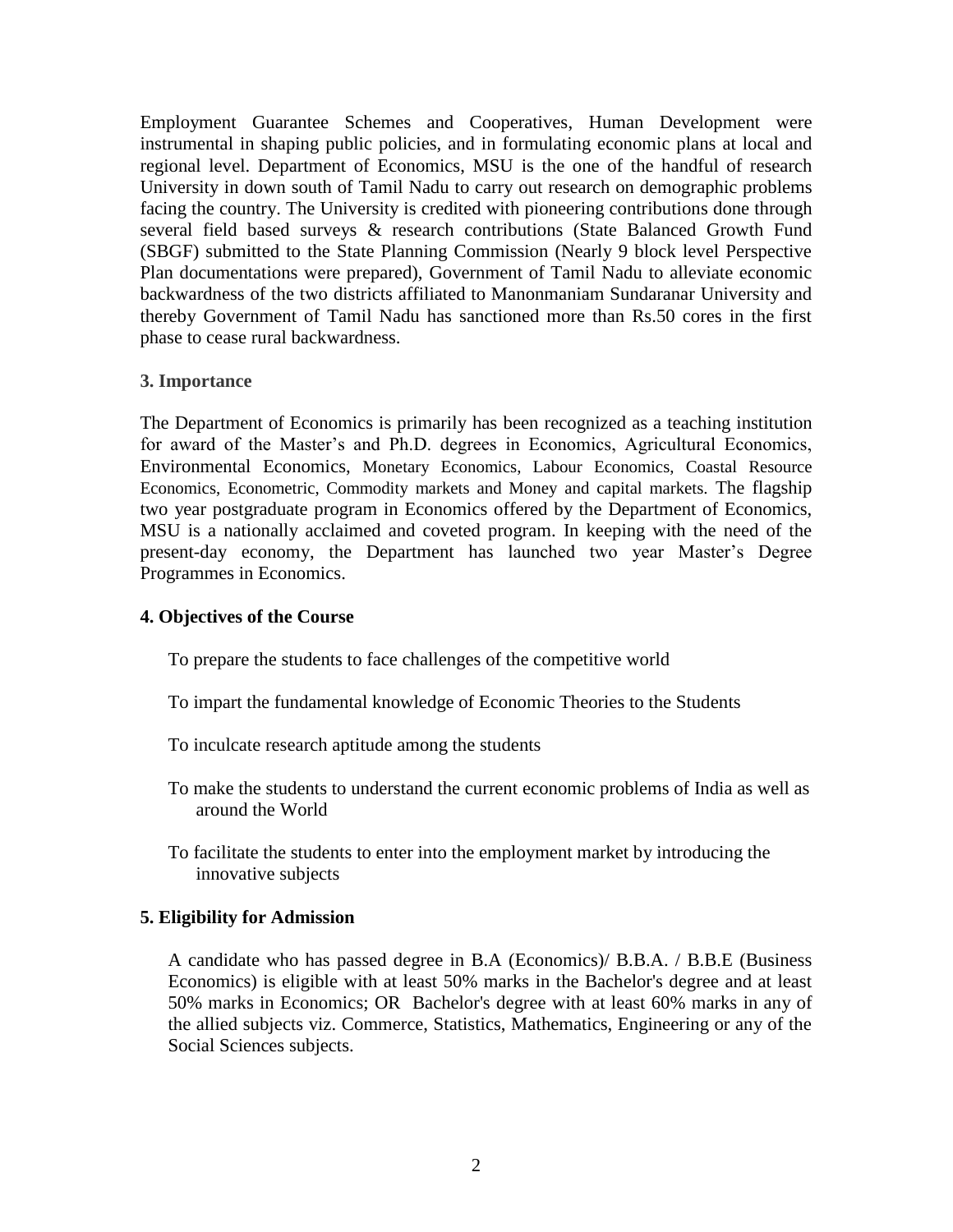#### **6. Duration of the Course**

 The duration of the course is two years. Each academic year consists of two semesters with 90 working days for each semester.

#### **7. Medium of Instruction and Examination**

The medium of instruction and examination are in English

#### **8. Assessment Method**

#### **For Theory Paper**

For securing a Post Graduate Degree in Economics, a student has to secure 90 credits. For a pass in each theory paper, a student has to obtain a minimum of 50 marks in the end semester examinations with following internal and external components:

| Internal (25 marks)                                                                                                              | <b>External (75marks)</b>   | Total (100 marks) |  |
|----------------------------------------------------------------------------------------------------------------------------------|-----------------------------|-------------------|--|
| a. Average of best two<br>from three compulsory<br>tests $(15 \text{ marks})$<br>b. Assignment (5 marks)<br>c. Seminar (5 marks) | <b>Written Examinations</b> | $25+75=100$ marks |  |

There is a passing minimum of 50% both for internal and external. .

#### **For Project Work:**

| Project Report -<br>Viva voce<br>$\sim$ | 150 Marks (75 Marks for External; 75 Marks for Internal)<br>50 Marks (25 Marks for External; 25 Marks for Internal) |
|-----------------------------------------|---------------------------------------------------------------------------------------------------------------------|
| Total                                   | 200 Marks                                                                                                           |

The Project report evaluation and the viva voce will be conducted by both the External examiner and the supervisor.

#### **6. Pattern of Question Paper**

| Part-A - 10 Questions (No choice) - One word to 50 words - $10 \text{ X}$ 1 = 10 Marks |       |                     |
|----------------------------------------------------------------------------------------|-------|---------------------|
| Part-B - 5 Questions (either/or) $-250$ words                                          |       | $-5 X 5 = 25 Marks$ |
| Part-C - 5 Questions (either/or) $-500$ words                                          |       | $-5 X 8 = 40$ Marks |
|                                                                                        |       |                     |
|                                                                                        | Total | 75 Marks            |
|                                                                                        |       |                     |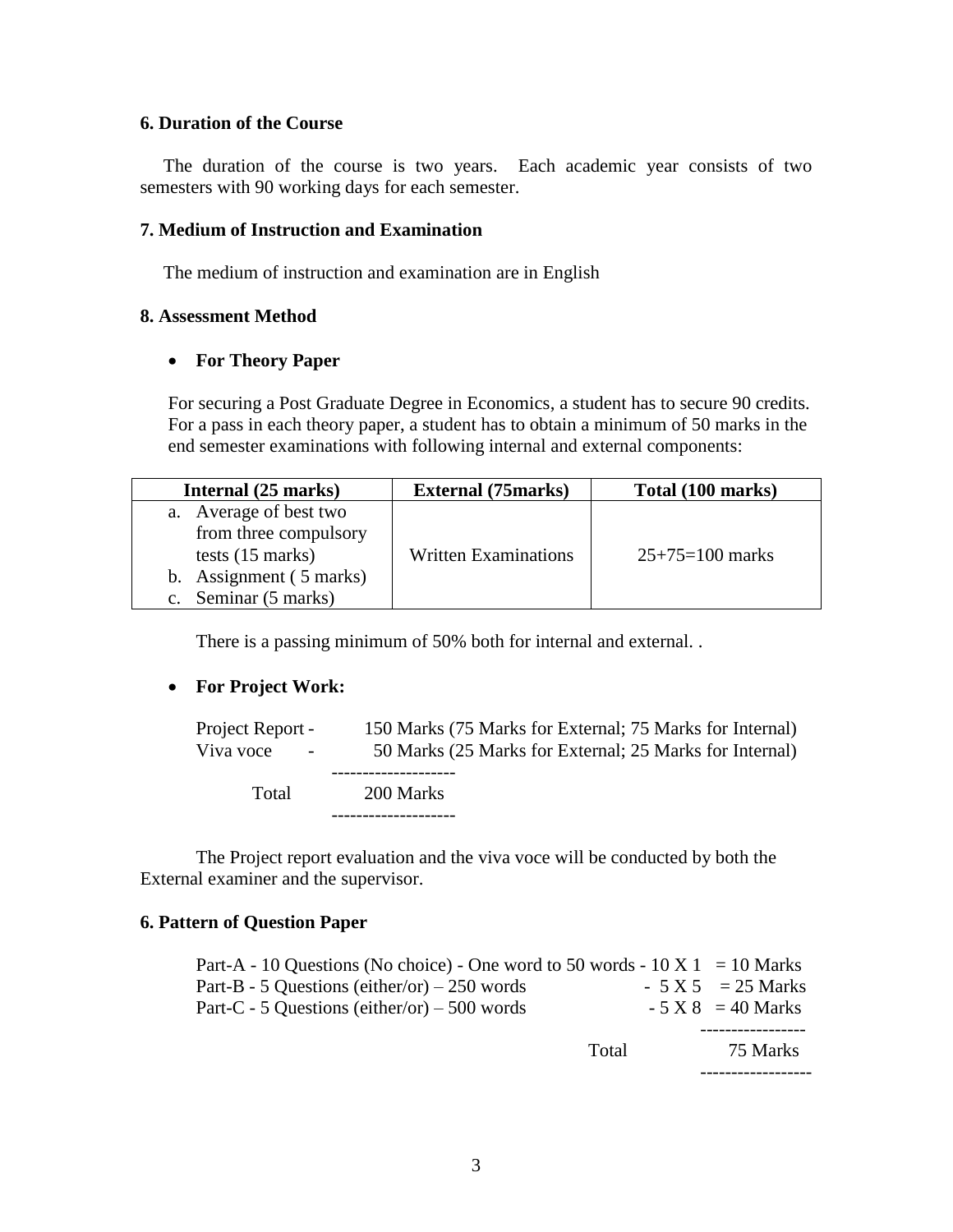| <b>SEMSTE</b><br>$\approx$ |                       | 511001<br><b>PAPERS</b>                                                                                                                          | <b>Teaching</b><br><b>Hours</b> | <b>Credits</b>           | <b>Marks</b> |    | <b>Total</b> |
|----------------------------|-----------------------|--------------------------------------------------------------------------------------------------------------------------------------------------|---------------------------------|--------------------------|--------------|----|--------------|
|                            |                       |                                                                                                                                                  |                                 |                          | $\mathbf I$  | E  |              |
|                            | Major                 | Micro Economics - I                                                                                                                              | 6                               | $\overline{4}$           | 25           | 75 | 100          |
|                            | Major                 | Macro Economics - I                                                                                                                              | 6                               | $\overline{4}$           | 25           | 75 | 100          |
|                            | Major                 | <b>Mathematical Methods</b>                                                                                                                      | 6                               | $\overline{4}$           | 25           | 75 | 100          |
|                            | Major                 | Development Economics                                                                                                                            | 6                               | $\overline{4}$           | 25           | 75 | 100          |
| Semester                   | Elective              | Money and<br>1.<br><b>Capital Markets</b><br>Industrial<br>2.<br>Economics<br>3. Labour<br>Economics                                             | 6                               | 3                        | 25           | 75 | 100          |
|                            | <b>Total Credits</b>  |                                                                                                                                                  |                                 | 19                       |              |    |              |
|                            | Major                 | Micro Economics - II                                                                                                                             | 6                               | $\overline{\mathcal{A}}$ | 25           | 75 | 100          |
|                            | Major                 | Macro Economics - II                                                                                                                             | 6                               | $\overline{4}$           | 25           | 75 | 100          |
|                            | Major                 | <b>Statistical Methods</b>                                                                                                                       | 6                               | $\overline{4}$           | 25           | 75 | 100          |
|                            | Major                 | <b>Monetary Economics</b>                                                                                                                        | 6                               | $\overline{4}$           | 25           | 75 | 100          |
| II Semester                | Elective              | 1.<br>Commodity<br><b>Markets</b><br>2.<br>Economics of<br>Insurance<br>3. Agricultural<br>Economics                                             | 6                               | 3                        | 25           | 75 | 100          |
|                            | Non-major<br>elective | Environmental<br>1.<br>Economics<br>(LEOSA)<br>Economics of<br>2.<br>Micro Finance<br>(LEOSB)<br>3.<br>Economics of<br>Infrastructure<br>(LEOSC) | $\overline{3}$                  | $\overline{3}$           | 25           | 75 | 100          |
|                            | <b>Total Credits</b>  |                                                                                                                                                  |                                 | 22                       |              |    |              |
|                            | Major                 | <b>Research Methodology</b>                                                                                                                      | 6                               | $\overline{4}$           | 25           | 75 | 100          |
|                            | Major                 | <b>International Economics</b>                                                                                                                   | 6                               | $\overline{4}$           | 25           | 75 | 100          |
|                            | Major                 | Econometrics                                                                                                                                     | $6\,$                           | $\overline{4}$           | 25           | 75 | 100          |
|                            | Major                 | <b>Environmental Economics</b>                                                                                                                   | 6                               | $\overline{4}$           | 25           | 75 | 100          |
| III Semester               | Elective              | 1.<br><b>Health Economics</b><br>2.<br>Economics of<br>Gender and<br>Development<br>Welfare<br>3.                                                | 6                               | 3                        | 25           | 75 | 100          |

#### **M.A. ECONOMICS – (CBCS) FOR UNIVERSITY DEPARTMENT (COURSE STRCUTURE**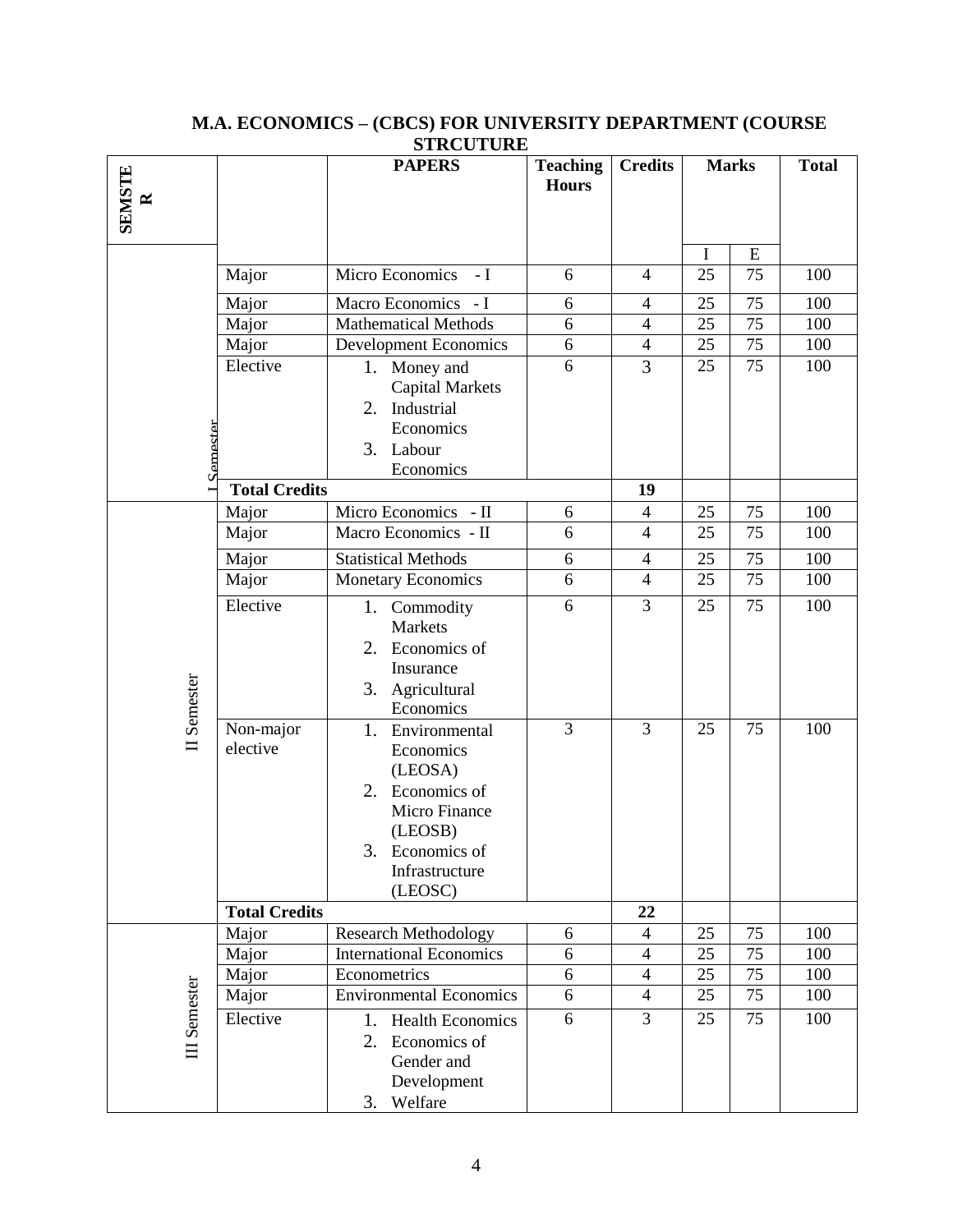|          |                       | Economics                                                                                                                                                                                 |                |                |    |    |     |
|----------|-----------------------|-------------------------------------------------------------------------------------------------------------------------------------------------------------------------------------------|----------------|----------------|----|----|-----|
|          | Non-major<br>elective | 1.<br><b>Indian Business</b><br>Environment and<br>Policy (LEOSD)<br>Globalization and<br>2.<br><b>Indian Economy</b><br>(LEOSE)<br><b>Human Resource</b><br>3.<br>Development<br>(LEOSF) | 3              | 3              | 25 | 75 | 100 |
|          | <b>Total Credits</b>  |                                                                                                                                                                                           |                | 22             |    |    |     |
|          | Major                 | <b>Public Economics</b>                                                                                                                                                                   | 6              | 4              | 25 | 75 | 100 |
| Semester | Major                 | Globalization and Indian<br>Economy                                                                                                                                                       | 6              | 4              | 25 | 75 | 100 |
|          | Major                 | Computer Application in<br>Economics                                                                                                                                                      | 6              | $\overline{4}$ | 25 | 75 | 100 |
|          | Elective              | 1. Economics of<br><b>Coastal Resource</b><br>Entrepreneurship<br>2.<br>3.<br>Economics of<br><b>Social Sector</b>                                                                        | $\overline{4}$ | 3              | 25 | 75 | 100 |
|          |                       | $Project + Field work$                                                                                                                                                                    | 8              | $8 + 4$        | 20 | 80 | 100 |
| $\geq$   | <b>Total Credits</b>  |                                                                                                                                                                                           |                | 27             |    |    |     |

• Evaluation criteria for Dissertation will be  $-75$  marks for external valuation, 75 marks for internal valuation and 50 marks for joined viva voce examination - (25 marks for External and 25 marks for Internal).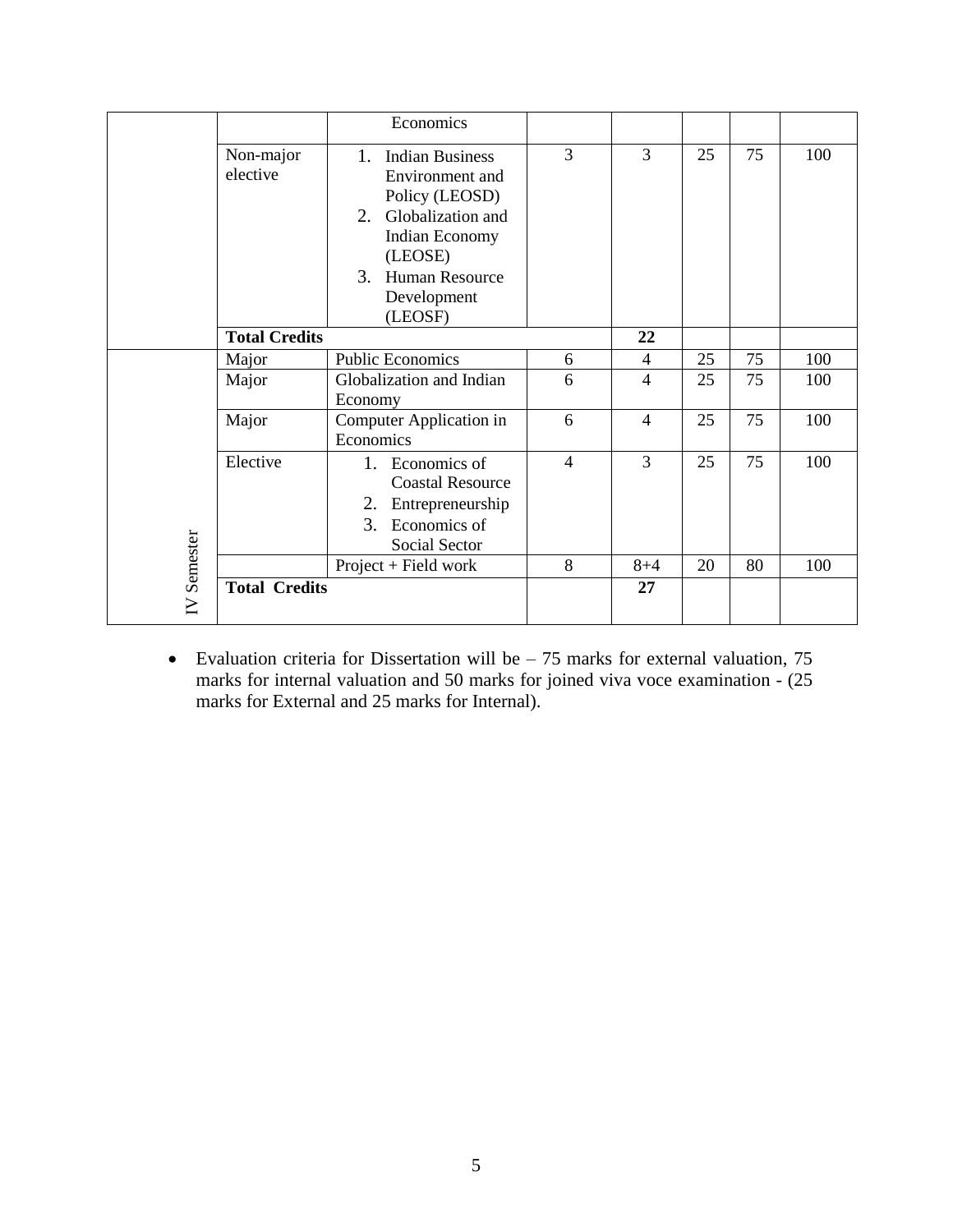# **M.A ECONOMICS** Choice Based Credit System (CBCS) **MICRO ECONOMICS-I**

#### **UNIT I BASIC CONCEPTS**

Role and Significance of assumptions in economic analysis – Economic Models- the role of time in various models – Use of data and empirical estimation of models - the conditional nature of statistical testing. **(12 L)**

#### **UNIT II THEORY OF DEMAND**

Consumer preferences – Utility analysis - The cardinal and ordinal utility theories – Indifference Curve analysis- - Income and substitution effects - The Slutsky theorem-Compensated demand curves- Violation of the premises underlying indifference curves. Satiation and lexicographical orderings- The theory of revealed preference. **(12 L)**

#### **UNIT III THEORY OF PRODUCTION**

The Concept of production – Laws of production – Laws of returns to scale- The law of variable proportions – Internal and external economies- Classification of inputs-Substitution between inputs- Elasticity of substitution – The substitution curve- The Cobb Douglas production function – Disembodied and embodied technical progress – equilibrium of the firm- Choice of optimal combinations of factors of production- Neutral Technical change. **(12 L**)

#### **UNIT IV MARKET STRUCTURES**

Perfect Competition – Short-run and long-run equilibrium of the firm and industry-Markets demand and industry equilibrium – Monopoly: Demand and Revenue- Shortrun and long-run equilibrium of the monopolist- Bilateral monopoly – Monopolistic competition: Assumptions, Costs, Product differentiation and demand curve- The concepts of the 'Industry' and 'group' equilibrium of the firm- Elements of Non-Cooperative Game- Nash equilibrium. **(12 L)**

#### **UNIT V THEORIES OF PRICING**

The basic assumptions of the neoclassical theory of pricing- The hall and hitch report and ‗full cost' pricing principle- the attack on marginalism – Price determination- The markup rule critique of average cost pricing- Bain's limit-pricing theory-Recent developments in the theory of limit pricing-Boumol's theory of contestable markets- Price discrimination and its effect- Public sector pricing – Marginal cost pricing and problems of it's applicability to public utilities. **(12 L)**

**(Total: 60 L)**

**LTPC 4 0 0 4**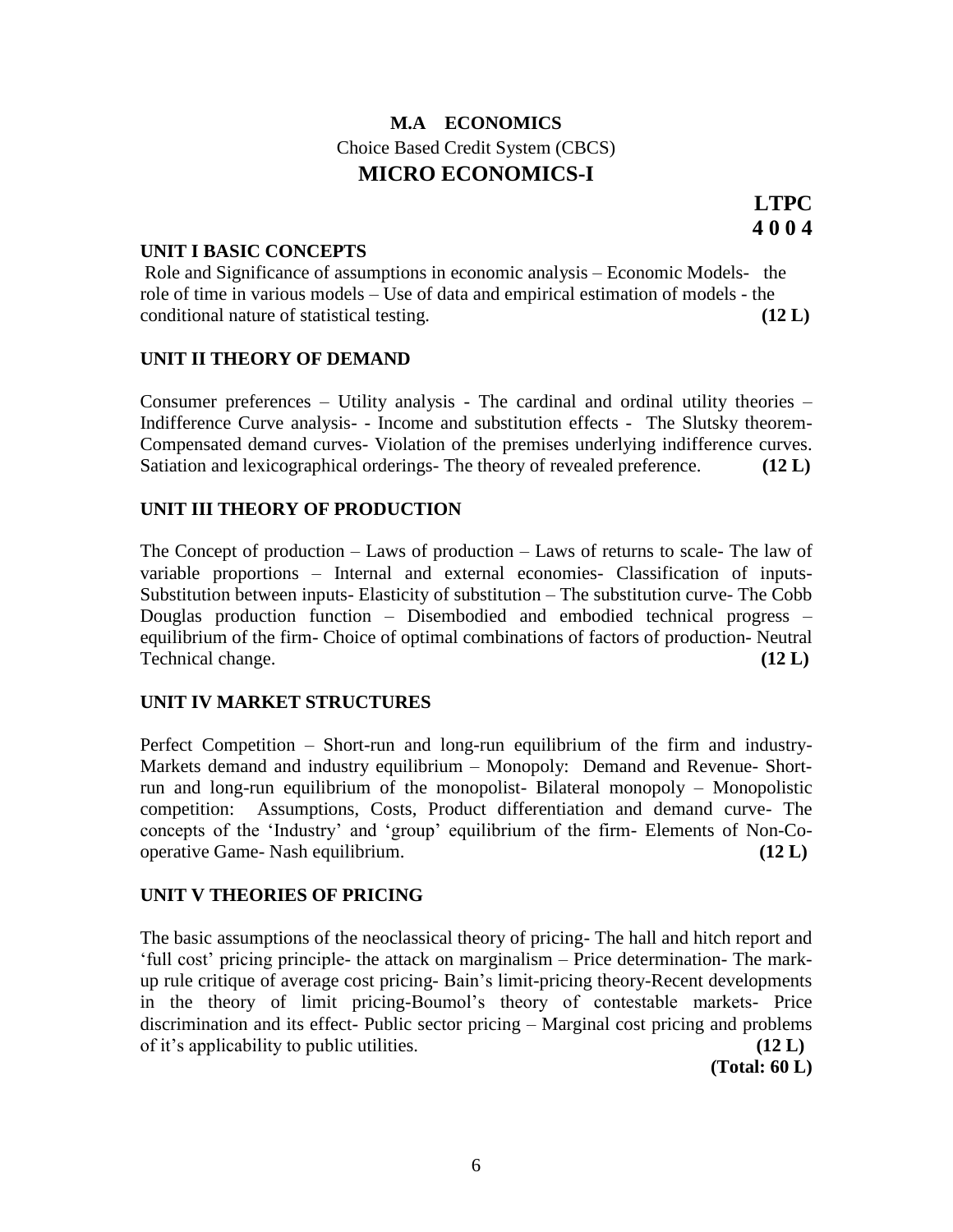# **Basic Readings List:**

- Hirchleifer Price Theorem, Prentice Hall
- Hal Varian Intermediate Economic Theory, East West Publishers

# **Additional Readings List:**

# **Unit I**

- Backhouse, R. (1985), A History of Modern Economic Analysis, Basil Blackwell, Oxford.
- Baumol, W.J. (1982), Economic Theory and Operations Analysis, 4e, Prentice-Hall of India, New Delhi.
- Friedman, M. (1953), Essays in Positive Economics, Chicago University Press, Chicago.
- Robbins, L. (1950), An essay on the nature and significance of economic science, Macmillan, London**.**
- Hishelifer Price Theory in the Application, Prentice Hall India
- Hal Varian Intermediate Price Theorem. East West Publishers.

# **Unit II**

- Baumol, W.J. (1982), Economic Theory and Operational Analysis, 4e, Prentice-Hall of India, New Delhi.
- Deaton, A.S. and J.Muellbauer (1980), Economics and Consumer Behaviour, Cambridge University, Cambridge.
- Gravel, H. and R. Rees (1981), Micro economics, 2e, Longman, London.
- Varian, H (1978), Microeconomic Analysis, W.W. Norton, New York.

# **Unit III**

- Da Costa, G.C. (1980), Production, Prices and Distribution, Tata Mc Graw-Hill, New Delhi.
- Ferguson, C.E. (1968), Micro economic Theory, Cambridge University Press, London.
- Jones, H.G. (1976), An introduction to the modern theories of economics growth, McGraw Hill Koga-Kusha, Tokyo.
- Stigler, G. (1966), The Theory of Price, 3e, Macmillan Company, London.

# **Unit IV**

- Archilbald, G.C.Ed. (1971), Theory of the Firm, Penguin Books, Harmondsworth.
- Da Costa, G.C. (1980), Production, Prices and Distribution, Tata Mc Graw-Hill, New Delhi.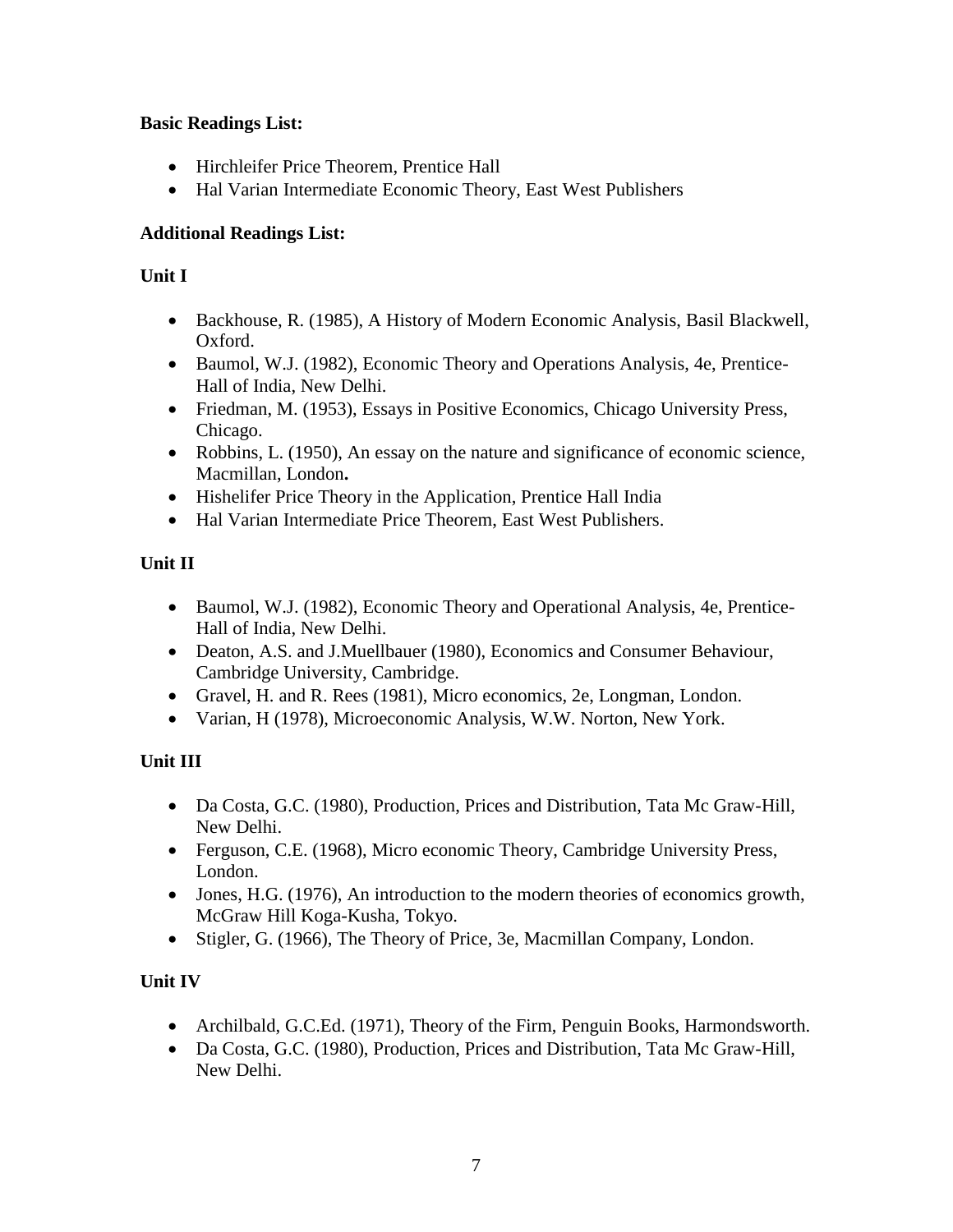Kamerschen, D.R.Ed. (1971), Microeconomic Models, Harper and Row, New York.

**Unit V**

- American Economic Association (1950), Readings in Price-Theory, George Allen and Unwin, London.
- Da Costa, G.C. (1980), Production, Prices and Distribution, Tata McGraw-Hill, New Delhi.
- Townsend, H.Ed. (1971), Price Theory, Penguin Books, Harmondworth

# **MACRO ECONOMICS – I**

**LTPC 4 0 0 4**

# **UNIT I NATIONAL INCOME AND ACCOUNTS**

Circular Flow of Income in two- three- and four-sector economy; different forms of national income accounting- social accounting, input-output accounting, flow of funds accounting and balance of payments accounting. **(12 L)**

# **UNIT II CONSUMPTION FUNCTION**

Keynes' psychological law of consumption – implications of the law; short-run and longrun consumption function; Empirical evidence on consumption function; Incomeconsumption relationship- absolute income, relative income, life cycle and permanent income hypotheses **(12 L)**

# **UNIT III INVESTMENT FUNCTION**

Marginal efficiency of investment and level of investment; Marginal efficiency of capital and investment- long run and short run; The accelerator and investment behavior – impact of inflation; Influence of policy measures on investment- empirical evidence.

**(12 L)**

# **UNIT IV BUSINESS CYCLES**

Theories of Schumpeter, Kaldor, Samuelsson and Hicks, Goodwin's model; Control business cycles – relative efficacy of monetary and fiscal policies. **(12 L)**

# **UNIT V NEO-CLASSICAL AND KEYNESIAN SYNTHESIS**

Neo-Classical and Keynesian views on interest; The IS-LM Model; Extension of IS-LM model with government sector; Relative effectiveness of monetary and fiscal policies; Extension of IS-LM models with labour market and flexible prices. **(12 L) (Total: 60 L)**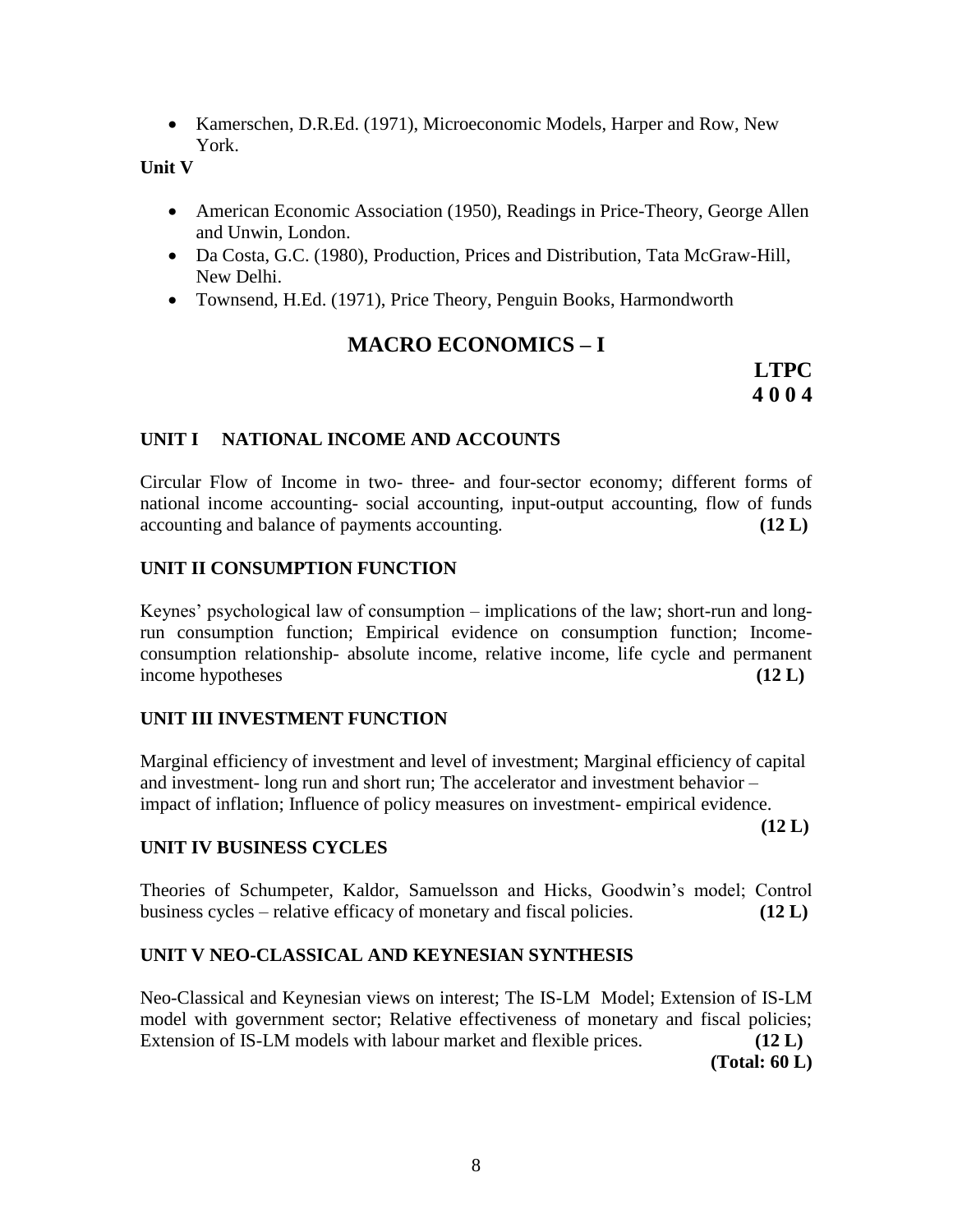# **Basic Readings List:**

- Levaice & Lugman, Macro Economics: Classical and Keynesian Controversies, Macmillan Publishers.
- Froyen, Macro Economics
- Dernburg McDowell Macro Economics, McGraw Hill Publishers.
- Ackley, G. (1978). Macroeconomics: Theory and Policy, Macmillan, New York.
- Blackhouse, R. and A. Salansi (Eds.) (2000). Microeconomics and the Real World (2 Vols.), Oxford University Press, London.
- Branson, W.A., (1989), Macroeconomic Theory and Policy, ( $3<sup>rd</sup>$  Edition), Harper and Row, New York.
- Dornbusch, R. and F. Stanley 91997). Macroeconomics, McGraw Hill, Inc., New York.
- Hall, R.E., and J.B. Taylor (1986), Macroeconomics, W.W.Norton, New York.
- Heijdra, B.J. and V.P. Fredericck (2001). Foundations of Modern Macroeconomics, Oxford University Press, New Delhi.
- Jha, R. (1991) Contemporary Macroeconomic Theory and Policy, Wiley Eastern Ltd., New Delhi.
- Romer, D.L. (1996). Advanced Macroeconomics, McGraw Hill company, Ltd. New York
- Scarfe, B.L. (1997) Cycles, Growth and Inflation, McGraw Hill, New York.
- Shapiro, E. (1996). Macroeconomic Analysis, Galgotia Publications, New York
- Surrey, M.J.C. (Ed.) (1976), Macroeconomic Themes, Oxford University Press, Oxfor.

# **Additional Readings List:**

# **Unit I**

- Edey, M. and A.T. Peacock (1967), National Income and Social Accounts, Hutchinson University Library, London
- Powelson, J.P. (1960). National Income and Flow of Funds Analysis, McGraw Hill, New York
- Rao, V.K.R.V. (1983). India's National Income: 1950 to 1980, Sage Publications, New Delhi.
- Ruggles, R. and N. Ruggles (1956), National Income Accounts and Income Analysis, McGraw Hill, New York
- United Nations (1974). Year Book of National Accounts Statistics.

# **Unit II**

- Duesenberry, J.S. (1949). Income, Saving and the Theory of Consumer Behaviour. Harvard University Press, Harvard.
- Friedmand, M. (1957), The Theory of Consumption Function, Princeton University Press, Princeton.
- Keynes, J.M. (1936). The General Theory of Employment, Interest and Money, Macmillan, London.
- Mueller, M.G. (1966). Readings in Macroeconomics, Holt Rinehart and Winston, New York.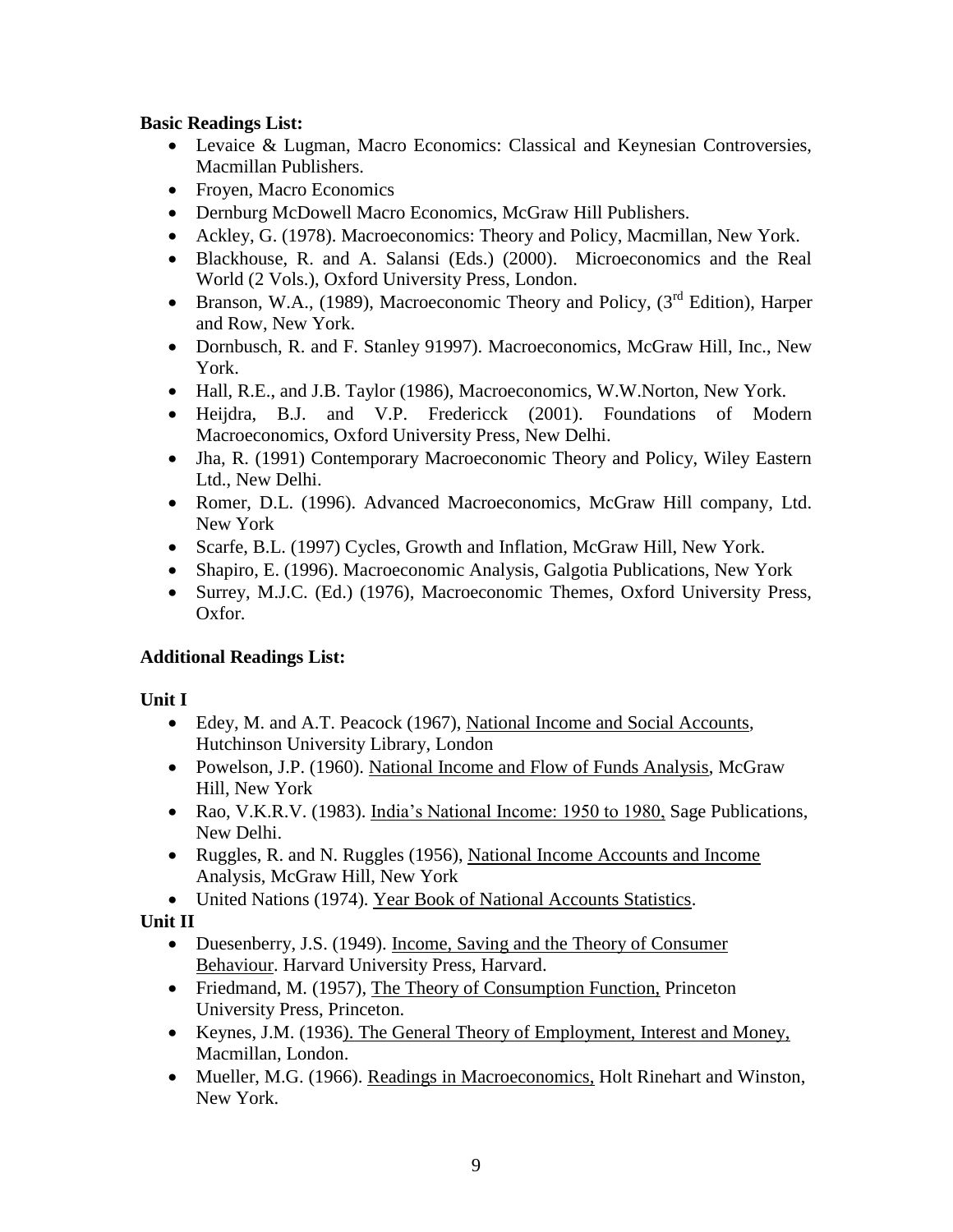# **Unit III**

- Gordon, R. and S.G. Harris (1998). Macroeconomics, Addison Wesley
- Culbertson, J.M. (1968). Macroeconomic Theory and Stabilization Policy, McGraw Hill Kogenkosh Tokyo.

### **Unit IV**

- Gordon, R.A. (1961), Business Fluctuations, Harper and Row.
- Gordon, R.A. and L.R. Klein (Eds.) (1965). Readings in Business Cycles, Irwin Homewood.
- Hicks, J.R. (1950). A Contribution to the Theory of Trade cycles, Clarendon Press, Oxford.
- Lucas, R (1981). Studies in Business Cycle Theory, M.I.T. Press, Cambridge Masscehusetts.

**Unit V**

- Leijonhufvud, A (1968). On Keynesian Economics and Economics of Keynes, Oxford University Press, London.
- Levacic, R. and A. Rebman (1986). Macroeconomics: An Introduction to Keynesian and Neo-Classical controversies, Macmillan, London.
- Mankiw, N.G. and D. Romer (Eds.) (1991). New Keynesian Economics (2 Vols.) MIT Press, Cambridge.
- Rakshit, M. (1998). Studies in the Macroeconomics of Developing Countries, Oxford University Press, New Delhi.

# **MATHEMATICAL METHODS**

# **LTPC 4 0 0 4**

# **UNIT I ELEMANTARY ALGIBRA AND ANALATICAL GEOMETRY**

Equations - Straight line – Parabola- Solution to Simultaneous Equations-Set theory – Basic Concepts -Solution to Simultaneous equations, Convex and Concave functions.

**(12 L)**

#### **UNIT II DIFFERNETIAL CALCULS**

Limits- Derivatives- ordinary derivatives- use of derivative in economics-marginal concepts, price elasticity, relationship among total, marginal, average concepts. Partial derivatives and calculus of multivariable functions-constrained optimization. **(12 L)**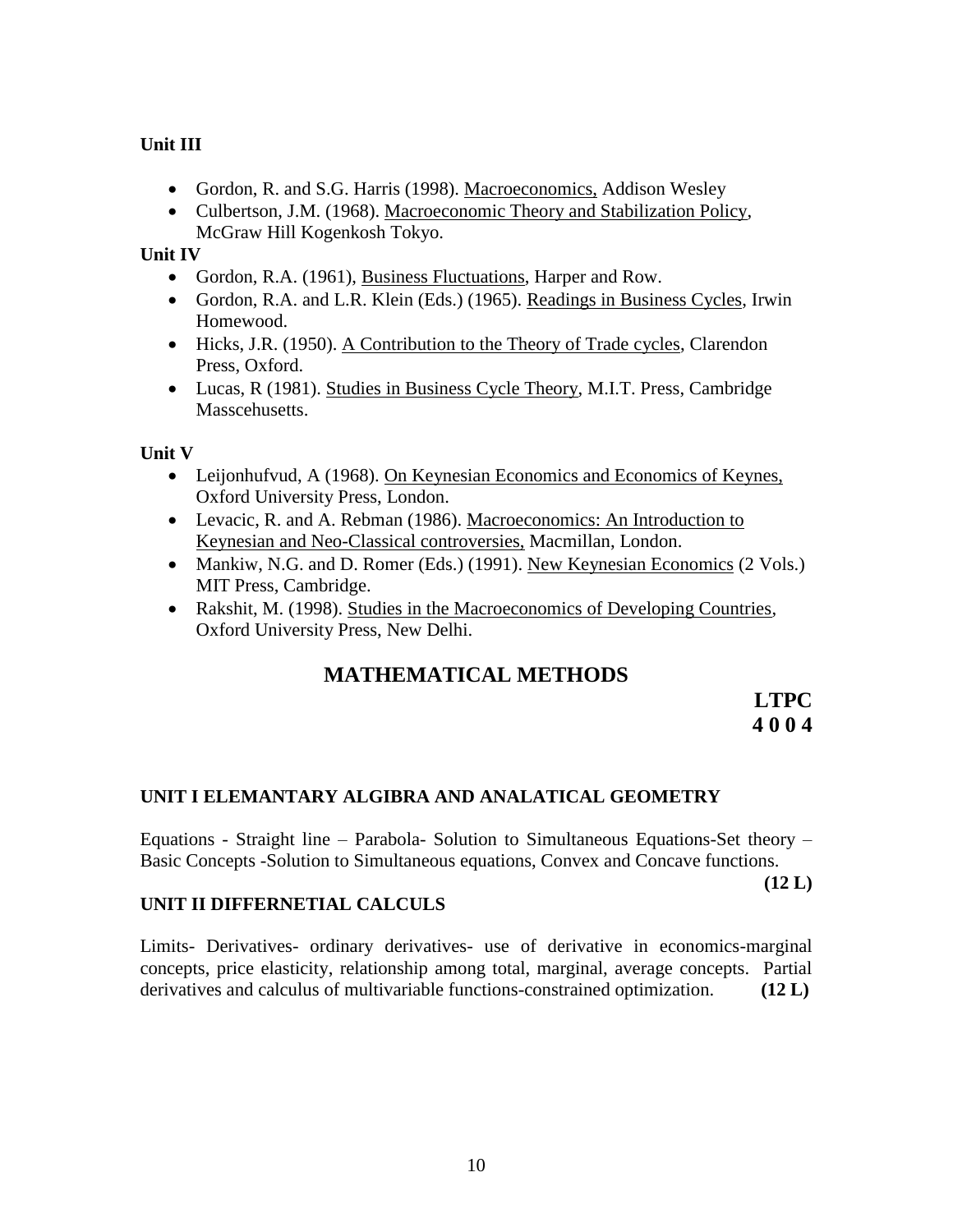# **UNIT III OPTIMISATION TECHNICHQUES (LAGRANGIAN MULTIPLIER)**

Unconstrained Optimizations – Constrained Optimization - Use of Lagrangian Multiplier. **(12 L)**

# **UNIT IV FUNDAMENTALS OF LINEAR ALGEBRA**

Matrix Operations – Determinant, Cofactors, Inverse matrices- Solving equations-Cramer's rule - Input/Output Analysis- Static and Dynamic models – Linear Programming- Introduction – Simplex model. **(12 L)**

# **UNIT V ECONOMIC DYNAMICS**

Simple Integration – First and Second Order Difference and Differential Equations.

**(12 L) (Total: 60 L)**

# **Basic Readings List:**

- Schaum's series, Maths for Economists
- P. Abbott, Algebra
- R.G.D. Allen, Mathematical analysis for Economists
- \*A.C. Chiang, Fundamental methods of mathematical economics.
- W.J. Baumol, Economic Theory and Operational Analysis
- R. Dorfman, P.A. Samuelson and R.M. Solow, Linear Programming and Economic analysis.
- L.W.T. Safford, Mathematics for Economics**.**
- TharaYamane, Mathematical Methods**.**

# **DEVELOPMENT ECONOMICS**

**LTPC 4 0 0 4**

# **UNIT I ECONOMIC GROWTH AND DEVELOPMENT**

Economic growth and development - Factors affecting economic growth: capital, labor and technology, current scenario of agricultural labour in India. Distinguish between economic growth and development. **(12 L)**

# **UNIT II DEMOGRAPHY – POVERTY AND INEQUALITY**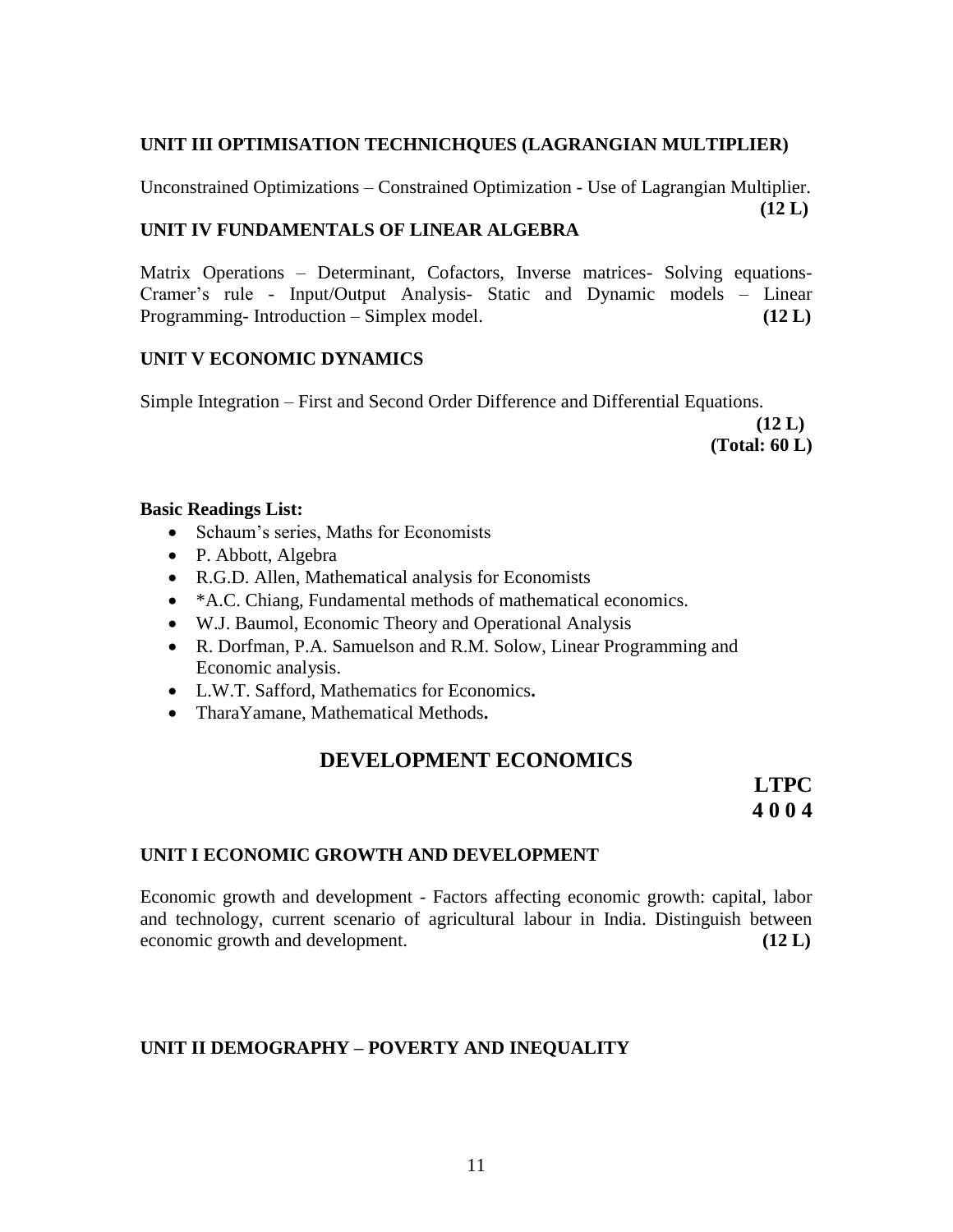Poverty - Absolute and Relative - Measuring poverty - Per capita income, inequality of life - Human resource development; Population problem and growth pattern - Theory of demographic transition; Population as limits to growth. **(12 L)**

# **UNIT III THEORIES OF DEVELOPMENT**

Classical theory of development - Adam Smith, Ricardo, Malthus and J.S.Mill; Kar - Marx and development of capitalistic economy - Theory of social change, surplus value and profit - Schumpeter and capitalistic development - innovation. **(12 L)**

# **UNIT IV APPROACHES TO DEVELOPMENT**

Theories of growth and development - Vicious circle of poverty, circular unlimited supply of labor; big push, balanced and unbalanced growth, critical minimum effort thesis, low income equilibrium trap; Ranis and Fei model - Dualism. Harrod–Domar model- Solow Model. **(12 L)**

# **UNIT-V SECTORAL LINKAGES AND DEVELOPMENT**

Sectoral Linkages - Agriculture and Industry - terms of Trade between Agriculture and Industry - choice of Techniques and Investment Criteria – Appropriate technology. Rural development programmes- Intensive Agricultural District Programme-Growth Center Strategy- Employment Guarantee Scheme- IRDP-TRYSEM-DWCRA-JRY-NABARD, MGNREGS programmes etc. **(12 L)**

**(Total: 60 L)**

# **Basic Readings List:**

- Adelman, I. (1961), Theories of Economic Growth and Development, Stanford University Press, Stanford.
- Behrman, S and T.N. Srinivasan (1995), Handbook of Development Economics, vol. 3 Elsevier, Amsterdam.
- Brown, M. (1996), On the Theory and Measurement of Technical Change, Cambridge University Press, Cambridge, Mass.
- Dasgupta, P. (1993), An Enquiry into well being and Destitution, Clarendon Press,Oxford.
- K.R. Gupta, Economic Growth Models, Atland Publishers
- Debraj Ray, (1998). Development Economics, Princeton University Press.
- Ghatak, S. (1986), An Introduction to Development Economics, Allen and Unwin, London.
- Gillis, M., D.H. Perkins, M.Romer and D.R. Snodgrass (1992), Economics of Development, (3rd Edition), W.W. Norton, New York.
- Hayami, Y. (1997), Development Economics, Oxford University Press, New York.
- Sen, A.K. (Ed.) (1990) Growth Economics, Penguin, Harmondsworth.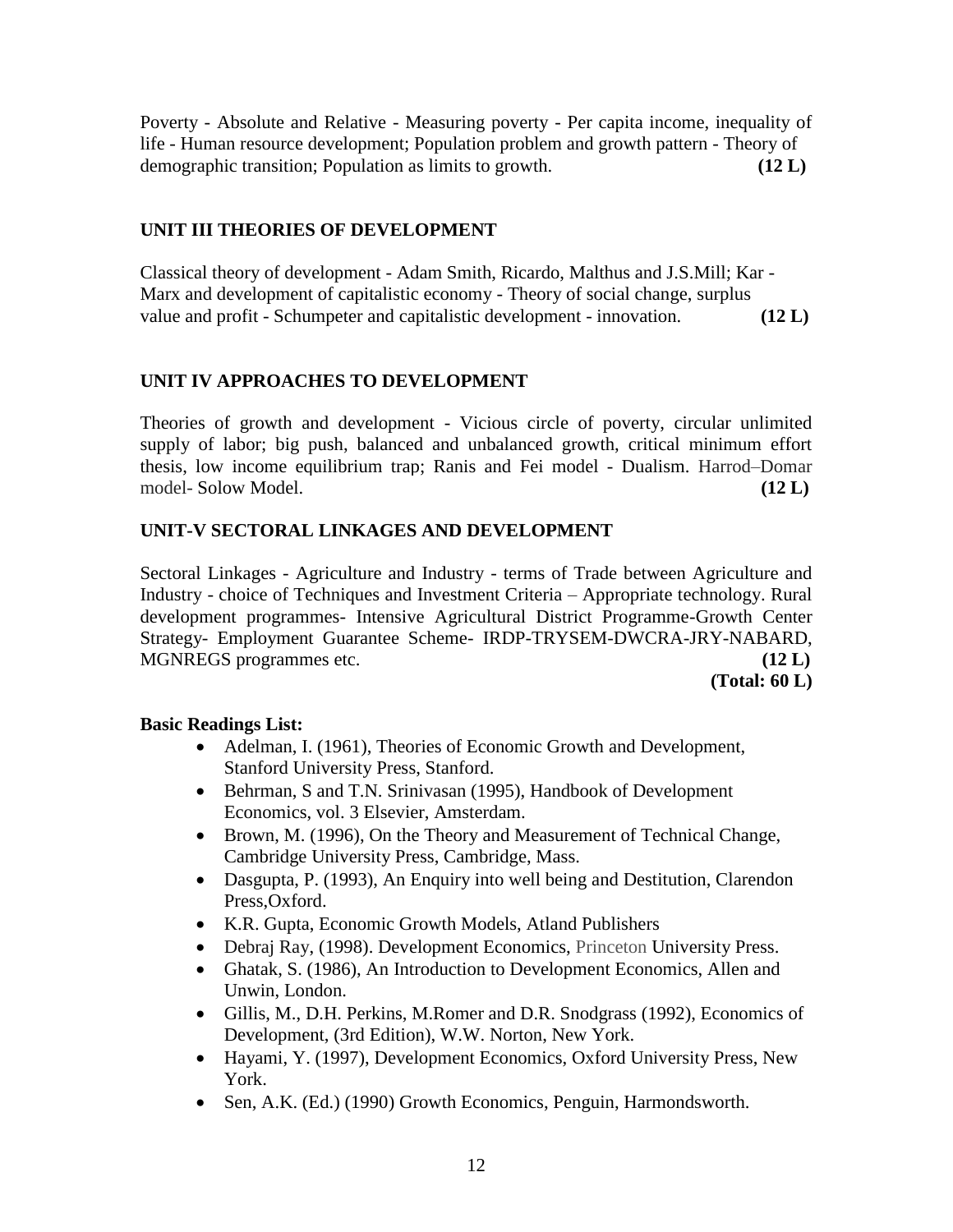- Solow, R.M. (2000), Growth Theory: An Exposition, Oxford University Press, Oxford.
- Singh, Katar, (1999), "Rural Development- Principles, Policies and Management", Sage Pub, New Delhi.
- Lalitha(2004), "Rural Development in India: Emerging Issues and Trends" Vedams Pub, Vol: 2, , New Delhi.
- Behera, M.C (2004), "Globalization and Rural Development: Understanding New Development", Vedams Pub, New Delhi.
- Soundarapandian (2004), "Rural Industries in India", Mohit Pub, New Delhi
- Ministry of Rural Development, India
- WWW. Kvic

# **MONEY AND CAPITAL MARKETS (Elective)**

**LTPC 4 0 0 4**

### **UNIT-I INTRODUCTION TO FINANCIAL SYSTEM**

Introduction to Financial System, Markets and components- Background, Structure, nature, role, functions, necessity, economics, definitions, etc.Overview of the Financial System and Markets in India-Organisation, operation, growth, etc. **(12 L)**

#### **UNIT-II MONEY MARKET IN INDIA**

Money Market in India-in the framework of Products, Providers, Investors, Players, Regulators, Yields, Liquidity, Regulations and Procedures and other aspects of various Money Market Instruments. "Scam" of 1992 and Learning Experiences and Impacts.

 **(12 L)**

#### **UNIT-III SECURITIZATION**

Securitization, Factoring and Credit/Debt Rating- Project Financing and Selection-Strategic Interface. **(12 L) C** 

#### **UNIT-IV CAPITAL MARKET IN INDIA**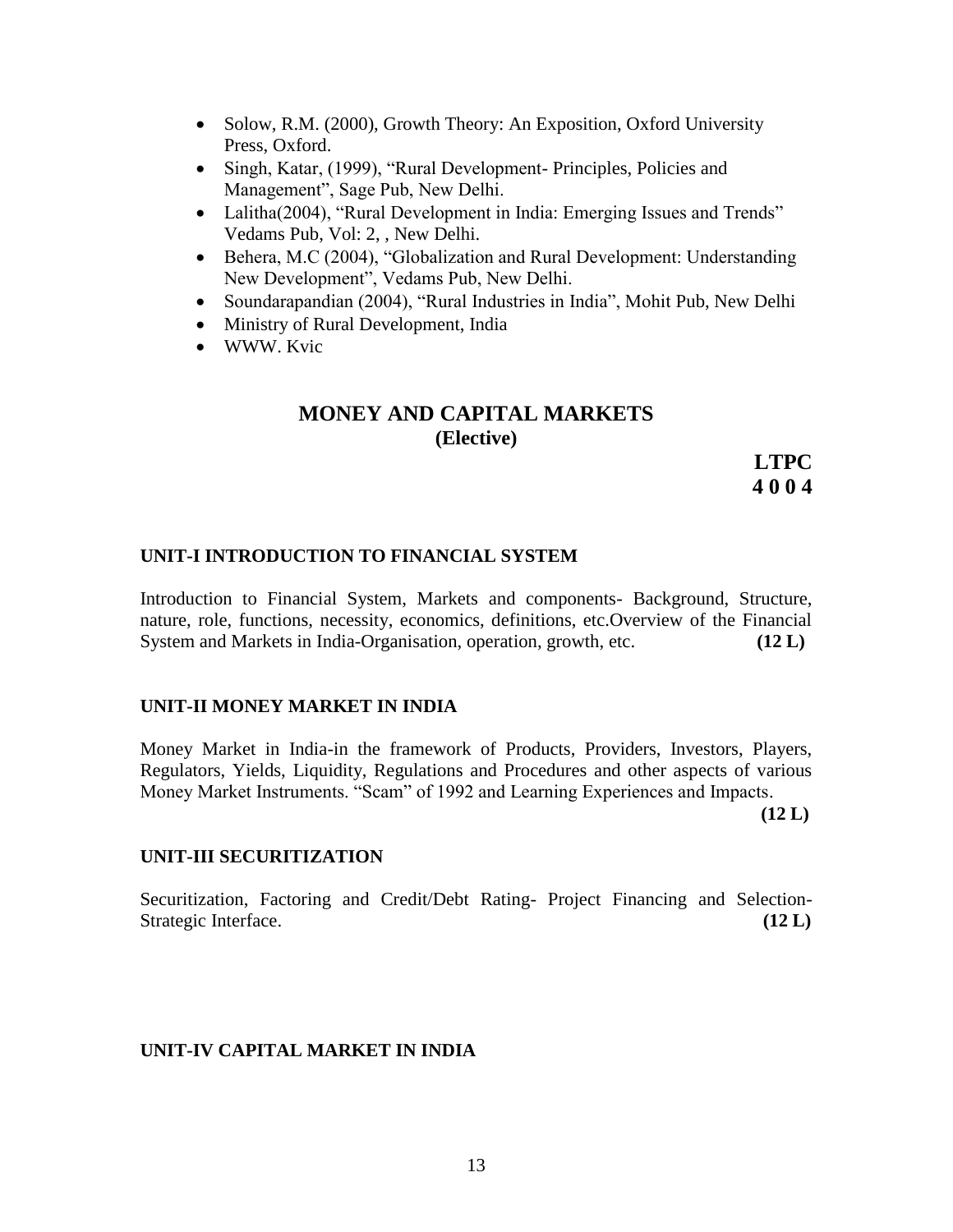Capital Market in India-Building blocks of Project Financing Strategies and Options- in the framework of products, Providers, Investors, Players, Regulations, Yields, Liquidity, Regulations and Procedures. **(12 L)**

# **UNIT-V CAPITAL MARKET INSTRUCMENT**

Capital Market Instruments in designing an Optimal Financing Mix alongside critical parameters governing their selection, implications, structuring, pricing, costs, prioritization, etc. **(12 L)** 

**(Total: 60 L)**

### **Basic Readings List:**

- Gaddam Naresh Reddy, (2007) "Changing Pattern of Capital Markets in India: An Analytical Study, Cyber Tech Publications, New Delhi.
- David A. Dubofsky and Thomas W. Miller, JR. (2003) "Derivatives Valuation and Risk Management, Oxford University Press, New York. Economic Times Business Line

# **INDUSTRIAL ECONOMICS (Elective)**

**LTPC 4 0 0 4**

# **UNIT I FRAMEWORK AND PROBLEMS OF INDUSTRIAL ECONOMICS**

Concept and organization of a firm  $-$  Ownership, control and objectives of the firm; Passive and active behaviour of the firm**. (12 L)**

#### **UNIT I MARKET STRUCTURE**

Sellers' concentration; Product differentiation; Entry conditions; Economies of scale; Market structure and profitability; Market structure and innovation; Theories of industrial location — Weber and Sargent Florence; Factors affecting location. **(12 L)**

# **UNIT III MARKET CONDUCT**

Product pricing — Theories and evidence; Investment expenditure — Methods of evaluating investment expenditure; Theories and empirical evidence on Mergers and acquisitions ( $M \& As$ ) and diversification. **(12 L**)

#### **UNIT IV MARKET PERFORMANCE**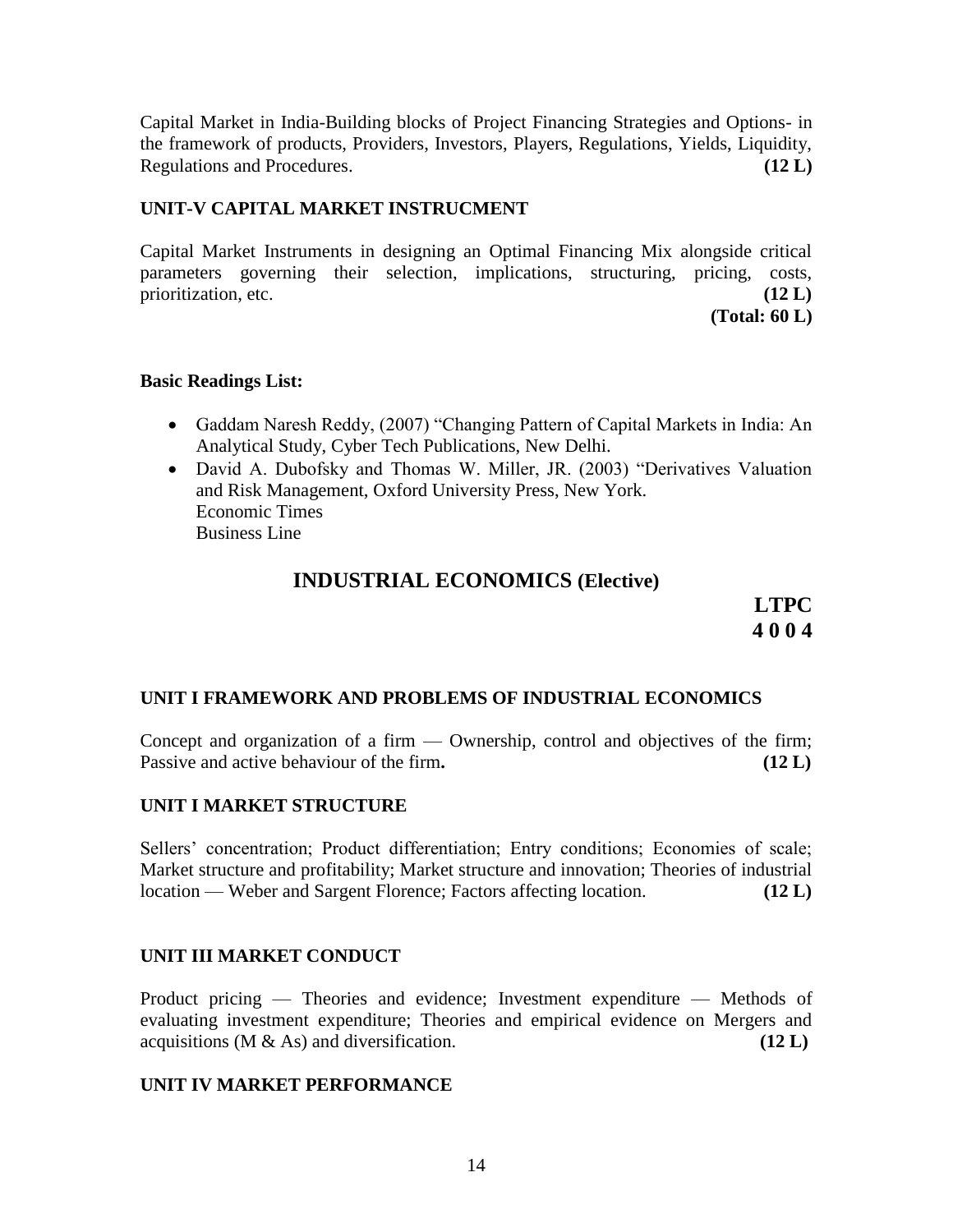Growth of the firm — Size and growth of a firm; Growth and profitability of the firm; Constraints on growth; Productivity, efficiency and capacity utilization — Concept and measurement, Indian situation. **(12 L)**

# **UNIT V INDIAN INDUSTRIAL GROWTH AND LABOUR**

Classification of industries; Industrial policy in India — Role of Public and private sectors; Recent trends in Indian industrial growth; MNCs and transfer of technology; Liberalization and privatization; Regional industrial growth in India; Industrial economic concentration and remedial measures; Issues in industrial proliferation and environmental preservation; Pollution control policies. Structure of industrial labour; Employment dimensions of Indian industry; Industrial legislation; Industrial relations; Exit policy and social security; Wages and problem of bonus — labour market reforms. **(12 L) (Total: 60 L)**

# **Basic Readings List:**

- Ahluwalia, I.J. (1985), Industrial Growth in India, Oxford University Press, New Delhi.
- Barthwal, R.R. (1985), Industrial Economics, Wiley Eastern Ltd., New Delhi.
- Cherunilam, F. (1994), Industrial Economics: Indian Perspective (3rd Edition), Himalaya Publishing House, Mumbai.
- Desai, B. (1999), Industrial Economy in India (3rd Edition), Himalaya Publishing House, Mumbai.
- Divine, P.J. and R.M. Jones et. al. (1976), An Introduction to Industrial Economics, George Allen and Unwin Ltd., London.
- Government of India, Economic Survey (Annual).
- Hay, D. and D.J. Morris (1979), Industrial Economics : Theory and Evidence, Oxford University Press, New Delhi.
- Kuchhal, S.C. (1980), Industrial Economy of India (5th Edition), Chaitanya Publishing House, Allahabad.
- Reserve Bank of India, Report on Currency and Finance (Annual).
- Singh, A. and A.N. Sadhu (1988), Industrial Economics, Himalaya Publishing House, Bombay.

# **Additional Readings List**

**Unit I** 

- Bains, J.S. (1996), Industrial Organization, Cheltanham, U.K.
- Harndeen, J.B. (1975), The Economics of Corporate Economy, Dunellen Publishers, New York.
- Kamien, M.T. and N.L. Schwartz (1982), Market Structure and Innovation, Cambridge University Press, Cambridge.
- Wiles, P.J.D. (1963), Price, Cost and Output, Praeger, New York.

**Unit II**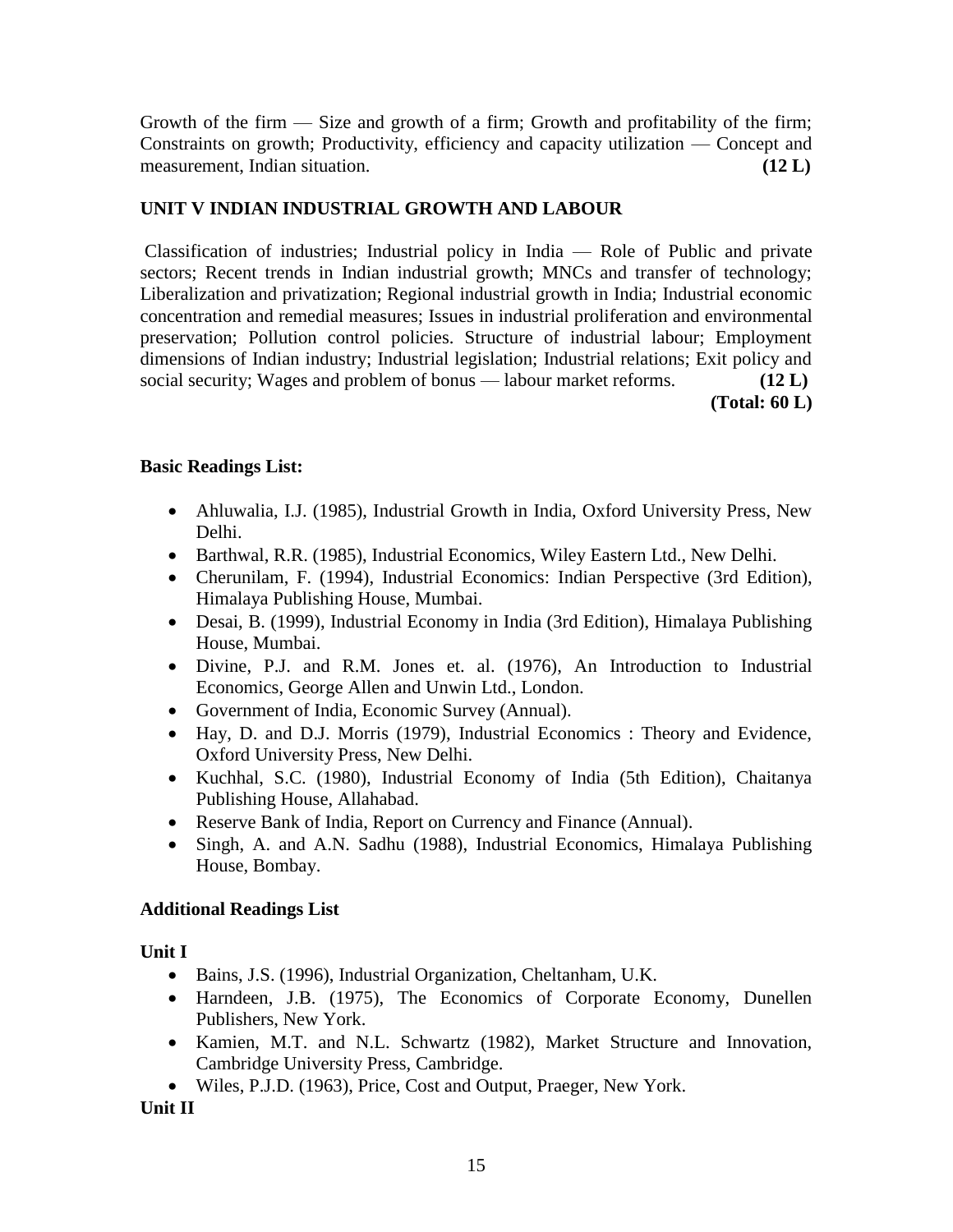- Harndeen, J.B. (1975), The Economics of Corporate Economy, Dunellen Publishers, New York.
- Kirkpatrick, C.M., N. Lee and E.I. Nixon (1984), Industrial Structure and Policy in Less Developed Countries, ELBS/George Allen and Unwin, London.
- Menon, K.S.V. (1979), Development of Backward Areas Through Incentives, Asia Publishing House, Bombay.
- Smith, D.M. (1971), Industrial Location : An Economic and Geographic Analysis, John Wiley, New York.

# **Unit III**

- Bagchi, A. and M. Banerjee (Eds.) (1979), Change and Choice in Indian Industry, Bagchi Publications, Calcutta.
- Kelkar, V.L. and V.V. Bhanoji Rao (Eds.) (1996), India Development Policy Imperatives, Tata McGraw Hill, New Delhi.

# **Unit IV**

- Bhagwati J. and P. Desai (1972), India: Planning for Industrialization, Oxford University Press, London.
- Brahmananda, P.R. and V.R. Panchamukhi (Eds.) (1987), The Development Process of the Indian Economy, Himalaya Publishing House, Bombay.
- Chakravarty, S. (1987), Development Planning : The Indian Experience, Oxford University Press, New Delhi.
- Datta, B. (1992), Indian Planning at the Crossroads, Oxford University Press, New Delhi.
- Ghosh, P.K. (1977), Government and Industry, Oxford University Press, New Delhi.
- Joshi, V. and I.M.D. Little (1999), India: Macro Economics and Political Economy : 1964- 1991, Oxford University Press, New Delhi.

# **Unit V**

- Brahmananda, P.R. and V.R. Panchamukhi (Eds.) (1987), The Development Process of the Indian Economy, Himalaya Publishing House, Bombay.
- Chakravarty, S. (1987), Development Planning : The Indian Experience, Oxford University Press, New Delhi.
- Datta, B. (1992), Indian Planning at the Crossroads, Oxford University Press, New Delhi.
- Dhameeja, N. and K.S. Sastry (1998), Privatization : Theory and Practice, A.H. Wheeler, New Delhi.
- Jalan, B. (1996), India's Economic Policy, Viking, New Delhi.
- Joshi, V. and I.M.D. Little (1999), India : Macro Economics and Political Economy : 1964- 1991, Oxford University Press, New Delhi.
- Kelkar, V.L. and V.V. Bhanoji Rao (Eds.) (1996), India Development Policy Imperatives, Tata McGraw Hill, New Delhi.
- Rama Murti, R. and R. Vernan (Eds.) (1991), Privatization and Control of Stateowned Enterprises, The World Bank, Washington.
- Sandesara, J.C. (1992), Industrial Policy and Planning 1947-1991 : Tendencies, Interpretations and Issues, Sage Publications, India Pvt. Ltd., New Delhi.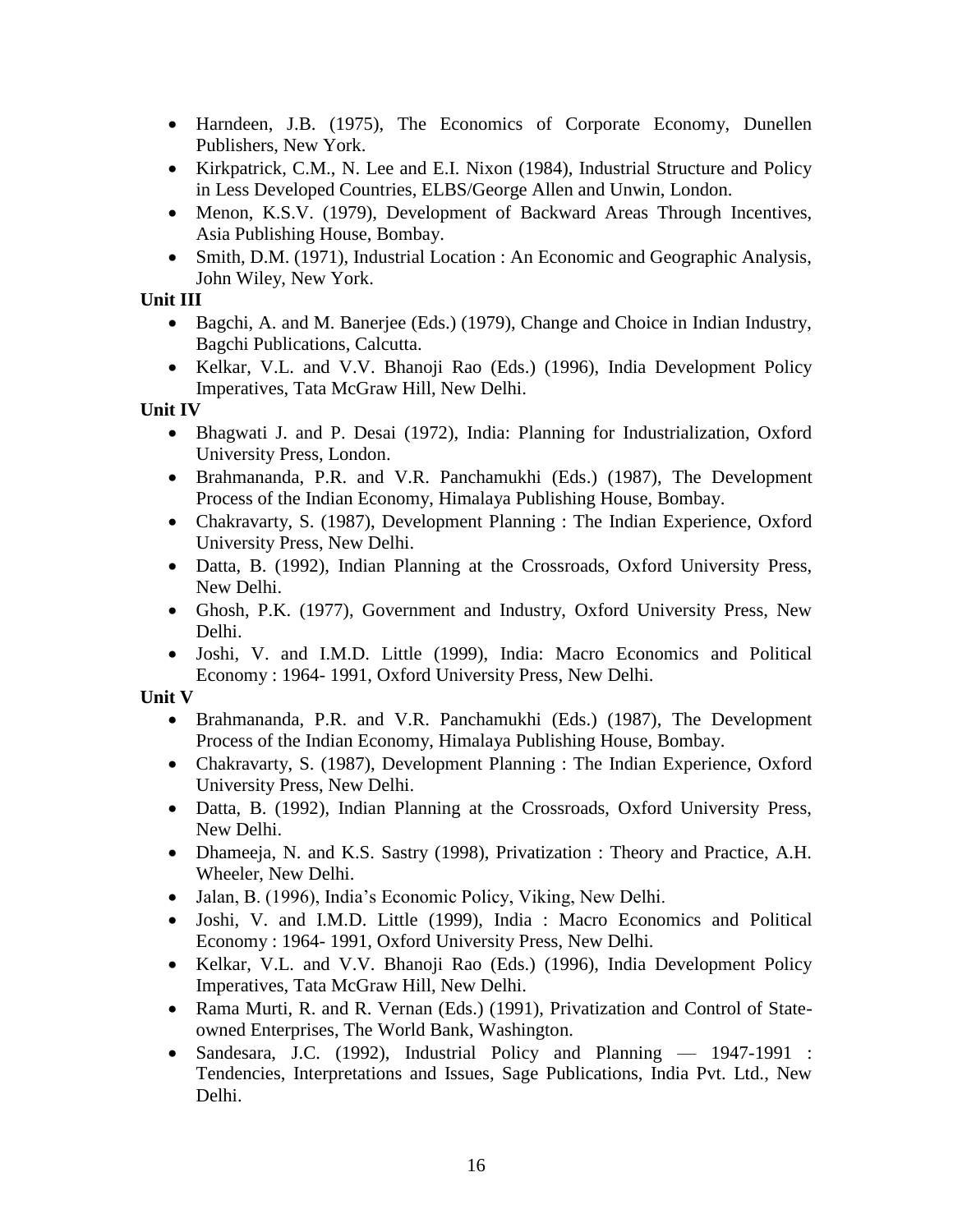- Das, N. (1969), The Public Sector in India, Vora and Company, Bombay.
- Mamoria and Mamoria (2000), Dynamics of Industrial Relations in India (15th Edition), Himalaya Publishing House, Mumbai.
- Sen, R. and B. Chatterjee (2001), Indian Economy : Agenda for the 21st Century (Essays in honour of Professor P.R. Brahmananda), Deep and Deep Publications Pvt. Ltd., New Delhi.

# **LABOUR ECONOMICS (Elective)**

**LTPC 4 0 0 4**

### **UNIT I LABOUR MARKETS**

Nature and characteristics of labour markets in developing countries like India; Paradigms of labour market analysis — Classical, neo-classical and dualistic economy; Demand for labour in relation to size and pattern of investment; Choice of technologies and labour policies; Supply of labour in relation to growth of labour force; Labour market policies; Mobility and productivity of labour; Rationalization; Methods of recruitment and placement; Employment service organization in India. **(12L)**

#### **UNIT II EMPLOYMENT**

Employment and development relationship — Poverty and unemployment in developing countries; Unemployment — Concept, Types, and Measurement, particularly in India; Impact of rationalization, technological change and modernization on employment in organized private industry, Public sector and employment in agricultural sector; Analysis of educated unemployment; Employment policy in Five Year Plans and its evaluation.

**(12 L)**

#### **UNIT III WAGE DETERMINATION**

Classical, neo-classical and bargaining theories of wage determination; Concepts of minimum wage, living wage and fair wage in theory and practice; Discrimination in labour markets; Wage determination in various sectors — rural, urban, organized, unorganized and in informal sectors; Non-wage component of labour remuneration; Inflation-wage relationship at micro and macro levels; Productivity and wage relationship; Analysis of rigidity in labour markets; Asymmetric information and efficiency of labour markets in wage determination; National wage policy; Wages and Wage Boards in India; Bonus system and profit sharing. **(12 L)**

#### **UNIT IV INDUSTRIAL RELATIONS**

Theories of labour movement — Growth, pattern and structure of labour unions in India, Achievements of labour unions; Causes of industrial disputes and their settlement and prevention mechanism; Role of tripartism; Current trends in collective bargaining; Role of judicial activism; Labour legislation in India; Indian labour laws and practices in relation to international labour standards. **(12 L)**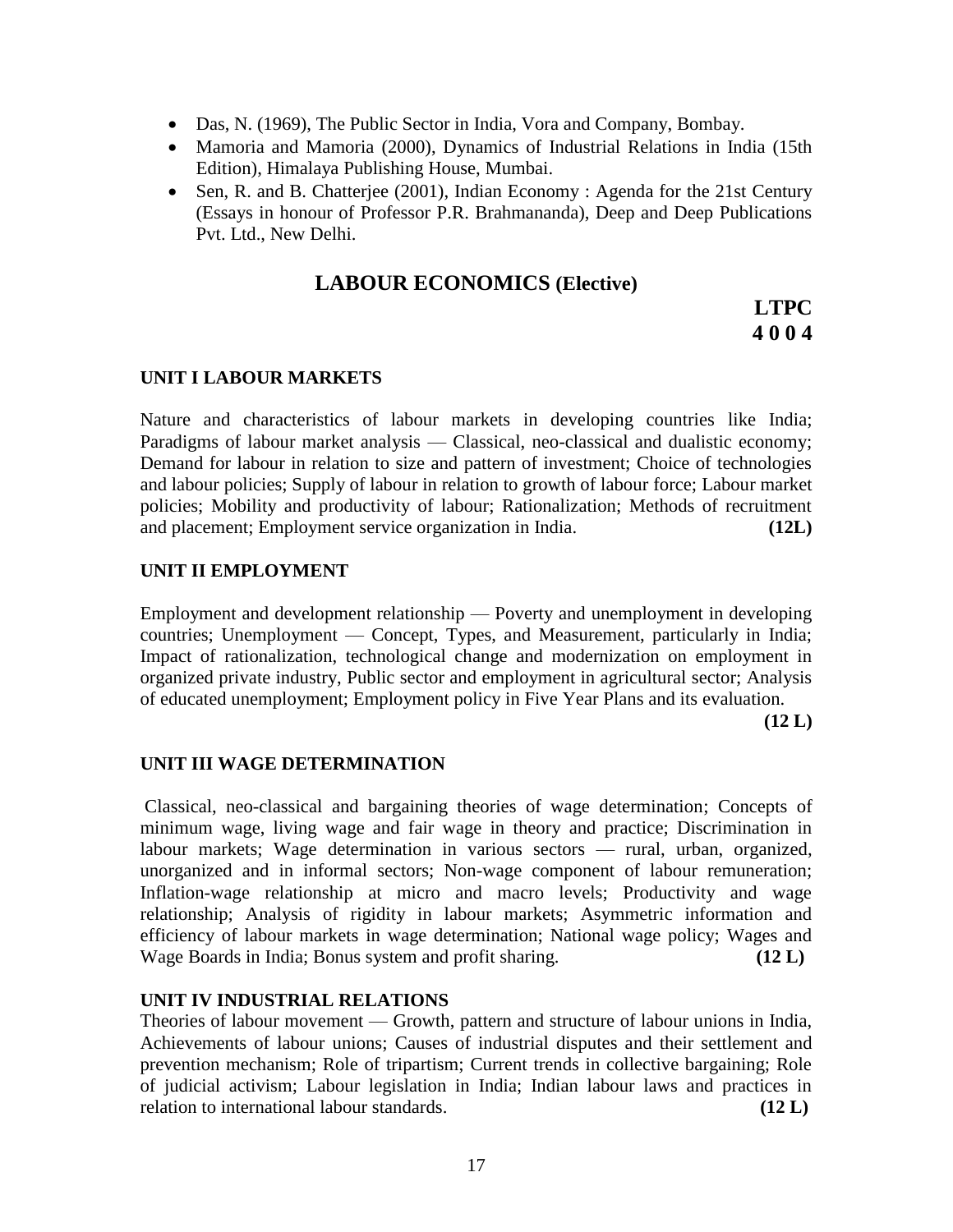# **UNIT V STATE AND LABOUR**

State and social security of labour — Concept of social security and its evolution; Social assistance and social insurance; Review and appraisal of states policies with respect to social security and labour welfare in India; Special problems of labour: Child labour, female labour, Discrimination and gender bias in treatment of labour; Receding state and its effect on working of labour markets; Labour market reforms — Exit policy, need for safety nets, measures imparting flexibility in labour markets; Second National Commission on Labour; Globalization and labour markets**. (12 L)**

**(Total: 60 L)**

#### **Basic Readings List:**

- Datt, G. (1996), Bargaining Power, Wages and Employment: An Analysis of Agricultural Labour Markets in India, Sage Publications, New Delhi.
- Hajela, P.D. (1998), Labour Restructuring in India: A Critique of the New Economic Policies, Commonwealth Publishers, New Delhi.
- Jhabvala, R. and R.K. Subrahmanya (Eds.) (2000), The Unorganised Sector: Work Security and Social Protection, Sage Publications, New Delhi.
- Lester, R.A. (1964), Economics of Labour, (2nd Edition), Macmillan, New York
- McConnell, C.R. and S.L. Brue (1986), Contemporary Labour Economics, McGraw-Hill, New York.
- Papola, T.S., P.P. Ghosh and A.N. Sharma (Eds.) (1993), Labour, employment and Industrial Relations in India, B.R. Publishing Corporation, New Delhi.
- Rosenberg M.R. (1988), Labour Markets in Low Income Countries in Chenery, H.B. and T.N. Srinivasan, (Eds.), The Handbook of Development Economics, North-Holland, New York.
- Venkata Ratnam, C.S. (2001), Globalization and Labour-Management Relations: Dynamics of Change, Sage Publications/Response Books, New Delhi.

# **Additional Readings List:**

**Unit I**

- McCormick, B. and Smith (Eds.) (1968), The Labour Market, Penguin, Harmondsworth.
- Papola, T.S. and Rodgers, G. (Eds.) (1992), Labour Institutions and Economic Development in India, International Institute for Labour Studies, Geneva.
- Rees, A. (1973), Economics of Work and Pay, Harper and Row, New York.
- Sen, A.K. (1975), Employment, Technology, and Development, Oxford University Press, New Delhi.
- Solow, R.M. (1990), Labour Market as an Institution, Blackwell, London.

# **Unit II**

 Das, N. (1960), Unemployment, Full Employment and India, Asia Publishing House, Bombay.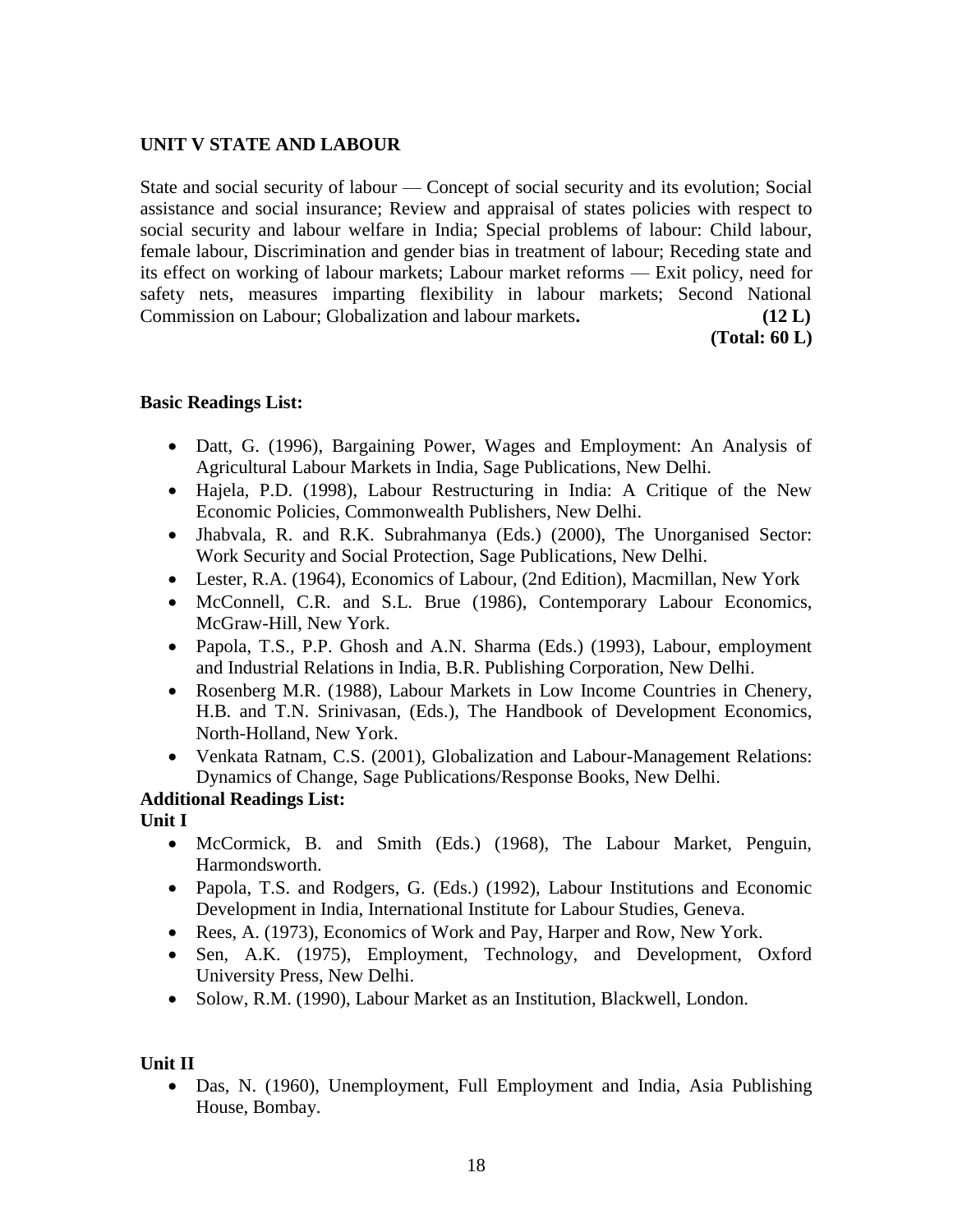- Deshpande, L.K., P.R. Brahmananda, E.A.G. Robinson, (Eds.) (1983), Employment Policy in a Developing Economy, Vol. I & II Macmillan, London.
- Kannapon, S. (1983), Employment Problems and Urban Labour Markets in Developing Countries, University of Michigan, Ann Arbor.
- Papola, T.S. and Sharma, A.N. (Eds.) (1999), Gender and Employment in India, Vikas Publishing House, New Delhi.
- Sharma. A.N. and A. Kundu (Ed.) (2001), Informal Sector in India: Emerging Perspectives, Institute for Human Development, New Delhi.

# **Unit III**

- Binswanger H.P. and M.R. Rosenzweig (Eds.) (1984), Contractual Arrangements, Employment, and Wages in Rural Labor Markets in Asia, Yale University Press, New Haven.
- Desphande L.K. and J.C. Sandesara, (Eds.) (1970), Wage Policy and Wages Determination in India, Bombay University Press, Bombay.
- Foster, A.D. and M.R. Rosenberg, (1993), Information Flows and Discrimination in Labour Markets in Rural Areas in Developing Countries, Annual Conference on Development Economics, World Bank, Washington D.C.
- Hicks J.R. (1932), The Theory of Wages, Clarendon Press, Oxford.
- Madan, B.K. (1977), The Real Wages of Industrial Workers in India, Management Development Institute, New Delhi.
- Mazumdar, D. (1989), Micro-economic Issues of Labour Markets in Developing Countries, EDI Services Paper No. 40, World Bank, Washington D.C

**Unit IV**

- Breman, J. (1996), Footloose Labour: Working in India's Informal Economy, Cambridge University Press, Cambridge.
- Memoria, C.B. (1966), Labour Problems and Social Welfare in India, Kitab Mahal, Allahabad.
- Punekar, S.D. (1978), Labour Welfare, Trade Unionism and Industrial Relations, Himalaya Publishing House, Bombay.
- Sach, J. (1990), 'Social Conflict and Populist Policies in Latin America,' in R. Brunnetta and C.D. Aringa (Eds.) Labour Relations and Economic Performance, Macmillan, Basing Stoke.

• Singh V.B. (Ed.) (1970), Industrial Labour in India, Popular Prakashan, Bombay.

**Unit V**

- Deshpande, S., G. Standing, and L.K. Deshpande, (1998), Labour Flexibility in a Third World Metropolis, Commonwealth Publishers, New Delhi.
- Hauseman, S. (1991), Industrial Restructuring with Job Security, Harvard University Press, Cambridge, Mass.
- MHRD, GOI (1987), Shram Shakti: Report of the National Commission on Selfemployed Women and Women Workers in the Informal Sector, Ministry of Human Resources Development, New Delhi.
- Misra, L. (2000), Child Labour in India, Oxford University Press, New Delhi.
- Riveros, L. (1990), Labour Market Policies and Labour Market Reforms in Socialist Economies, World Bank, Washington D.C.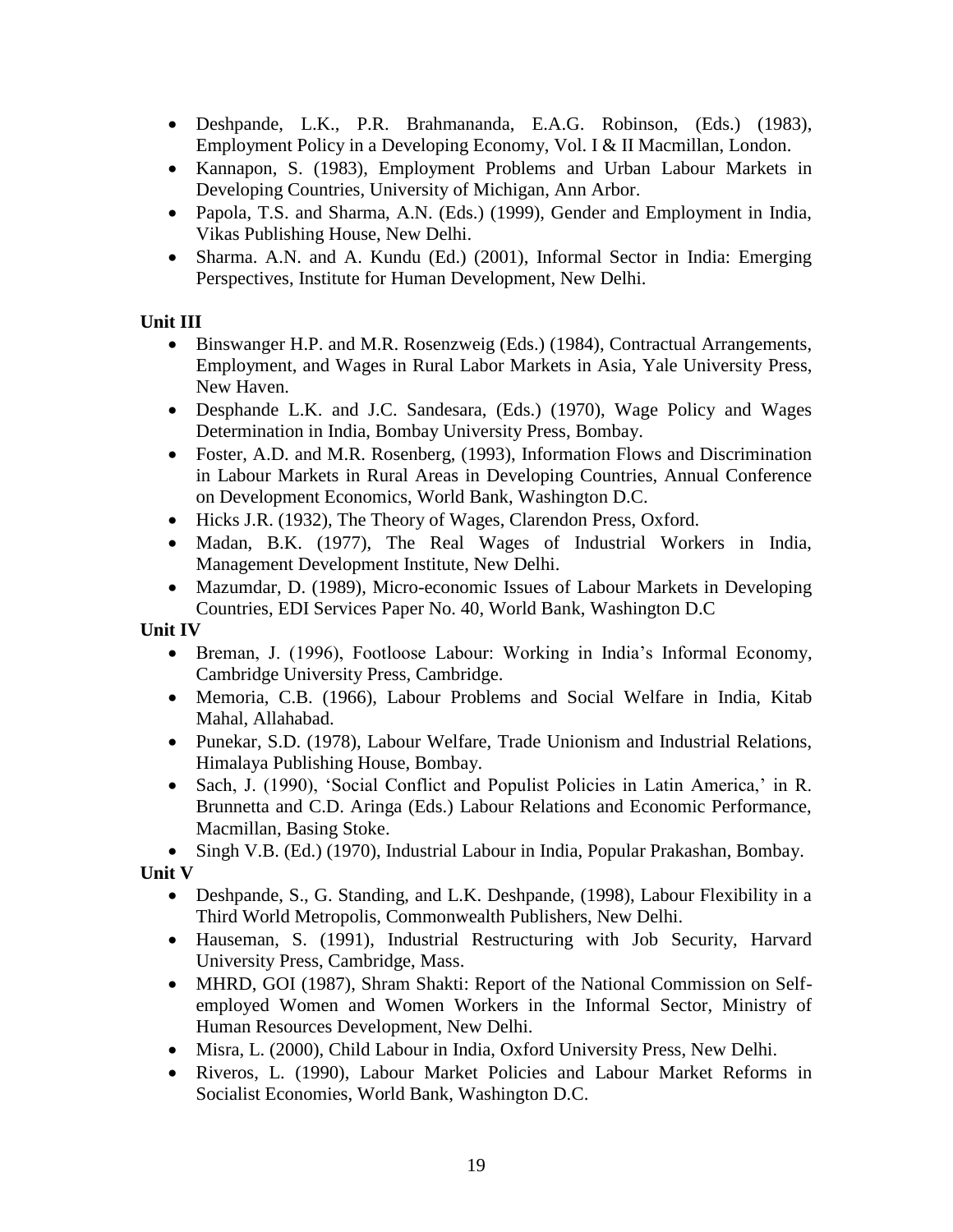Standing G. and V. Tokman (Eds.) (1991), Towards Social Adjustment, ILO, Geneva.

# **MICRO ECONOMICS-II**

**LTPC 4 0 0 4**

### **UNIT- I THEORY OF THE FIRM**

Profit maximization by the firms in the traditional theory using TC, TR and MC, MR curves- Critique of the neo-classical theory of the firm- perfect competition; features and equilibrium – Monopoly; features and equilibrium- comparison of perfect competition and monopoly- Monopolistic competition-features – price and non-price competition.

**(12 L)**

### **UNIT- II OLIGOPOLY**

Non-collusive Oligopoly Models: Cournot's Duopoly model-Bertrand's price war model-Stackelberg's duopoly model- role of reaction function- Kinked demand curve-Collusive Oligopoly – Price Leadership and Cartels. **(12 L)**

### **UNIT- III NON-PRICE COMPETITIVE STRATEGIES**

Product Differentiation: Horizontal and vertical product differentiation- product differentiation in the traditional theory- Product differentiation in the modern theory-Role of advertisement in the traditional theory- Role of advertisement in the modern theory- Bushnel, Kafogilss, De Bartolo and Haveman's extension of Baurnol's sales maximization model. **(12 L)**

#### **UNIT- IV MANAGERIAL THEORIES OF THE FIRM**

Baurnol's Sales Maximization model restricted to static single product model with and without advertisement- Morris' Balanced Growth Model-Williamson's Expense Preference Theorem- Bain's Limit Price Model- Barriers to entry. **(12 L)**

#### **UNIT- V DISTRIBUTION AND GENERAL EQUILIBRIUM**

Derivation of firm's and market demand curve for labour under perfect competition - Derivation of firm's and market demand curve for labour under imperfect competition – Derivation of supply curve of labour- Determination of wage rate – Exploitation of labour – Role of trade unions – Collective bargaining – General equilibrium –  $2X2X2$ model (Restricted to static properties of general equilibrium).

> **(12 L) (Total: 60 L)**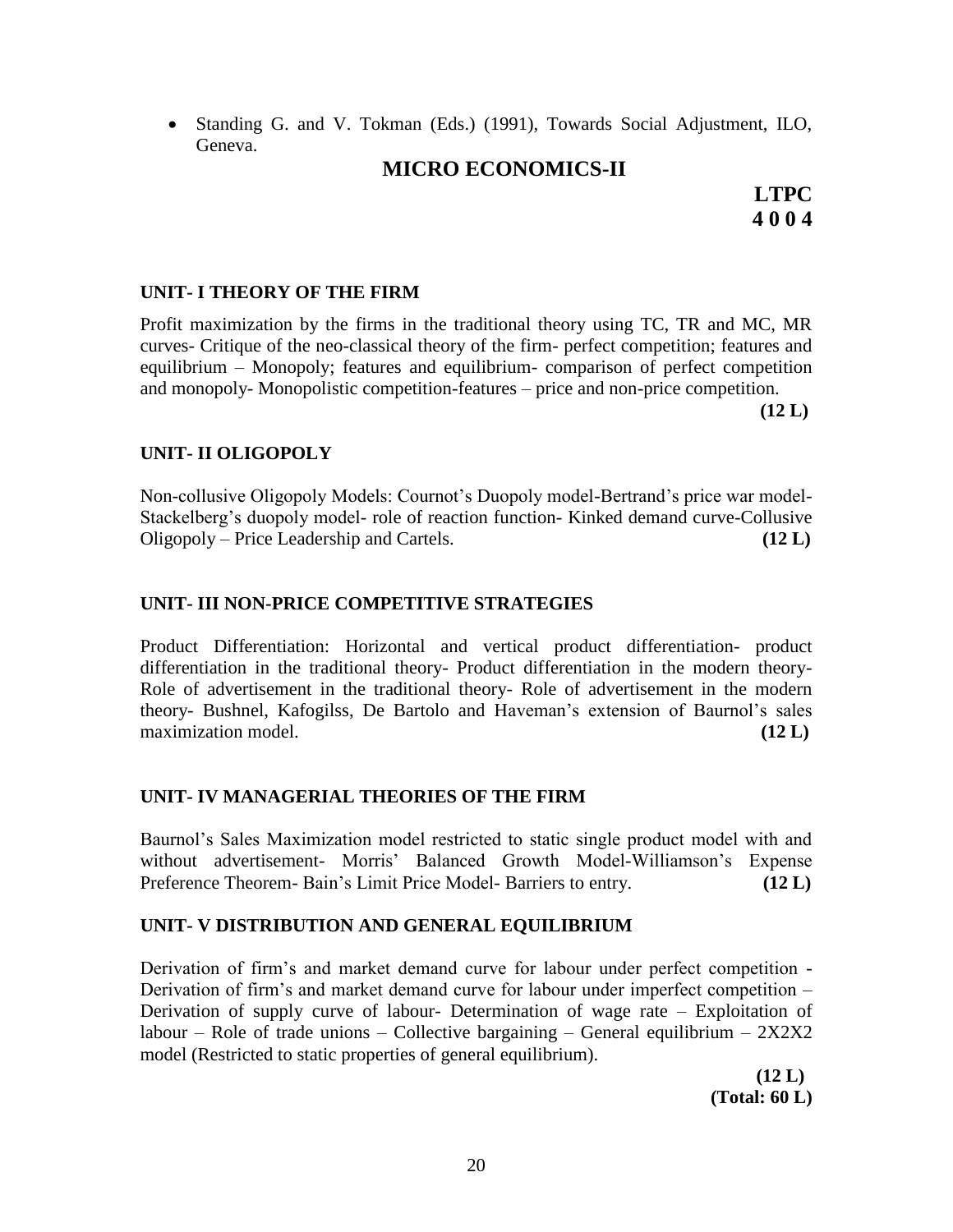#### **Basic Readings List:**

- Koutsoyiannis (1982). Non- Price decisions- The Firm in a modern context, Macmillan
- Koutsoyiannis (1982). Modern Micro Economics, Macmillan.
- Richard Varian Intermediary Micro Economics, Affiliated East West Press
- Robert Pindyck and Daniel L. Rubin field, (1989). Micro Economics, Macmillan.

# **MACRO ECONOMICS- II**

# **LTPC 4 0 0 4**

#### **UNIT- I STABILIZATION POLICY –I**

Lags in the effects of policy- the role of expectations- Uncertainty and economic policies- Rules versus discretion- The Phillips curve and the aggregate supply curve-Expectations and Short run Phillips curves- The Friedman – Phelps argument- The shifting short- run Phillips curve- The long-run Phillip curve- Money and inflation in the long-run- Expectations, interest and inflation- The Fischer equation- The trade- off between inflation and employment- the 'natural' inflation- The Fischer equation- The trade-off between inflation and employment- The ‗natural' rate of unemployment. **(12L)**

#### **UNIT-II STABLIZATION POLICY-II**

Okun's law – Budget and inflation- the machines of financing the budget- Income policies- Monetarist and Keynesian models- The portfolio approach – Crowding out and the Government budget constraint- Rational expectations and the short-run ineffectiveness of stabilization policy. Criticism of the rational expectations hypothesis.

**(12L)**

#### **UNIT-III GROWTH MODELS**

Harrod-Domar-Solow , Kalder and Pasinetti Models- Rostow's Stages. **(12L)**

#### **UNIT-IV NEW CLASSICAL MACROECONOMICS**

The new classical critique of micro foundations, the new classical approach; Policy implications of new classical approach- empirical evidence. **(12L)**

### **UNIT-V MACRO ECONOMICS IN AN OPEN ECONOMY**

Mundell- Fleming model- Asset Markets, expectations and exchange rates; Monetary approach to balance of payments. **(12L)**

**(Total: 60 L)**

#### **Basic Readings List:**

• Hahn, F.H. and F.P.R. Breaching Eds. (1965): The theory of interest rates, Macmillan, London.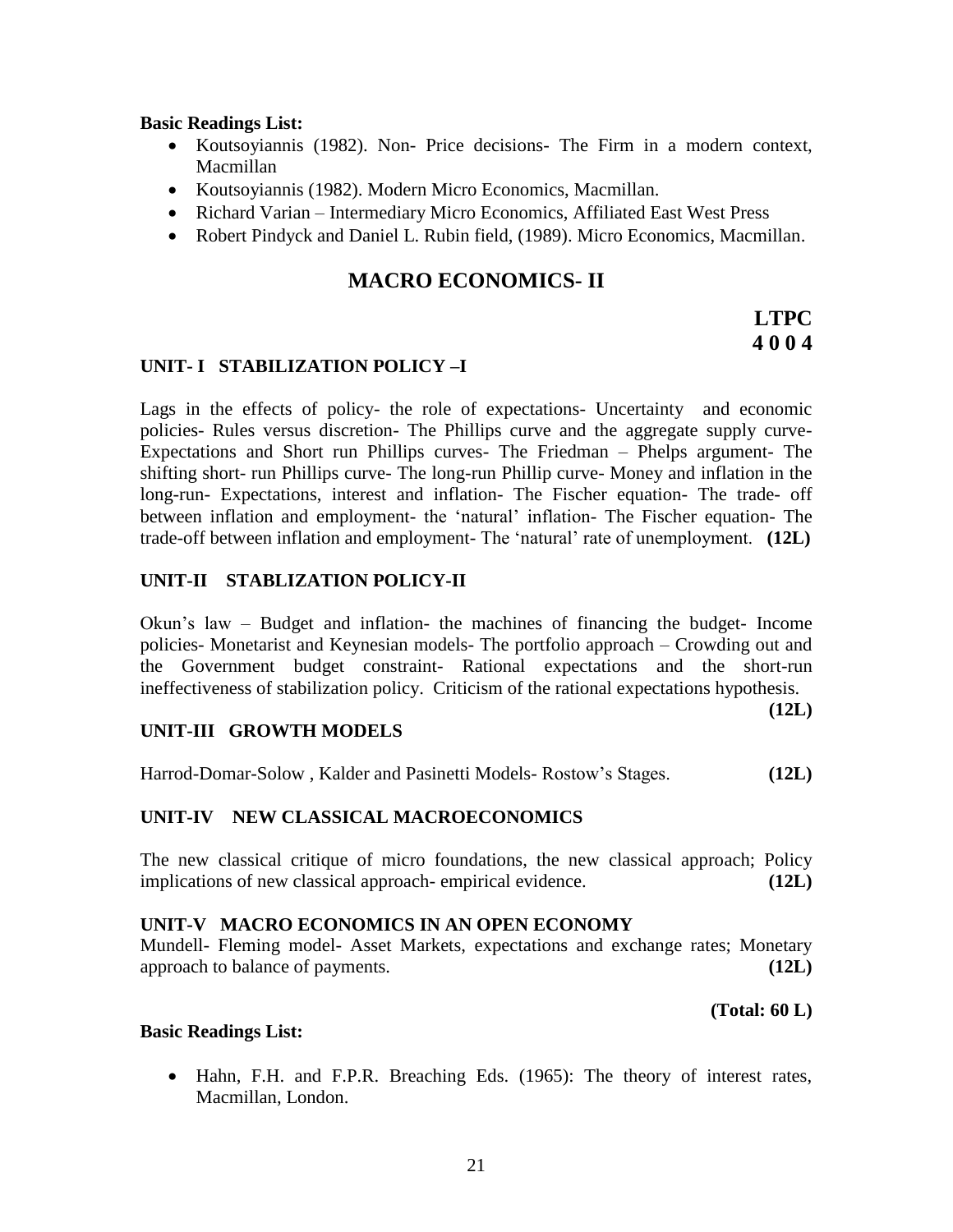- Harris, L (1985): Monetary Theory, McGraw-Hill, New York.
- Malkiel. B.G. (1966): The term structure of Interest Rates: Expectations and Behaviour patterns, Princeton, University Press, Princeton.
- Michaelson, J.B. (1973): The term structure of interest rates, Index Educational Publications, New York
- Harris, L (1985): Monetary Theory, McGraw-Hill, New York
- Johnson, H.G. Ed. (1967): Essays in Monetary Economics, Allen & Unkin, London
- Soarfe, B.L. (1977): Cycles, Growth and Inflation, McGraw-Hill, New York
- Stein, J.L (1970): Money and Economic Growth in Perspective, Econometrica, Vol.3, pp.671-684.
- Dernbeg, T (1985): Macro Economics, McGraw-Hill, Tokyo
- Evans, M.K. (1969): Macro economics Activity, Harper and Row, New York
- Hall, R.E. and J.B. Taylor (1986): Macroeconomics, WW Norton, New York
- Turnovskly, S.J. (1977): Macroeconomic Analysis and Stabilization Policy, Cambridge University Press, Cambridge.
- Wallace C. Peterson, Paul S. Esterson (1992): Income Employment, Economic Growth, WW Norton Co.
- Ackley, G. (1978), Macroeconomics : Theory and Policy, Macmillan, New York
- Blackhouse, R. and A. Salansi (Eds.) (2000), Macroeconomics and the Real World (2 Vols.), Oxford University Press, London.
- Branson, W.A. (1989), Macroeconomic Theory and Policy, (3rd Edition), Harper and Row, New York.
- Dornbusch, R. and F. Stanley (1997), Macroeconomics, McGraw Hill, Inc., New York.
- Hall, R.E. and J.B. Taylor (1986), Macroeconomics, W.W. Norton, New York.
- Heijdra, B.J. and V.P. Frederick (2001), Foundations of Modern Macroeconomics, Oxford University Press, New Delhi.
- Jha, R. (1991), Contemporary Macroeconomic Theory and Policy, Wiley Eastern Ltd., New Delhi.
- Romer, D.L. (1996), Advanced Macroeconomics, McGraw Hill Company Ltd., New York.
- Scarfe, B.L. (1977), Cycles, Growth and Inflation, McGraw Hill, New York
- Shapiro, E. (1996), Macroeconomic Analysis, Galgotia Publications, New Delhi.
- Surrey, M.J.C. (Ed.) (1976), Macroeconomic Themes, Oxford University Press, Oxford.
- Taylor, L. (1983), Structuralist Macroeconomics, Basic Books, New Longman.
- Turnovsky, S.J. (1977), Macroeconomic Analysis and Stabilization Policy, Cambridge University Press, Cambridge.
- Gordon, R. and S.G. Harris (1998), Macroeconomics, Addison Wesley, Massachusetts.
- Mankiw, N.G. and D. Romer (Eds.) (1991), New Keynesian Economics, (2 vols.), MIT Press, Cambridge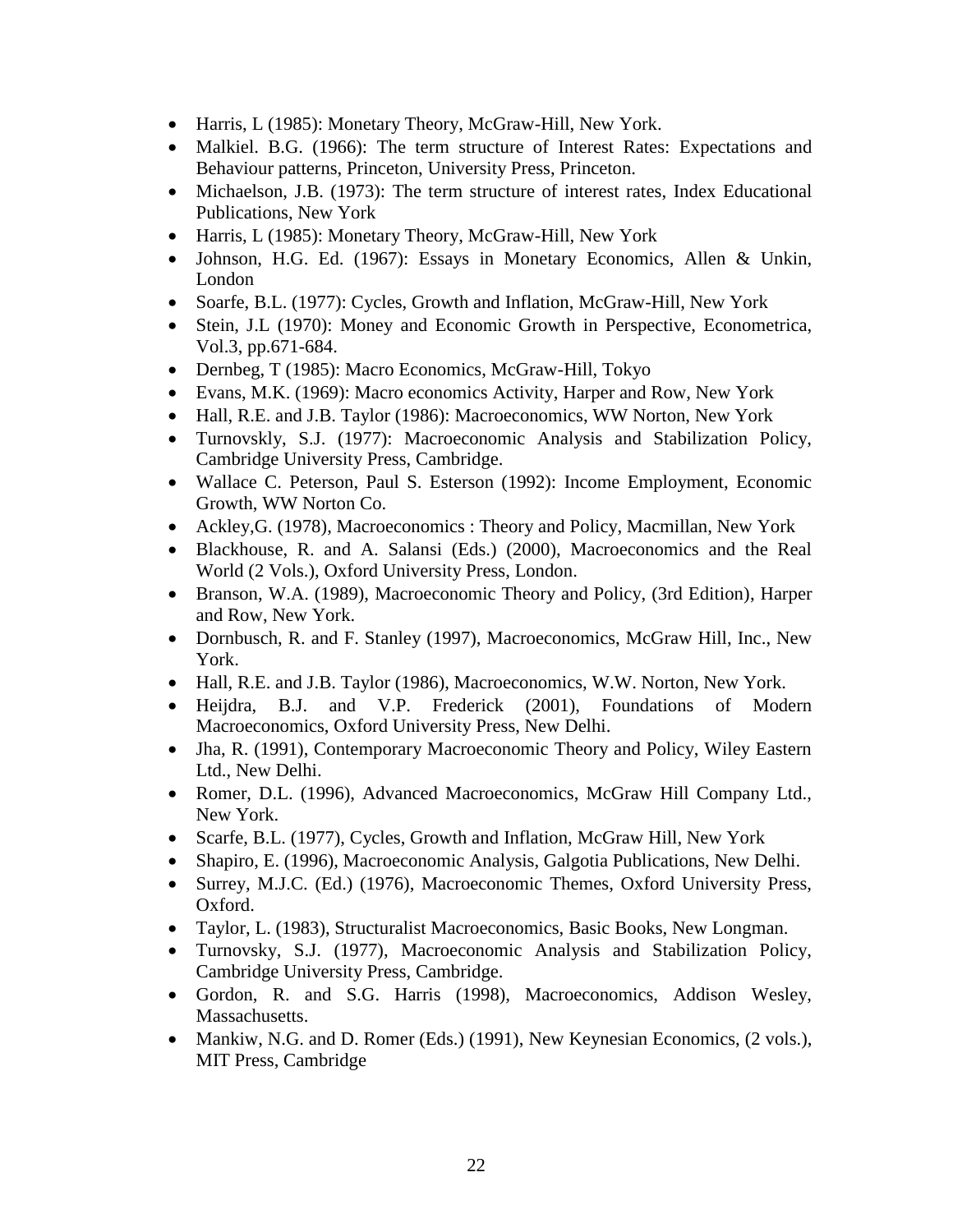# **STATISTICAL METHODS**

#### **UNIT- I STATISTICAL METHODS -1**

Meaning, assumptions and limitations of simple correlation and regression analysis; Pearson's product moment and spearman's rank correlation coefficients and their properties; Concept of the least squares and the lines of regression. – Measures of central tendency - Measures of dispersion. **(12L)**

#### **UNIT- II STATISTICAL METHODS -2**

Standard error of estimate; Partical and multiple correlation and regression (applications only); Methods of estimation of non-linear equations – parabolic, exponential, geometric, modified exponential, Gompertz and logistic relationships. **(12L)**

#### **UNIT- III STATISTICAL METHODS -3**

Deterministic and non-deterministic experiments - Various types of events – Classical and empirical definitions of probability; Laws of addition and multiplication; Conditional probability and concept of interdependence; Baye's theorem and its applications; Elementary concept of random variable. **(12L)**

#### **UNIT- IV STATISTICAL METHODS – 4**

Probability, mass and density functions- Expectations, moments and moment generating functions- Properties (without derivations) of Binomial, Poisson and Normal Distribution. Index number, Concepts- Laspeyer's Index, Paasche Index, Fisher's ideal index, Construction of Whole Sale Price Index – Cost of Living Index- Human Development Indices - Time series: trend, seasonal and cyclical components. **(12L)**

#### **UNIT- V STATISTICAL METHODS – 5**

Basic concept of sampling – random and non-random sampling. Simple randomstratified random and P.P.S. sampling- Concept of an estimator and its sampling distribution- Desirable properties of an estimator- Formulation of statistical hypotheses—Null and alternative – Goodness of fit – Confidence intervals and level of significance - Testing of Hypothesis- Test of mean and propositions (Z-Test, T-test, Ftest and  $\chi^2$ ) - Type I and Type II errors. **(12L)** 

**(Total: 60 L)**

#### **Basic Readings List:**

 Murray, R. Spiegel, Schaum's Series, Theory and Problems of Statistics, McGraw-Hill, 1972.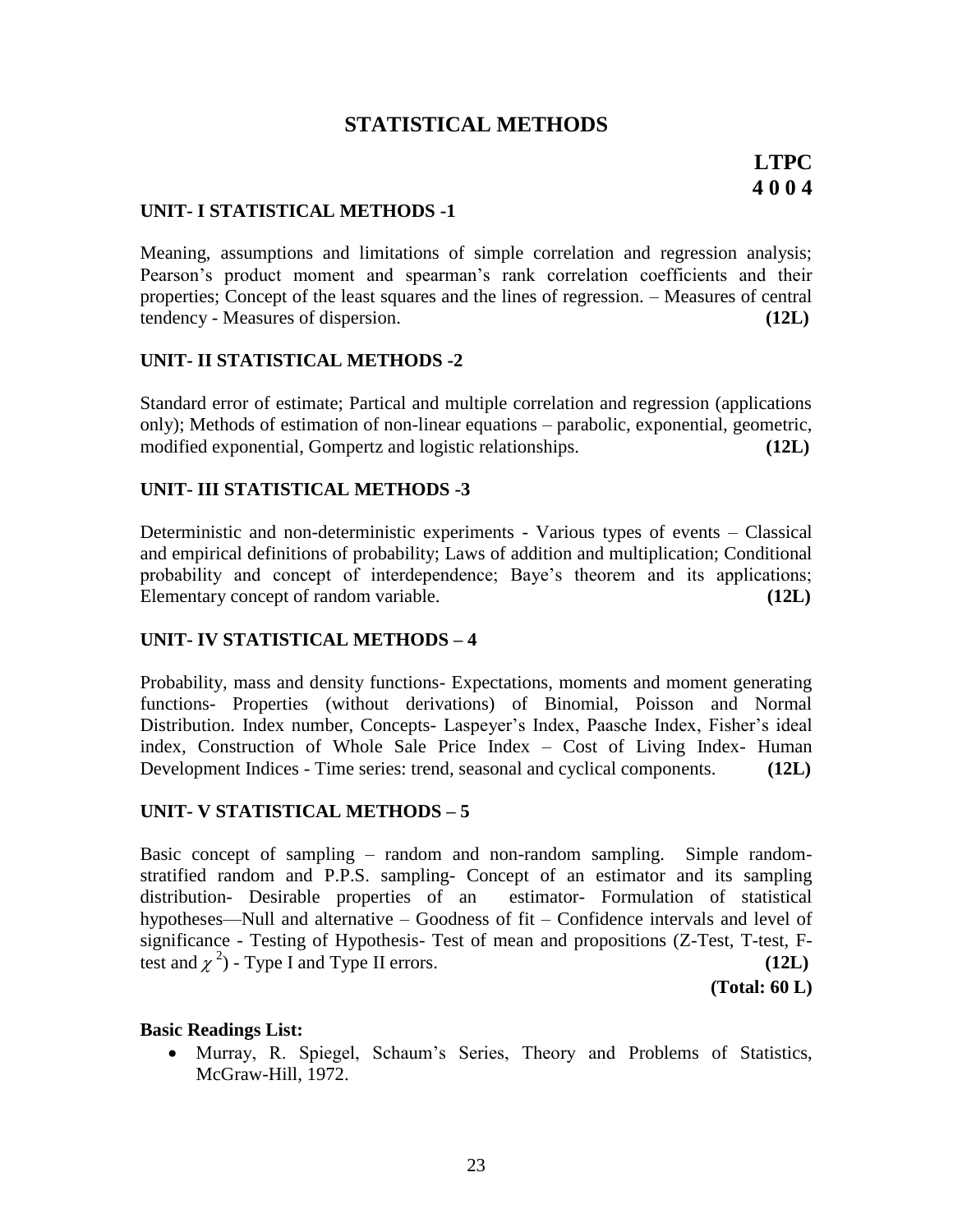- Taro Yamane, Statistics: An introductory analysis, Harpe International Edition, 1973.
- H.M. Blalock, Social Statistics, McGraw-Hill, 1968

### **Additional Readings List:**

#### **Unit I**  $\bullet$

- Chou, Y. (1975), Statistical Analysis, Holt, Reinhart and Winston, New York.
- Croxton, Crowden and Klein (1971), Applied General Statistics, Prentice Hall of India, New Delhi.

### **Unit II**

- Millar, J. (1996), Statistics for Advanced Level, Cambridge University Press, Cambridge.
- Nagar, A.L. and R.K. Das (1993), Basic Statistics, Oxford University Press, New Delhi.

#### **Unit III**

- Chou, Y. (1975), Statistical Analysis, Holt, Reinhart and Winston, New York.
- Goon, A.M., M.K. Gupta and B. Dasgupta (1993), Fundamentals of Statistics, Vol. 1, The World Press Ltd., Calcutta.

#### **Unit IV**

 Hogg, R.V. and A.T. Craig (1970), Introduction to Mathematical Statistics (3rd Edition), Macmillan Publishing Co., New York.

#### **Unit V**

- Hogg, R.V. and A.T. Craig (1970), Introduction to Mathematical Statistics (3rd Edition), Macmillan Publishing Co., New York.
- Millar, J. (1996), Statistics for Advanced Level, Cambridge University Press, Cambridge.
- Sukhatme, P.V. and B.V. Sukhatme (1970), Sampling Theory of Survey with Applications, Iowa State University Press, Ames.

# **MONETARY ECONOMICS**

**LTPC 4 0 0 4**

# **UNIT I MONEY AND ITS NATURE**

Definition of Money: Functional definition of money- Liquidity definition- Evolution, Kinds of money and significance of money – Circular flow of money – RBI Approach towards Money. **(12L)**

#### **UNIT II VALUE OF MONEY**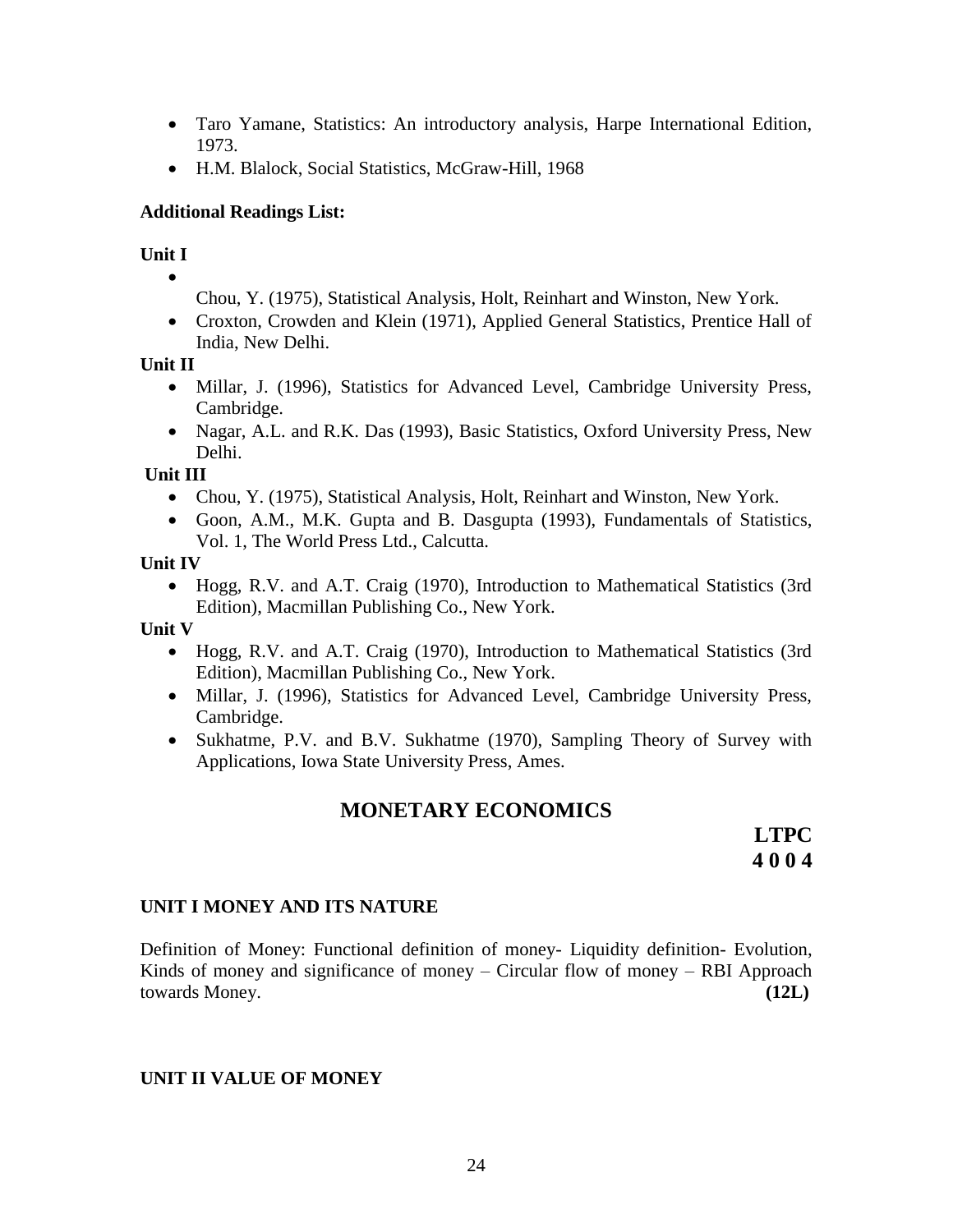Quantity theory of money – Fisher, Cambridge, Keynes – Money quantity theory-Neutrality of Money. **(8 L)**

# **UNIT III BANKING AND NON BANKING FINANCIAL INTERMEDIARIES**

Banking: The Central Bank and Monetary Policy in India – Commercial Banks and their functions – Development Banks – Investment banking, Merchant Banking – Financial sector reforms in India – Narasimham Committee Report – Non-Banking Financial Intermediaries and their impact on India's economic development. **(12L)**

# **UNIT IV FINANCIAL MARKETS**

Money market and capital market: Money market – Role, Instruments and agencies – call money market, treasury bill market, commercial bill market including commercial paper, certificate of deposits, discount market – capital market: Role – Government securities market – Derivatives: types, uses and pricing of derivates – primary and secondary market for securities – role of SEBI, role of IRDA. **(16L)**

# **UNIT V INTERNATIONAL MONETARY SYSTEM AND CAPITAL FLOWS**

International Investment: Types, Significance and Growth – Factors affecting International Investment: IMF- World Bank and International Economic Development – FDI and Portfolio Investment: Types, Significance and Trends. **(12L)**

**(Total: 60 L)**

# **Basic Readings List:**

- Gibson, Williamson E and Kaufman, George G (1971). Monetary Economics: Readings on current Issues, TATA McGraw Hill Publishing Company Ltd., New Delhi
- Johnson, H.G. (1972). Further Essays in Monetary Economics, George Allen and Unwin, London.
- Laidler, D.E.W. (1977). Demand for Money: Theory and Evidence, Dum Don Valley, New York
- Narendra Jadhav (1993). Monetary Economics for India, Macmillan India Ltd., Madras.
- Pierce, David, G., and Shaw, David M. (1974). Monetary Economics: Theories, Evidence and Policy Butterworth's, London.
- Sudharam K.P.M. (2005). Money Banking and International Trade, Sulthan & Chand, New Delhi
- Sundaram K.P.M. (2002). Money, Banking and International Trade, Sulthan Chand, New Delhi
- Venugopal Redddy Y. (2000). Monetary and Financial Sector Reforms in India, USB Publishers, Distributors Ltd.,Chennai.
- Wrightsman, Dwayne (1971). An Introduction to Monetary Theory and Policy, The Free Press, New York.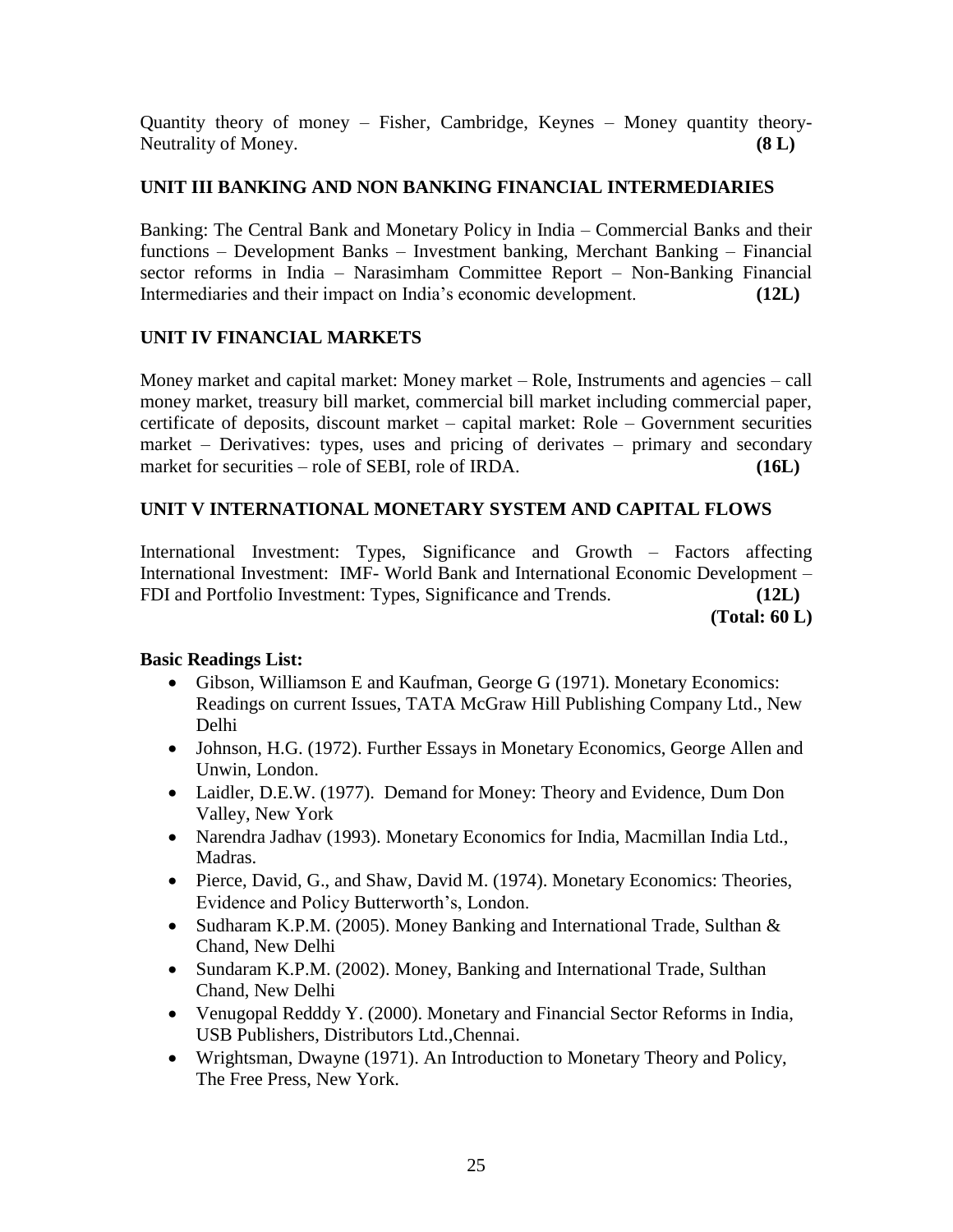# **COMMODITY MARKETS (Elective)**

#### **UNIT-I INTRODUCTION TO COMMODITY MARKETS**

Emerging Pattern of Commodity Futures Market: Introduction- Commodity Prices: Nature of the Problem- Traditional Methods for Managing Commodity Price-risk-Managing Price Risk by Commodity Derivatives: Meaning- Evolution of Commodity Futures Markets in India- Present Status of Commodity Futures market- Commodity futures Trading in India- Impediments for the development of commodity futures trading in India**. (12 L)**

#### **UNIT-II INTERNATIONAL COMMODITY**

International Commodity Exchanges: World's major commodity futures exchanges- The New York Mercantile Exchange (NYMEX)- The London Metal Exchange (LME)-The Chicago Board of Trade (CBOT)- The Tokyo Commodity Exchange (TOCOM)- The Chicago Mercantile Exchange (CME): Commodity Futures in India and Its Regulations: Evolution of commodity futures in India- Kabra Committee Report- Summary and Recommendations of the Kabra Committee Report- Commodity Futures Market: The Economic Perspective – Regulatory Framework – Forward Contract (Regulation) Act – Forward Market Commission- Functions of the FMC- Regulatory measures by the FMC-Commodity Exchanges in India- Need for National level commodity futures Exchange in India. **(16 L)**

#### **UNIT-III MCX COMMODITIES**

About MCX- Membership at MCX- Commodities at MCX and fundamental information's (Bullion, Metals, Oil & Oilseeds, Pulses & grains, Spice, Plantation, Fiber, Contract specifications and others. Commodity Futures Trading at MCX: Trading- Risk Management- Surveillance- Clearing Settlement and Delivery mechanism- Rules governing dealing with clients- Inspection and Disciplinary action. **(12 L)**

#### **UNIT-IV COMMODITY FUTURES**

Commodity Futures: Meaning and objectives of commodity futures- Pricing commodity futures- Participants in commodity derivatives – Trading Strategies Using Commodity Futures: Trading strategies using commodity futures- Hedging- Speculation- Arbitrage.

**(8 L)**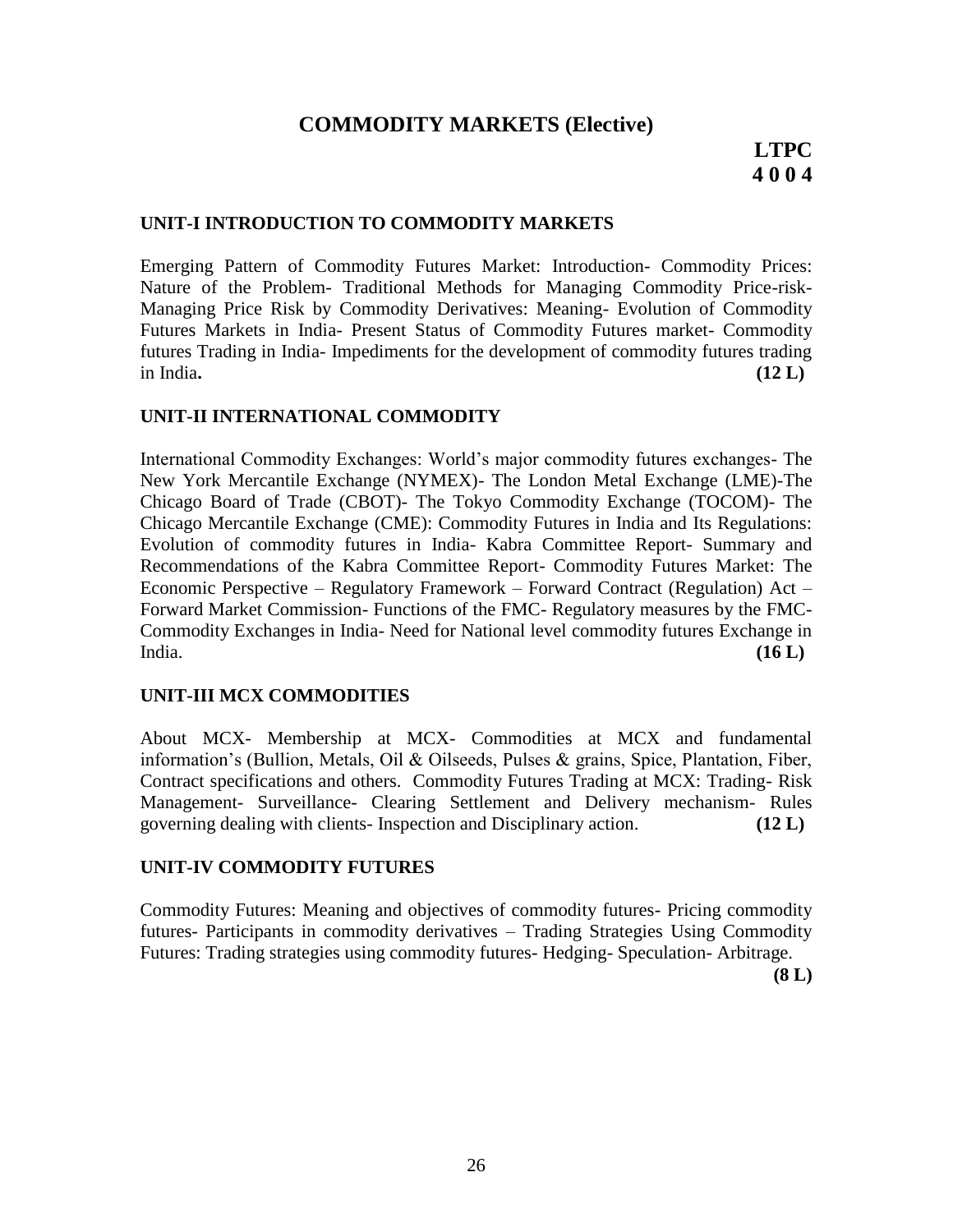### **UNIT-V COMMODITY TRADING STRATEGIES**

Introduction to Options: Meaning and type of options- Common terminology used in options- Factors affecting option premium- Option pricing-Put call parity. Trading Strategies Using Options on Commodity Futures: Trading strategies – Spreads-Combination spreads. Taxation Issues: Sales tax implications of commodity futures transactions- Service Tax- Bombay Stamp Act. **(12 L)**

**(Total: 60 L)**

#### **Basic Readings List:**

- Gaddam Naresh Reddy, (2007) "Changing Pattern of Capital Markets in India: An Analytical Study, Cyber Tech Publications, New Delhi.
- David A. Dubofsky and Thomas W. Miller, JR. (2003) "Derivatives Valuation and Risk Management, Oxford University Press, New York.
- Business Line
- Economic Times

# **ECONOMICS OF INSURANCE (Elective)**

**LTPC 4 0 0 4**

### **UNIT-I INTRODUCTION**

Economic security- human quest for economic security through time-exposure to losesrole of insurance-definition-risk pooling and risk transfer-economic and legel perspectives-social vs. private insurance-life vs. non-life insurance-classification of life, health and general insurance policies. **(8 L)**

# **UNIT –II RISK AND RISK MANAGEMENT**

Fundamentals of uncertainty and risk and speculative risk-expected utility and decision – making under uncertainty-expected utility and the demand for insurance-moral hazard and insurance demand-concept of risk management- essentials of risk managementelements of risk management- risk assessment-risk control and risk financing- worldwide risk sharing-concept of reinsurance, fundamentals of reinsurance, types of reinsurance, reinsurance distribution system, reinsurance markets in developing countries. **(14 L)**

#### **UNIT-III INSURANCE AND ECONOMIC DEVELOPMENT**

Risk management and insurance in economic development, insurance institutions as financial intermediaries-insurance institutions as investment institution-insurance institutions in Indian capital market-regulations, governing investments of insurance institutions in India-IRDA rules in this regard. **(12 L)**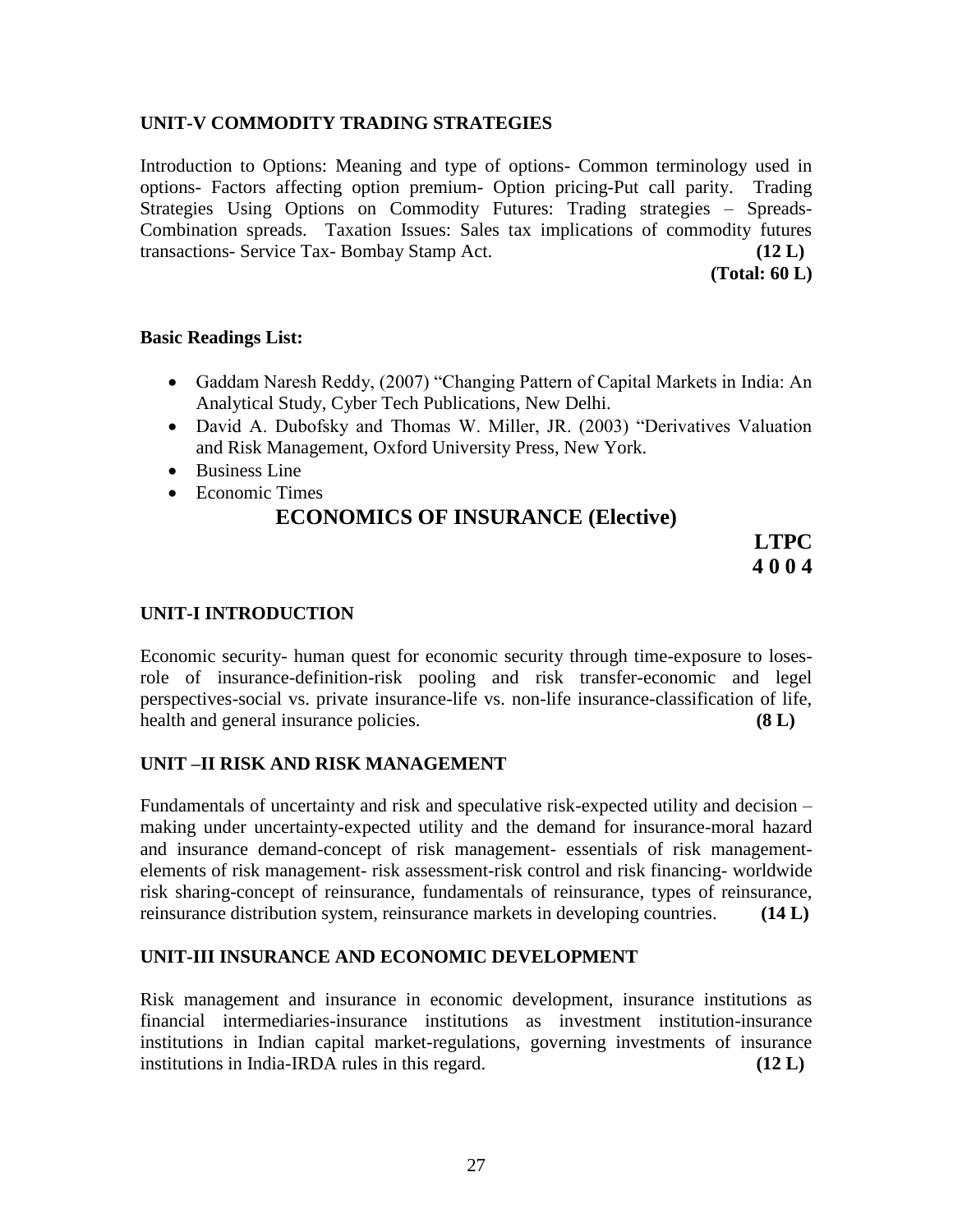### **UNIT-IV ESSENTIALS OF LIFE AND HEALTH INSURANCE**

Fundamentals of life and health insurance-functions of life and health insurancemathematical basis of life insurance –plane of life insurance-legal aspects of life insurance-provisions of policies-selection and classification of risks-basics of premium construction-valuation and distribution of surplus-individual health insurance-uses-typesprinciples of underwriting of life and health insurance-group insurance and superannuation(pension) schemes-set up and management of insurance companies.

**(12 L)**

### **UNIT-V ESSENTIALS OF GENERAL INSURANCE**

Definition of general insurance-types of general insurance-importance of general insurance-importance of general insurance in a country's economic development-concept of short term risk-fundamentals of the following concepts common-law, equity, proposal/accidence, indemnity, insurable interest, contribution subrogation-representation utmost good faith-material fact-physical hazard-policy endorsements, conditionals/warranties-selection of risks-inspection of risks-rating and calculation of premiums-tariffs and non-tariffs-marketing of general insurance-technology development and general insurance. **(14 L)**

**(Total: 60 L)**

#### **Basic Readings list:**

- Bailey, R(Ed) (1999), Underwriting in life and insurance, LOMA, Atlanta, Ga.
- Bhole.L.M (1999), "The Indian financial system", Tata Mc Graw Hill, New Delhi.
- Bickelhaput, D.L (1992)," General Insurance", Irwin Inc, Burr Ridge, 111.
- Black, K.Jr and H. D.Skipper Jr (2000), "Life and health insurance" Prentice Hall, Upper Saddle River, New Jerseey.
- Finsinger, J and M.V pauly (ed) (1986), "the economics of insurance regulation: a cross national survey, Mc Millan, London.
- Graves, E.E and L. Hayes (ed), (1994), Mc Gill's Life Insurance3, The American College, Blyn,Mawr,Pa.
- Insurance Institute of India-General Insurance(IC-34) Mumbai.
- Insurance Institute of India –Life Insurance Underwriting( $IC-34$ ), Mumbai.
- Benjemin, B (1991), General Insurance Heinemann-London.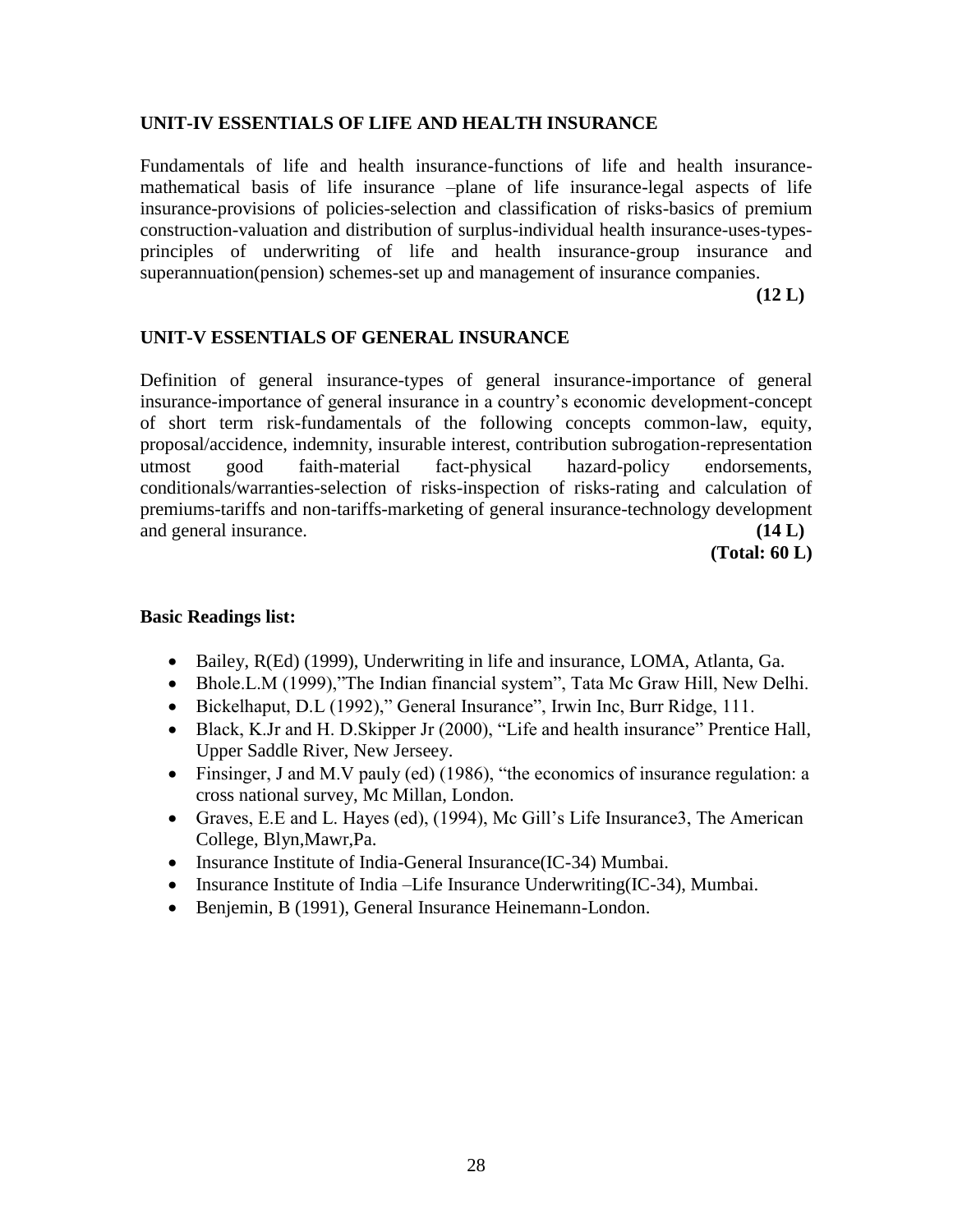# **AGRICULTURAL ECONOMICS (Elective)**

# **LTPC 4 0 0 4**

#### **UNIT I AGRICULTURE AND ECONOMIC DEVELOPMENT**

Nature and Scope of Agricultural Economics- Traditional Agriculture and Its Modernization: Sustainable Agriculture and Organic Farming- Interdependence between Agriculture and Industry. **(12 L)**

#### **UNIT II DIVERSIFICATION OF AGRICULTURE AND ALLIED ACTIVITIES**

Crop Planning – Cropping Intensity, Cropping pattern and Influencing Factorsdiversification – Economics of Allied Agricultural Activities: Dairy, Poultry, Fishery and Sericulture- Problems and Prospects. **(12 L)** (12 L)

#### **UNIT III AGRICULTURAL INPUTS, PRODUCTION AND PRODUCTIVITY**

Land Utilization Pattern- Land Holdings: Sub-division and Fragmentation – Land Ownership and Tenancy – Land Reform Measures – Irrigation: Types – Water Management Technologies- Mechanization and Its Impact of Agriculture Labour – Production Function Analysis in Agriculture. **(12 L)**

#### **UNIT IV AGRICULTURAL FINANCE**

Need for Agricultural Finance – Non-institutional sources of Agricultural Finance: Money Lenders- Traders commission Agency – Land Lords – Institutional Sources of Agricultural Finance: Cooperative Banks, Commercial Banks, NABARD, RRBs. **(12 L)**

#### **UNIT V AGRICULTURAL MARKETING**

Agricultural Marketing – Meaning – Classifications of Agricultural Markets – Marketable Surplus and Marketed Surplus – Marketing Channels – Defects of Agricultural Marketing- Lines of Improvement – Fluctuations in Agricultural Price: Causes and Impacts- Price Stabilization : Agricultural Price Policy – Agricultural subsidies.  $(12 \text{ L})$ 

**(Total: 60 L)**

#### **Basic Readings List:**

- 1. Bilgrami, S.A.R., (1996). Agricultural Economics, Himalayas Publishing House, Delhi
- 2. Dantwala, M.L. et al (1991). Indian Agricultural Development since Independence, Oxford & IBH, New Delhi.
- 3. Gaurav Datt and Ashwani Maharaj C (2014). Datt and Sundaram's Indian Economy, S.Chand & Co., New Delhi
- 4. Government of India, Economic Survey, Annual (2014), New Delhi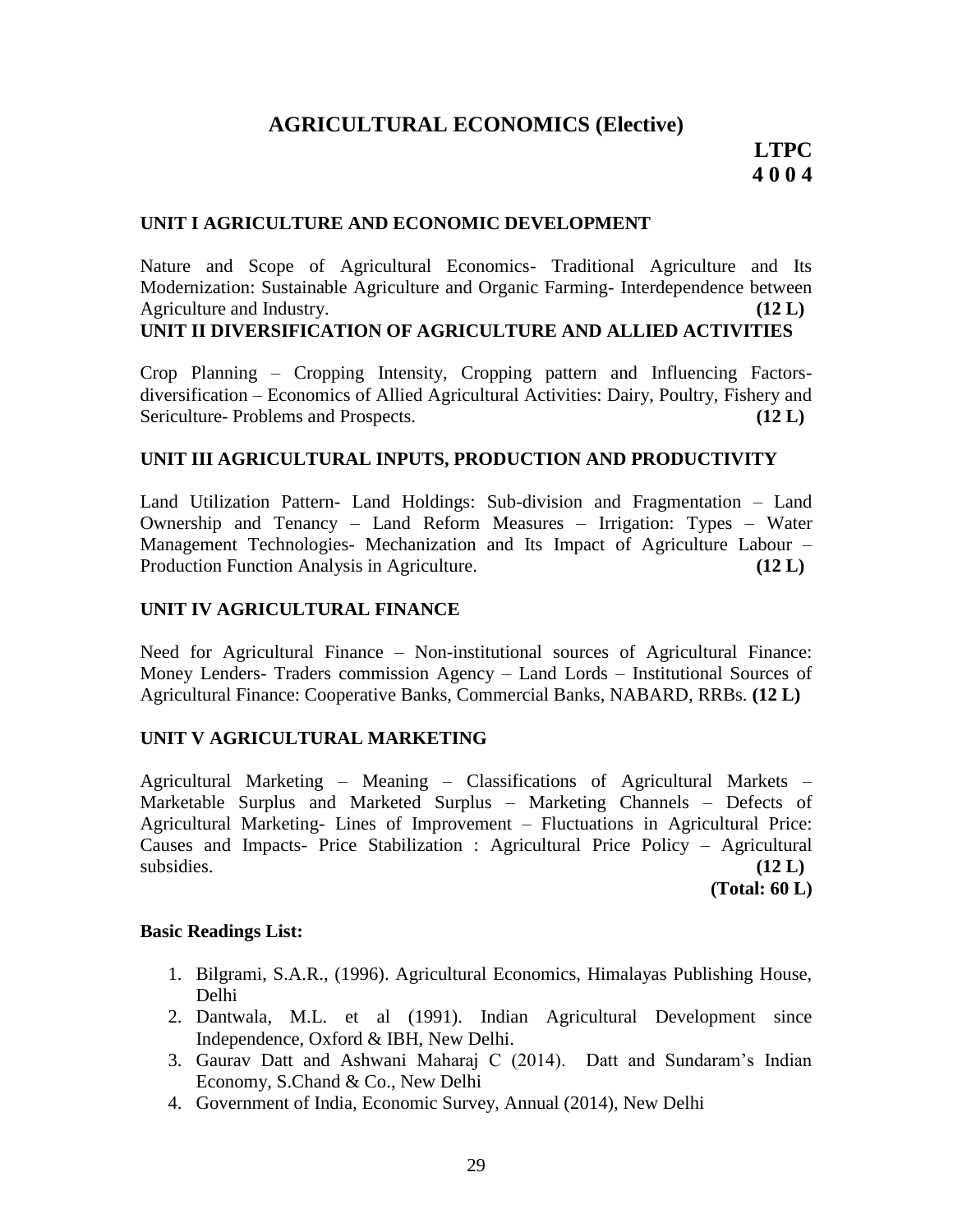- 5. Gualti, A and T.Kelly (1999). Trade Liberalisation and Indian Agriculture, Oxford University Press, New Delhi
- 6. Kahion, A.S. and Tyagi D.d. (1983). Agricultural Price Policy in India, Allied Publishers, New Delhi
- 7. Memoria C.B. (2013). Agricultural Problem in India
- 8. Rao, C.H. Hanumanth (1975). Agricultural Growth, Rural and Poverty and Environmental Degradation in India, Oxford University Press, New Delhi
- 9. Sadhu and Singh (2013). Fundamentals of Agricultural Economics, Himalaya, New Delhi.

# **ENVIRONMENTAL ECONOMICS (Non-major Elective) LTPC 4 0 0 4**

### **UNIT-I INTRODUCTION TO ENVIRONMENTAL ECONOMICS**

Introduction to environmental economics, Importance of Environmental Valuation-Assigning Monetary Value – Problems of Monetization – Market failure, and property rights, open access resources, collective action. **(12 L)**

### **UNIT-II SOURCE AND TYPES OF POLLUTION**

Sources and types of pollution (air, water, solid waste, noise, land degradation); Cause and effects of environmental degradation, Urban and Rural environmental problems, Energy-environment interaction. **(12 L)** (12 L)

#### **UNIT – III MARKET AND NON-MARKET VALUATION**

Market and non-market valuation; Physical linkage methods; Abatement cost methods; Behavior linkage methods - Revealed and stated preference; Social cost benefit analysis; Environmental impact assessment.

**(12 L)**

# **UNIT – IV ENVIRONMENTAL POLICY**

Evolution of Environmental Policy in India; Air and Water Acts; Fiscal incentives; Enforcement and Implementation issues, Case studies on pollution Control in India and other countries. **(12 L)**

# **UNIT – V CLIMATE CHANGE AND DIFFERENT PROTOCOLS**

Transboundary pollution, economics of global warming, Different International Protocols, Causes and consequences of ozone depletion and Climate change, Rio conference (Agenda 21); Protocols relating to Climate Change; Food Security; Ozone depletion and Economics of Biodiversity. **(12 L)**

**(Total: 60 L)**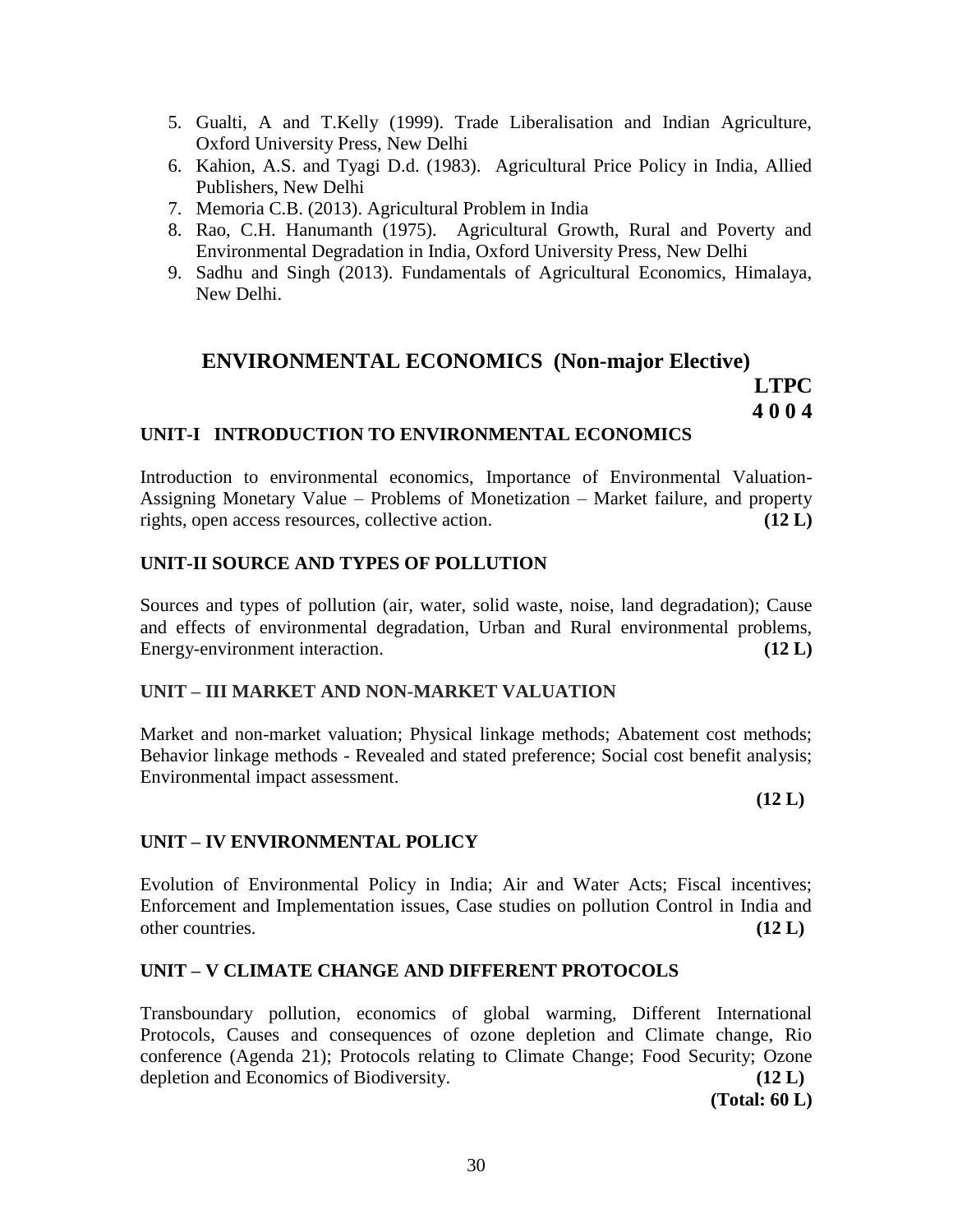#### **Basic Readings List:**

- Hanley, N, J. F. Shogren and B. White. Environmental Economics in Theory and Practice. New York: MacMillan, 1997.
- Arrow, K. J. and Scitovsky, T. Readings in Welfare Economics Part III. Richard Irwin Inc, 1969.
- Bromely, D. W. (ed.). Handbook of Environmental Economics. Blackwell, 1995.
- Jempa, C. and Munasinghe, M. Climate Change Policy: Facts, Issues and Analyses. Cambridge: Cambridge University Press, 1998.
- Baumol, W. J. and Oates, W. E. The theory of environmental policy. Cambridge: Cambridge University Press, 1988.
- Dixon, J. Economic Analysis of Environmental Impacts. London: Earthscan Publications, 1994.
- Freeman III, A. M. The Economic Approach to Environmental Policy. Cheltenham, U.K.: Edward Elgar, 1998.
- Mehta, S.; Mundle, S. and Sankar, U. Incentives and regulation for pollution control. Sage Publishers, 1997.
- UUnited Nations. Accounting and Valuation of Environment, Vol. I and II: A primer for developing countries, New York: ESCAP, 1997.
- Nick Hanley, J. F. Shogren and White, The theory of environmental economics and policy.

#### **Additional Readings List:**

- Coase, R. H. "The Problem of Social Cost", in Breit, W. and Hochman, H.M. (eds.) Readings in microeconomics. Rinehart and Winston Inc., 1968.
- Cropper, M. L. and Oates, W. E. "Environment economics: A survey". Journal of Economic Literature, June 1992.
- Dasgupta, P and Heal, G. M. Economic Theory and Exhaustible Resources. Cambridge: Cambridge University Press, 1979.
- Field, B. C. Environmental economics: an introduction. New York: McGraw Hill, 1994.
- Fisher, A. C. "Environment and resource economics", in Oates, W.E. (ed.) New horizons in environmental economics: selected readings. Cheltenham, U.K.: Edward Elgar, 1995.
- Hardin, G. "The tragedy of commons", in Markandya, A. and Richardson, J. (eds.) Earthscan reader in environmental economics. London: Earthscan Publications, 1993.
- Oates, W. E. Economics of the environment. Cheltenham, U.K.: Edward Elgar, 1992.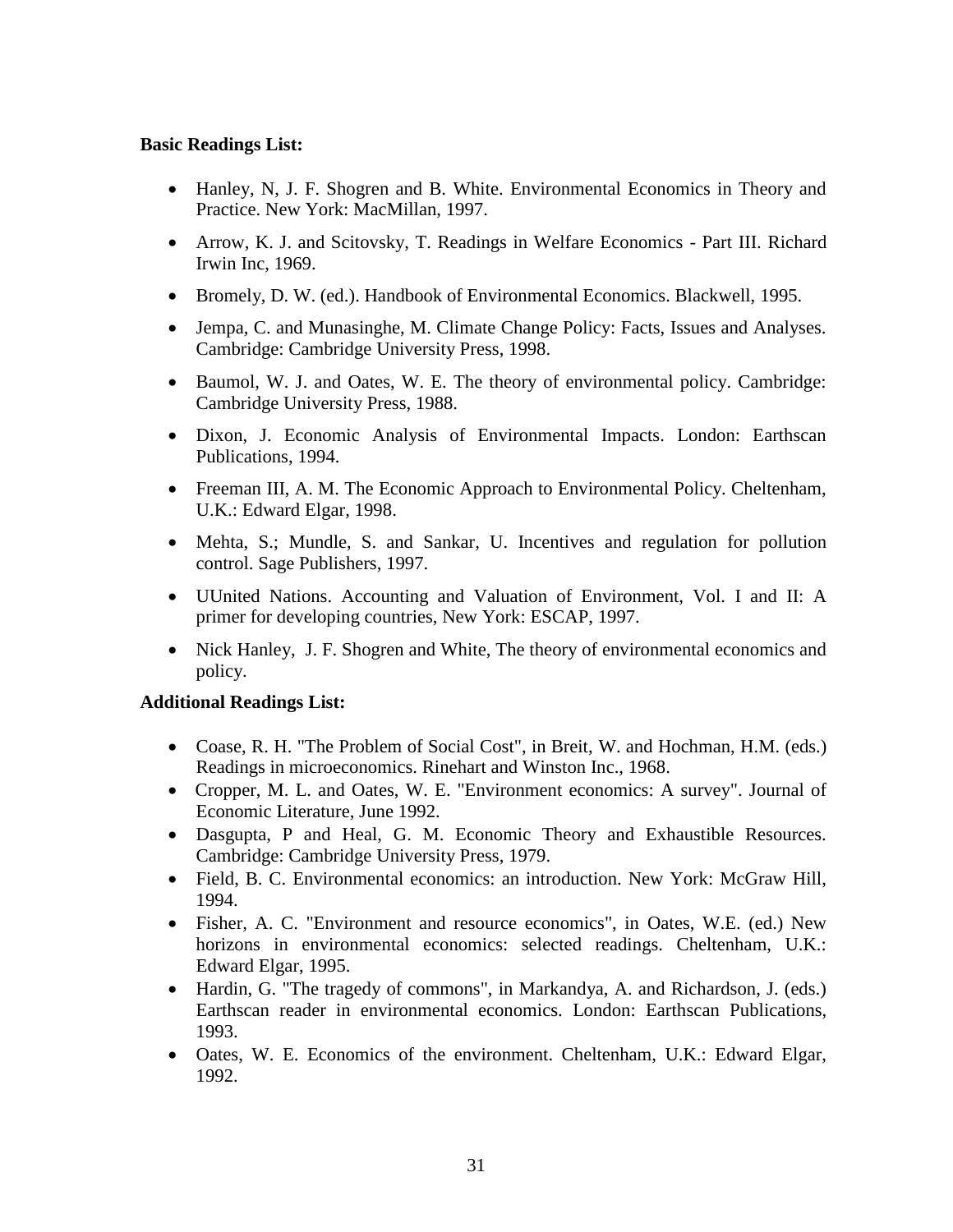- Perrings, Charles. "Ecological resilience in the sustainability of economic development", in Sylvie, F., Pearce, D., and Proops, J. (eds.) New horizons in environmental economics: model of sustainable development. Cheltenham, U.K.: Edward Elgar, 1996.
- World Bank. Development and the environment. World Development Report series. Washington, D. C.: World Bank, 1992.
- Georgiou, S., Whittington, D., and Pearce, D. Economic Values and the Environment in Developing World. Cheltenham, U.K.: Edward Elgar, 1997.
- Bohm, P. and Russell, C. "Comparative analysis of alternative policy instruments", in Allen Kneese, V. and Sweeney, J.L. (eds.) Handbook of natural resource and energy economics. North Holland, 1985.
- Maler, K. G. "International environmental problems", in Markandya, A. and Richardson, J. (eds.) Earthscan reader in environmental economics. London: Earthscan Publications, 1993.
- Government of India. Policy statement for abatement of pollution. New Delhi: Ministry of Environment and Forests, Government of India, 1992.
- Opschoor, J. B. and Vos, H. B. Economic instruments for environmental protection. OECD and OCDE, 1989.
- Sankar, U.; Mythili, G. and Anuradha, R. Environmental problems in India's energy sector and policies for corrective action (Project Report). Chennai: Madras School of Economics, 1996.
- (Students are encouraged to read the annual reports and ENVIS newsletters of the Central Pollution Control Board.)
- Hanley, N, J. F. Shogren and B. White. Environmental Economics in Theory and Practice. New York: MacMillan, 1997.
- Arrow, K. J. and Scitovsky, T. Readings in Welfare Economics Part III. Richard Irwin Inc, 1969.
- Bromely, D. W. (ed.). Handbook of Environmental Economics. Blackwell, 1995.
- Jempa, C. and Munasinghe, M. Climate Change Policy: Facts, Issues and Analyses. Cambridge: Cambridge University Press, 1998.
- Baumol, W. J. and Oates, W. E. The theory of environmental policy. Cambridge: Cambridge University Press, 1988.
- Dixon, J. Economic Analysis of Environmental Impacts. London: Earthscan Publications, 1994.
- Freeman III, A. M. The Economic Approach to Environmental Policy. Cheltenham, U.K.: Edward Elgar, 1998.
- Mehta, S.; Mundle, S. and Sankar, U. Incentives and regulation for pollution control. Sage Publishers, 1997.
- United Nations. Accounting and Valuation of Environment, Vol. I and II: A primer for developing countries, New York: ESCAP, 1997.
- Nick Hanley, J. F. Shogren and White, The theory of environmental economics and policy.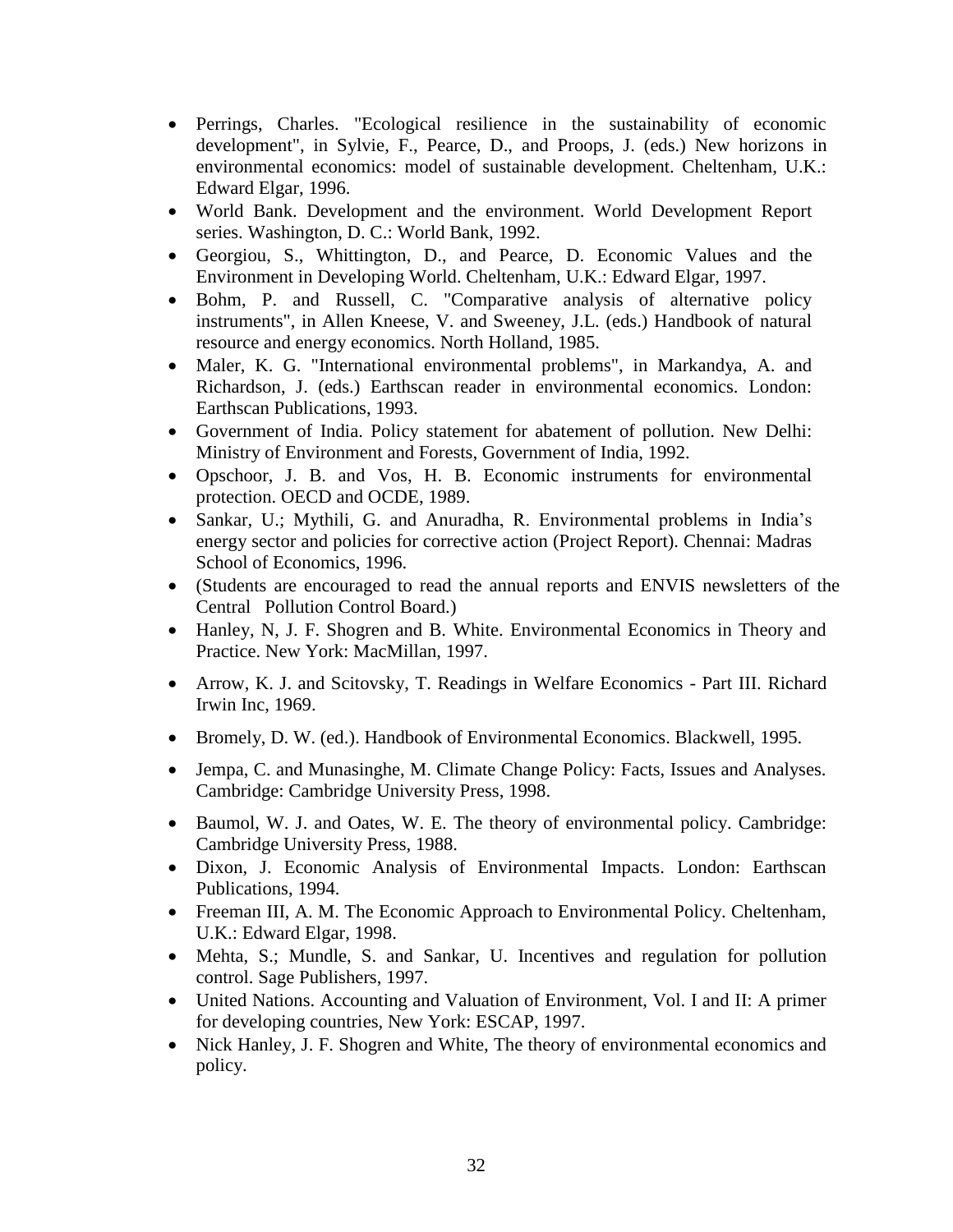- Coase, R. H. "The Problem of Social Cost", in Breit, W. and Hochman, H.M. (eds.) Readings in microeconomics. Rinehart and Winston Inc., 1968.
- Cropper, M. L. and Oates, W. E. "Environment economics: A survey". Journal of Economic Literature, June 1992.
- Dasgupta, P and Heal, G. M. Economic Theory and Exhaustible Resources. Cambridge: Cambridge University Press, 1979.
- Field, B. C. Environmental economics: an introduction. New York: McGraw Hill, 1994.
- Fisher, A. C. "Environment and resource economics", in Oates, W.E. (ed.) New horizons in environmental economics: selected readings. Cheltenham, U.K.: Edward Elgar, 1995.
- Hardin, G. "The tragedy of commons", in Markandya, A. and Richardson, J. (eds.) Earthscan reader in environmental economics. London: Earthscan Publications, 1993.
- Oates, W. E. Economics of the environment. Cheltenham, U.K.: Edward Elgar, 1992.
- Perrings, Charles. "Ecological resilience in the sustainability of economic development", in Sylvie, F., Pearce, D., and Proops, J. (eds.) New horizons in environmental economics: model of sustainable development. Cheltenham, U.K.: Edward Elgar, 1996.
- World Bank. Development and the environment. World Development Report series. Washington, D. C.: World Bank, 1992.
- Georgiou, S., Whittington, D., and Pearce, D. Economic Values and the Environment in Developing World. Cheltenham, U.K.: Edward Elgar, 1997.
- Bohm, P. and Russell, C. "Comparative analysis of alternative policy instruments", in Allen Kneese, V. and Sweeney, J.L. (eds.) Handbook of natural resource and energy economics. North Holland, 1985.
- Maler, K. G. "International environmental problems", in Markandya, A. and Richardson, J. (eds.) Earthscan reader in environmental economics. London: Earthscan Publications, 1993.
- Government of India. Policy statement for abatement of pollution. New Delhi: Ministry of Environment and Forests, Government of India, 1992.
- Opschoor, J. B. and Vos, H. B. Economic instruments for environmental protection. OECD and OCDE, 1989.
- Sankar, U.; Mythili, G. and Anuradha, R. Environmental problems in India's energy sector and policies for corrective action (Project Report). Chennai: Madras School of Economics, 1996.
- (Students are encouraged to read the annual reports and ENVIS newsletters of the Central Pollution Control Board.)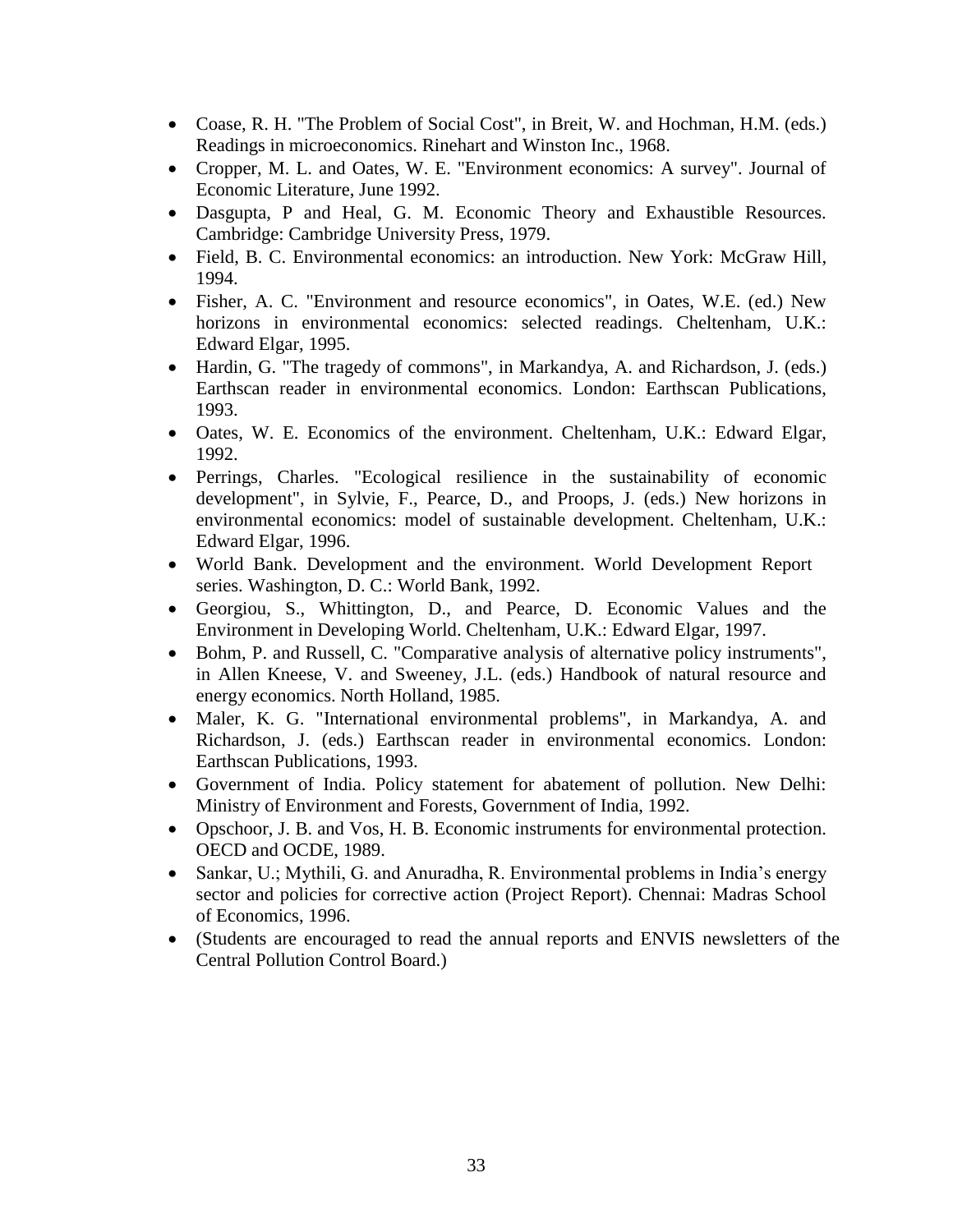# **ECONOMICS OF MICRO FINANCE (Non-major Elective) LTPC 4 0 0 4**

### **UNIT- I INTRODUCTION OF MICROFINANCE**

Concepts and definitions of microfinance- its related concepts- genesis or history of microfinance- purpose and demand for microfinance in India- significance- introduction on microfinance institution- structure and functions of microfinance institutions in India – Features of micro credit-merits and demerits of microfinance in India- impact of microfinance. **(12 L)**

#### **UNIT- II MICROFINANCE AND RURAL ECONOMY**

Need and demand for microfinance for farmers and rural entrepreneurs- classification of agricultural credit- source of rural credit- institutional credit for rural society- its growth and shortcomings- Non-institutional credit- Rural co-operative credit society- Problems of co operative credit society- Commercial Banks and rural credit- RBI and rural credit-NABARD and rural credit in India. **(12 L)**

# **UNIT-III MICROFINANCE AND POVERTY ALLEVIATION**

Microfinance to economic development- microfinance and agriculture-microfinance and rural entrepreneurial development- opportunities for micro entrepreneurs in rural areasneed for promotion of micro entrepreneurs in rural India-microfinance and educationrole of microfinance to employment generation- income enhancement- infrastructural development- microfinance and the development of social service- microfinance and weaker section- microfinance and poverty alleviation. **(12 L)** 

# **UNIT-IV MICROFINANCE AND SELF HELP GROUP**

Concept and meaning of SHG's- Origin of SHG's- Objectives-structure and nature of SHG's- functions of SHG's- organizional functions- economic functions -social functions – Various models of SHG- lending practices- assessing the performance SHG's- facilitating and inhibiting factors for SHG's- production and marketing aspects of SHG's- income and employment generation of SHG's- Role of SHG's to personal – economic-social –political and cultural development- SHG's and women empowerment.

**(12 L)**

# **UNIT-V CURRENT AND FUTURE SCENARIO OF MICROFINANCE**

Experience of microfinance practices in developed and developing countries- Recent development in the field of rural finance in India- different phases of micro finance sector in India- micro insurance-opportunities-merits and demerits- review of microfinance in India- future trends and challenges of microfinance in India- case studies- growth of microfinance at Bangladesh-Highlights of Self –Employed Women's Association (SEWA)-Kalnjiam- Future challenges of weaker sections.

> **(12 L) (Total: 60 L)**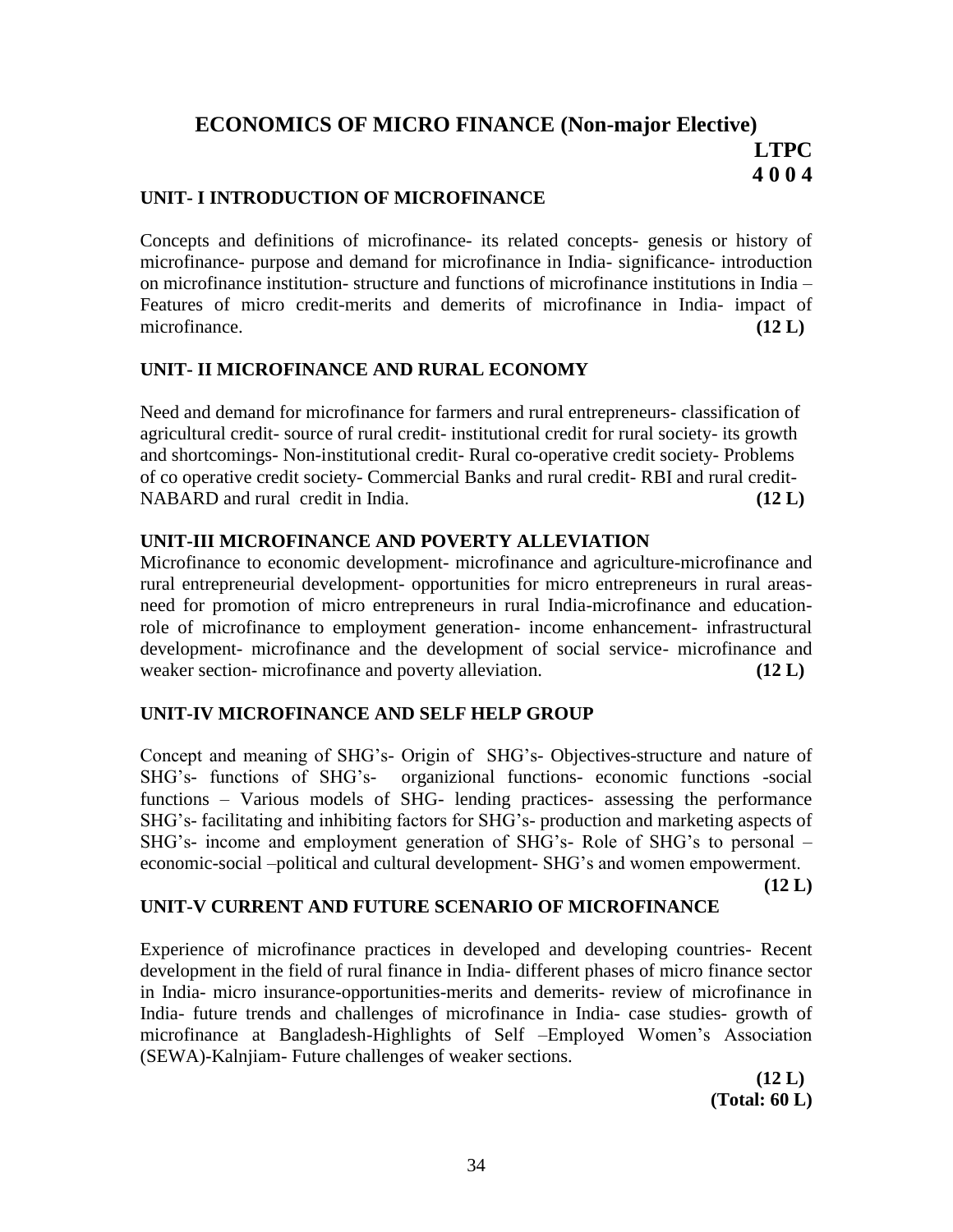#### **Basic Readings List:**

- Singh, Katar, (1999), "Rural Development- Principles, Policies and Management", Sage Pub, New Delhi.
- Lalitha(2004), "Rural Development in India: Emerging Issues and Trends" Vedams Pub, Vol: 2, , New Delhi.
- Behera, M.C (2004), "Globalization and Rural Development: Understanding New Development", Vedams Pub, New Delhi.
- Soundarapandian (2004), "Rural Industries in India", Mohit Pub, New Delhi
- Ministry of Rural Development, India
- WWW. Kvic **ECONOMICS OF INFRASTRUCTURE (Non-major Elective) L T P C**

**4 0 0 4**

# **UNIT I INTRODUCTION**

Infrastructure and economic development — Infrastructure as a public good; Social and physical infrastructure; Special characteristics of public utilities. The peak-load, Off-Load Problem, Dual Principle Controversy; Economies of scale of Joint supply; Marginal Cost Pricing vs. other methods of pricing in public utilities; Cross-subsidization — free prices, equity and efficiency. **(12 L)**

### **UNIT II TRANSPORT AND COMMUNICATIONS**

The structure of Transport Costs and Location of Economic Activities. Demand for Transport. Models of Freight and Passenger Demand. Model Choice; Cost Functions in the Transport Sector. Principle of Pricing. Special Problems of Individuals Modes of Transport; Inter-modal condition in the Indian Situation - Communications Rate-making in Telephone Utilities. Principles of Decreasing Costs in Telephone Industry. Characteristics of Postal Services. Criteria for Fixation of Postal Rates. Measurement of Standards of Service in Telephone and Postal Utilities. **(12 L)**

# **UNIT III ENERGY ECONOMICS**

Primacy of Energy in the Process of Economic Development. Factors Determining Demand for Energy; Effects of Energy Shortages. Energy Conservation. Renewable and Non-conventional Sources of Energy. Energy Modelling. The Search for an Optimal Energy Policy in the Indian Context. **(12 L)**

# **UNIT IV SOCIAL INFRASTRUCTURE**

Organization and Financing of Supply of Social Services. Private vs. Public Sector Financing; Recent debate about the fixation of prices of social services. Development of social services in the successive Indian Plans. **(12 L)**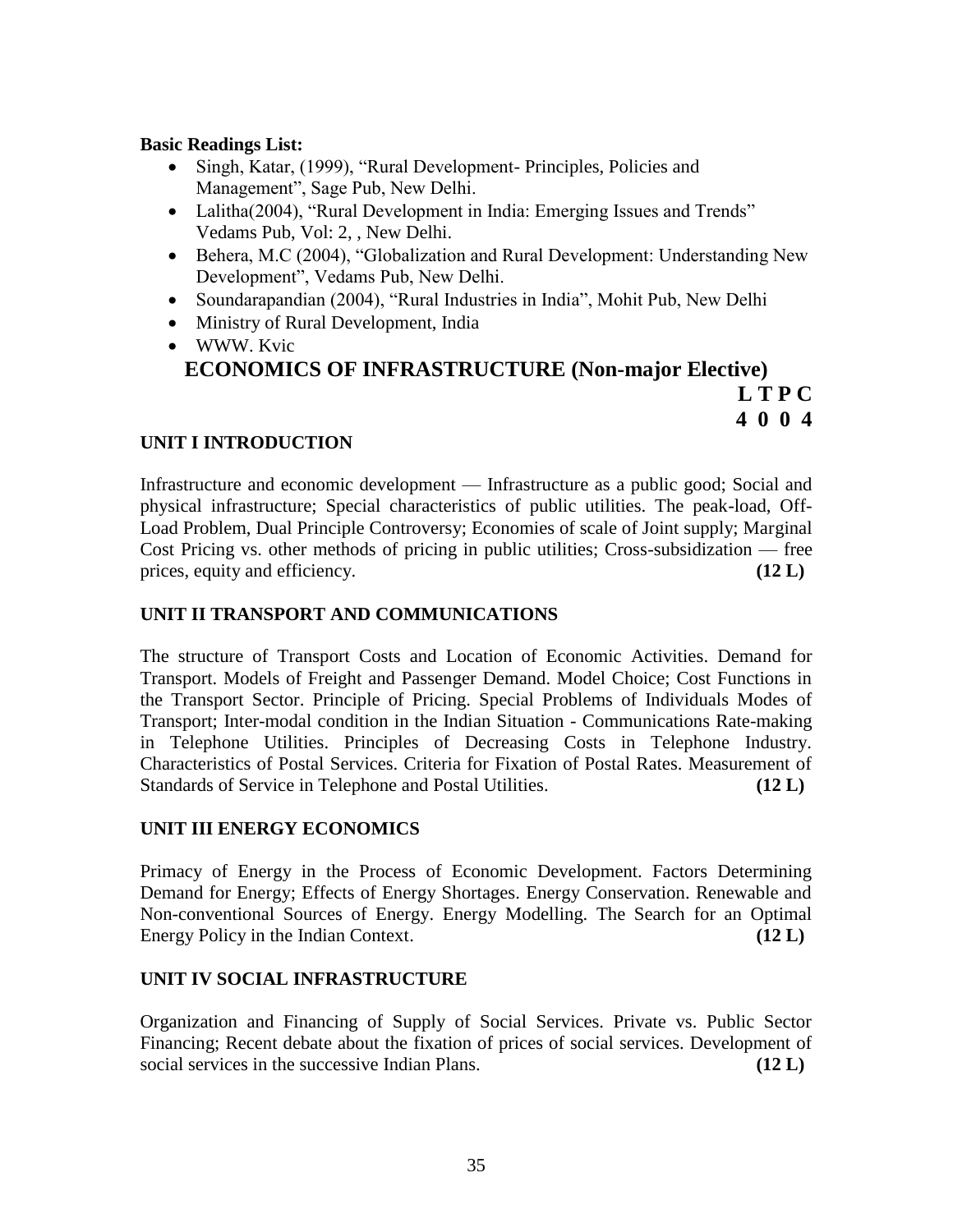# **UNIT V EDUCATION AND HEALTH**

Education and Economic Growth. Approaches to Educational Planning. Social Demand. Rate of Return and Manpower Balance Approaches. The Case for Universal, Free, Primary Education; Structure of higher education and problems of its financing in India; Human Resources and Human Capital Development. The issues in education policy; Health dimensions of development; Determinants of Health — poverty, malnutrition, illiteracy and lack of information; Economic dimensions of health care — Demand and supply of health care; Financing of health care and resource constraints; Inequalities in health — class and gender perspectives; Institutional issues in health care delivery. **(12 L) (Total: 60 L)**

### **Basic Readings List:**

- Crew, M.A. and P.R. Kleindorfer (1979), Public Utility Economics, Macmillan, London.
- Indian Council of Social Sciences Research (ICSSR) (1976), Economics of Infrastructure, Vol. VI, New Delhi
- National Council of Applied Economic Research (NCAER) (1996), India Infrastructure Report : Policy Implications for Growth and Welfare, NCAER, New Delhi.
- Parikh, K.S. (Ed.) (1997), India Development Report 1997, Oxford, New Delhi.
- Parikh, K.S. (Ed.) (1999), India Development Report 1999-2000, Oxford, New Delhi.
- Turvey, R. (Ed.) (1968), Public Enterprises, Penguin, Harmondsworth.

# **Additional Readings List:**

# **Unit I**

- Nelson, J.R. (1964), Marginal Cost Pricing in Practice, Prentice-Hall, Englewood-Cliff.
- Phillips, A. and O.E. Williamson (Eds.) (1967), Prices : Issues in Theory, Practice and Public Policy, University of Pennsylvania Press, Philadelphia.

# **Unit II**

- Kneafsey, J.T. (1975), Transportation Economic Analysis, Lexington, Torouts.
- Munty, D. (Ed.) (1968), Transport : Selected Readings, Penguin, Harmondsworth.
- Norton, H.S. (1971), Modern Transport Economics, C.E. Merrill, London.
- Fariss, M.T. and R. Sampson (1975), Public Utilities, Houghton Mifflin, Boston.
- Garfield, P.J. and W. Lovjoy (1964), Public Utility Economics, Prentice-Hall, Englewood Cliffs.
- Government of India (1968), Interim Report of P&T Enquiry Committee, Government of India, New Delhi.
- Jha, R., M.N. Murty and S. Paul (1990), On Fixing Prices for Postal Services in India, National Institute of Public Finance and Policy, New Delhi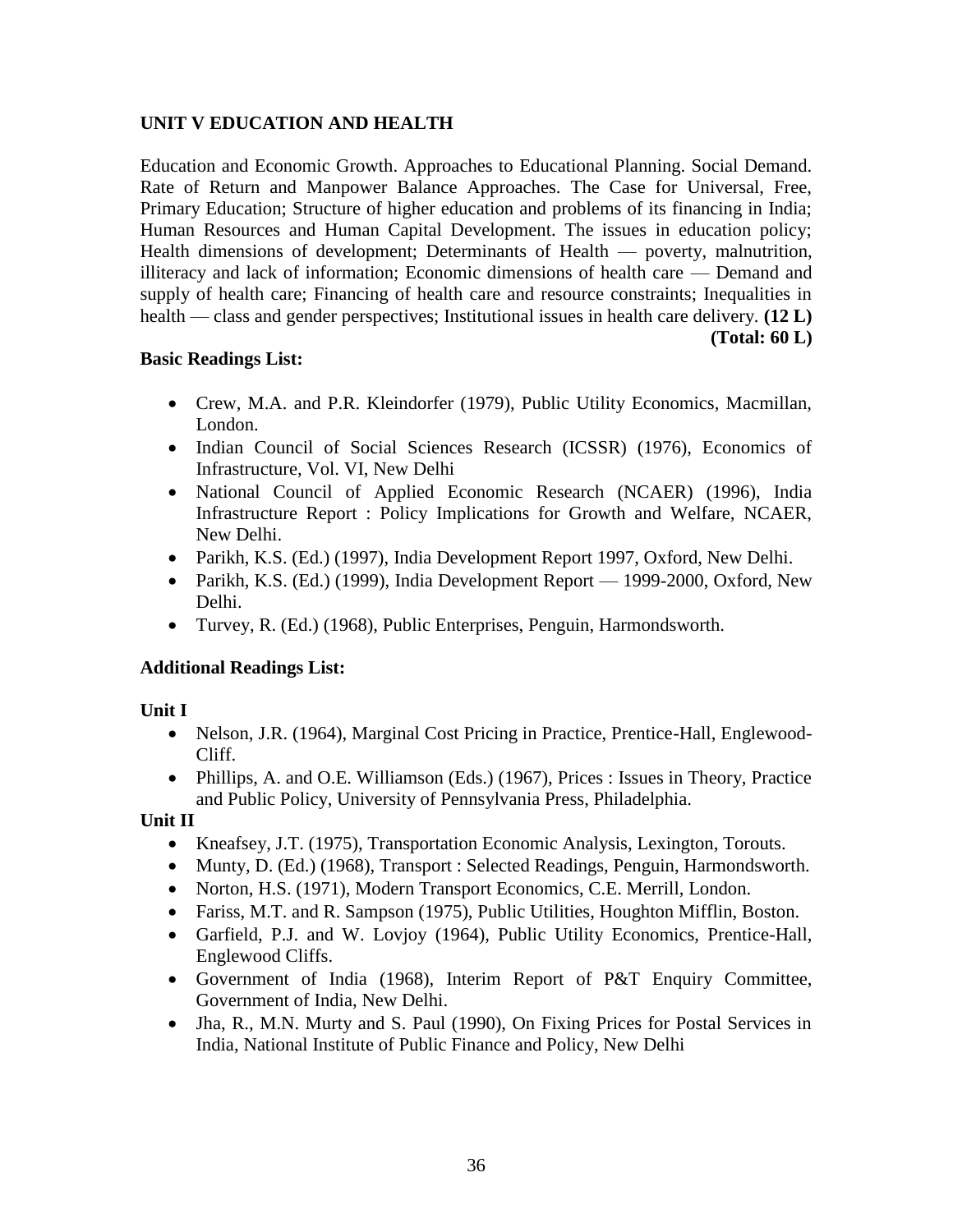**Unit III**

- Aronofsky, J., A. Rao and M. Shakeen (Eds.) Energy Policy, North Holland, Amsterdam.
- Centre for Monitoring Indian Economy (1996), India : Energy Sector, CMIE, Mumbai.
- Government of India (1980), Report of the Committee on Power (Rajadhyaksha Committee), New Delhi.
- McCrakis, M.S. (Ed.) (1974), Energy : Demand Conservation and Institution Problems, Macmillan, London.
- Nordhaus, W.D. (Ed.) (1974), International Studies of the Demand for Energy, North Holland, Amsterdam.
- Pachauri, R.K. (Ed.) (1980), Energy Policy for India, Macmillan Co. of India, New Delhi.
- Parikh, J. (Ed.) (1997), Energy Models for 2000 and Beyond, Tata McGraw-Hill, New Delhi.
- Tata Energy Research Institute (1995), Environmental Considerations and Options in Managing India's Long-term Energy Strategy, Mumbai.

**Unit IV**

- Goyal, S.K. (Ed.) (1985), Public Enterprises, Indian Institute of Public Administration, New Delhi.
- Naik, J.P. (1975), Equality, Quality and Quantity, Allied Publishers, Bombay.
- Unit V
- Becker, G.S. (1974), Human Capital (2nd Edition), National Bureau of Economic Research, New York.
- Baru, R.V. (1998), Private Health Care in India : Social Characteristics and Trends, Sage Publications, New Delhi.
- Berman, P. and M.E. Khan (1993), Paying for India's Health Care, Sage Publications, New Delhi.
- McMohan, W.W. (1999), Education and Development : Measuring the Social Benefits, Oxford University Press, Oxford.
- Padmanabhan, C.B. (1984), Financial Management in Education, Select Books, New Delhi.
- Panchamukhi, P.R. (1980), Economics of Health : A Trend Report in ICSSR, A Survey of Research in Economics, Vol. VI, Infrastructure, Allied, Delhi.
- Tilak, J.B.G. (1994), Education for Development in Asia, Sage Publications, New Delhi.
- Vaizey, J. (1962), Economics of Education, Faber and Faber, London.
- Woodhall, M. (1992), Cost Benefit Analysis in Educational Planning, UNESCO, Paris.
- World Bank (1993), The World Development Report, 1993 : Investing in Health, Oxford University Press, New York.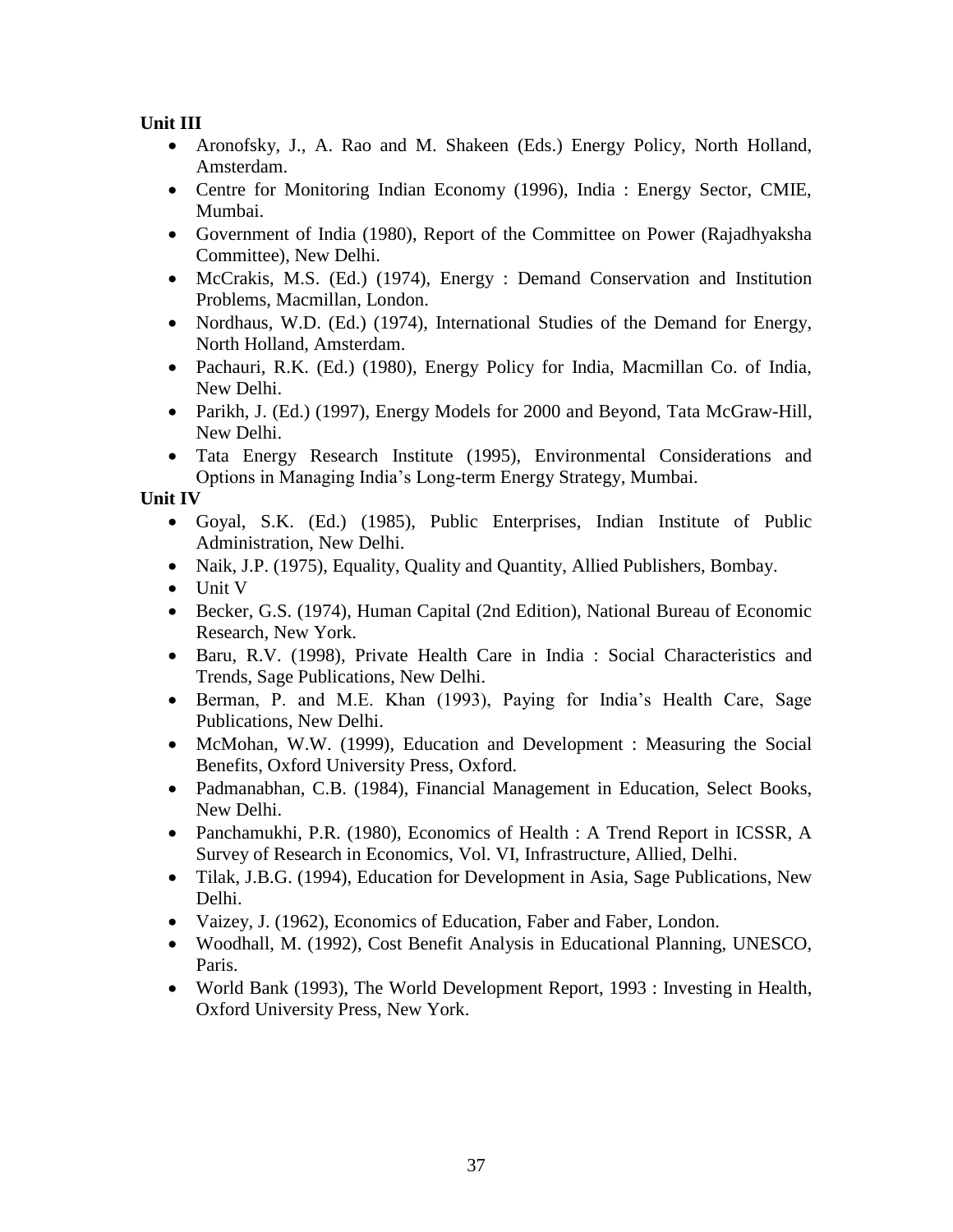# **RESEARCH METHODOLOGY**

# **L T P C 4 0 0 4**

### **UNIT-I NATURE AND SCOPE OF RESEARCH METHODOLOGY**

Meaning and scope of research methodology in social sciences- importance and significance of research in economics –objectives-use and applications of social scienceintroduction on scientific research. **(12 L)**

#### **UNIT-II SOURCES AND SELECTION OF RESEARCH PROBLEM:**

Research problem –meaning –origin and various type of sources of research problemidentification of research problem-types and components of research problem – formulation criteria of a good research problem- structure and formulation of research design. **(12 L)**

#### **UNIT-III SOURCES OF DATA COLLECTION TECHNIQUES:**

Definition and importance of data- sources of data-primary sources-secondary sourcesadvantages and disadvantages of primary sources- advantages and disadvantages of secondary sources. **(12 L)**

#### **UNIT IV METHODS OF DATA COLLECTION:**

Various methods of data collection in social science research- observation methodinterview method-case study- Survey methods-pilot study. **(12 L)**

#### **UNIT-V PLANNING OF RESEARCH:**

Review of literature-selection and formulation of problem-hypothesis-conceptsmeasurement and research plan-research report format –principles-documentation and writing.  $(12 \text{ L})$ 

**(Total: 60 L)**

#### **Basic Readings List:**

- Young, V  $(2003)$ , "scientific social survey and research", Prentice-hall, New Delhi.
- Krishnaswamy, O. R (2007), "Methodology of research in social science", Himalaya Pub, Mumbai.
- Bhanuwar Lal Garg (2002), "An introduction to research methodology", RBSA Pub, Jaipur.
- Koli (2006), "Research Methodology", Y.K Pub, Agra.
- Saravanavel (2005), "Research Methodology", Kitab Mahal, Allahabad.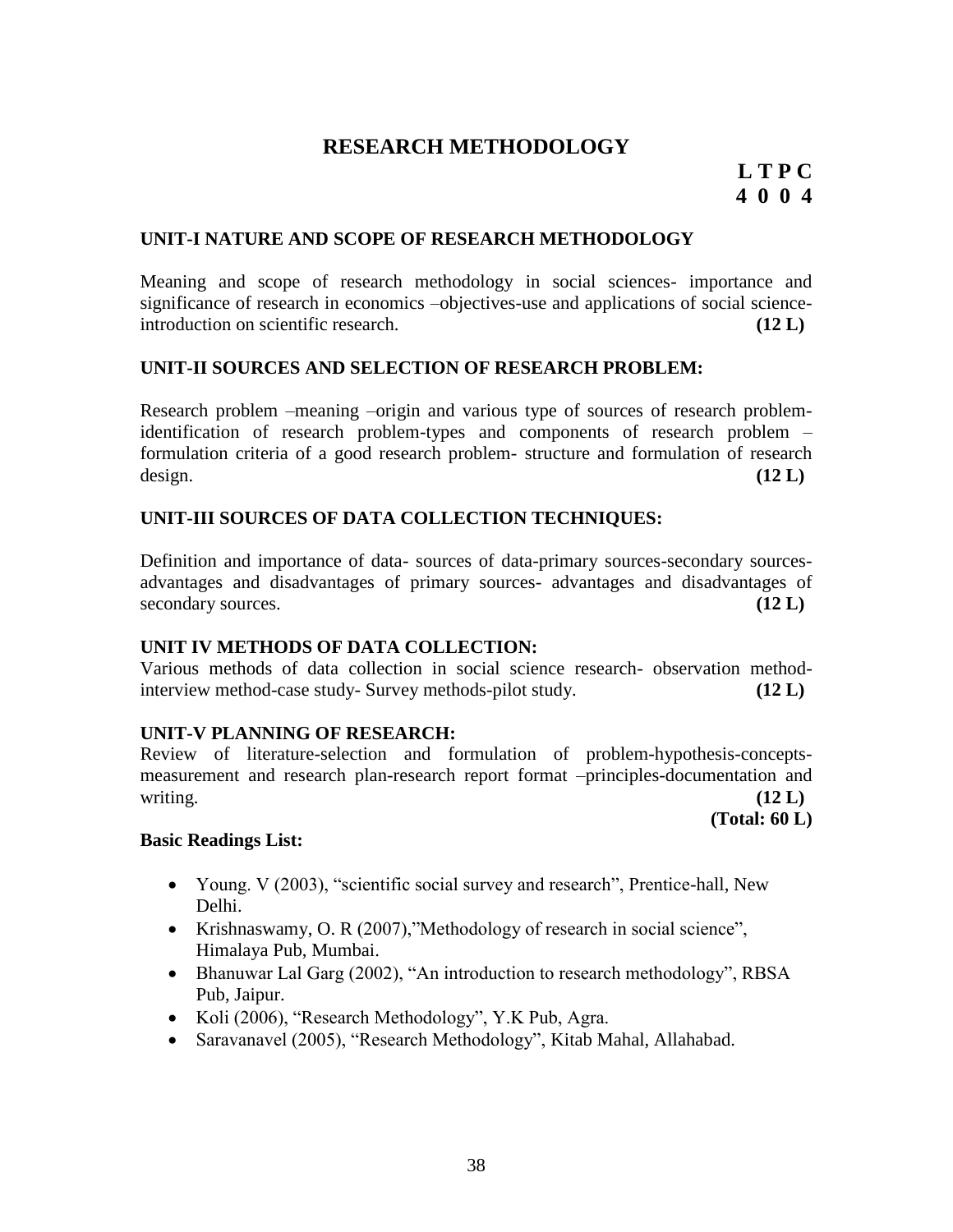# **INTERNATIONAL ECONOMICS**

# **L T P C 4 0 0 4**

#### **UNIT-I OVERVIEW OF CLASSICAL AND MODERN TRADE THEORIES**

Importance of the study of international economics; Inter-regional and international trade; Theories of absolute advantage, comparative advantage and opportunity cost; Heckscher-Ohlin theory of trade- The Stolper Samuelson theorem; The Robczynski theorem, Factor pricing equalization theorem- Leontief paradox -Doctrine of reciprocal demand — its importance and limitations in the theory of trade. **(12 L)**

#### **UNIT-II TERMS OF TRADE**

Gains from trade — their measurement and distribution; Trade as an engine of economic growth; Concepts of terms of trade and their importance in the theory of trade; Exchange Rate, Floating. **(12 L)** (12 L)

#### **UNIT-III TRADE POLICY**

Types of tariffs and quotas; their impact in partial equilibrium analysis; Free trade and policy of tariffs in relation to economic growth with special reference to India; Concept of optimum tariff- Theory of Custom Union. **(12 L)**

#### **UNIT-IV GATT, WTO AND WORLD TRADE**

Concepts and components of balance of trade and balance of payments; Equilibrium and disequilibrium in balance of payments; Consequences of disequilibrium in balance of payments; Various measures to correct deficit in the balance of payments; Relative merits, demerits and limitations of devaluation; Concept and implications of foreign trade multiplier; Functions of IMF, World Bank and GATT/WTO; Reform of the international monetary system and India- Regional Groupings- Developing and Developed countries.

**(12 L)**

#### **UNIT-V ROLE OF FOREIGN DIRECT INVESTMENT**

Recent changes in the composition and direction of foreign trade; Causes and effects of persistent deficit in the balance of payments; Measures adopted by the government to correct the deficit before and after 1991; Need for and rationale of trade reforms in India (including partial and full convertibility of rupee); Instruments of export promotion and recent export and import policies of India; Role of multinational corporations in India. Role of FDI- FII - Recent reforms in International Trade with regard to India. **(12 L) (Total: 60 L)**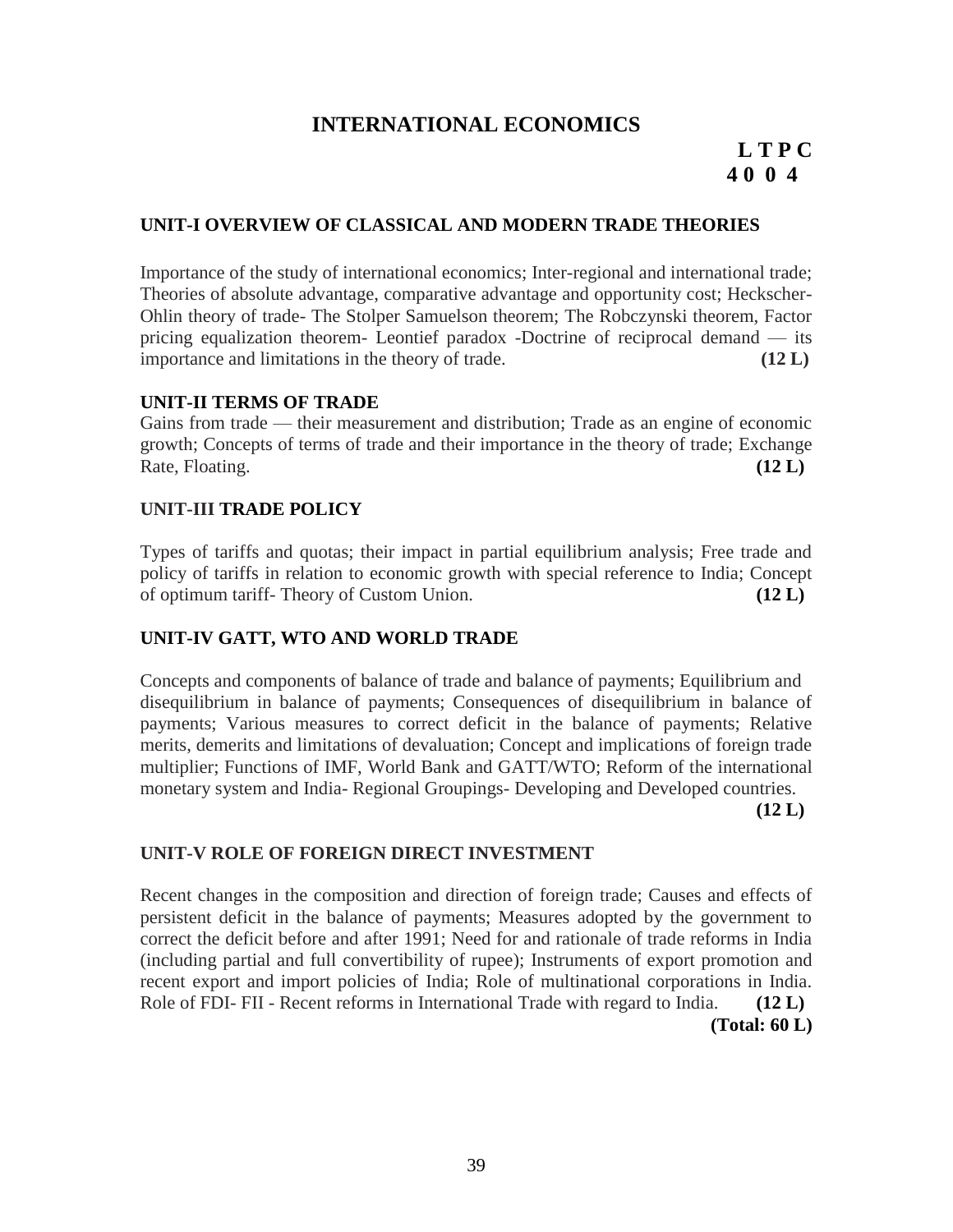### **Basic Readings List:**

- Kenan, P.B. (1994), The International Economy, Cambridge University Press, London.
- Kindlberger, C.P. (1973), International Economics, R.D. Irwin, Homewood.
- Krugman, P.R. and M. Obstgeld (1994), International Economics: Theory and Policy, Glenview, Foresman.
- Salvatore, D.L. (1997), International Economics, Prentice-Hall, Upper Saddle River, N.J.
- Sodersten, Bo (1991), International Economics, Macmillan Press Ltd., London.
- Aggarwal, M.R. (1979), Regional Economic Cooperation in South Asia, S. Chand and Co., New Delhi.
- Bhagwati, J. (Ed.) (1981), International Trade, Selected Readings, Cambridge University Press, Mass.
- Crockett, A. (1982), International Money: Issue and Analysis, ELBS and Nelson, London.
- Greenaway, D. (1983), International Trade Policy, Macmillan Publishers Ltd., London.
- Heller, H.R. (1968), International Monetary Economics, Prentice Hall, India.
- Joshi V. and I.M.D. Little (1998), India's Economic Reforms, 1999-2001, Oxford University Press, Delhi.
- Nayyar, D. (1976), India's Exports and Export Policies in the 1960s, Cambridge University Press, Cambridge.
- Panchmukhi, V.R. (1978), Trade Policies of India : A Quantitative Analysis, Concept Publishing Company, New Delhi.
- Patel, S.J. (1995), Indian Economy towards the 21st Century, University Press Ltd., India.
- Singh, M. (1964), India Export Trends and the Prospects for Self-sustained Growth, Oxford University Press, Oxford.

# **ECONOMETRICS**

# **LTPC 4 0 0 4**

#### **UNIT-I BASIC ECONOMETRICS**

Nature, meaning and scope of econometrics; Simple and general linear regression model —Assumptions, Estimation (through OLS approach) and properties of estimators; Gauss-Markov theorem; Concepts and derivation of R2 and adjusted R2; Concept and analysis of variance approach and its application in regression analysis; Estimation of non-linear equations — parabolic, exponential, geometric, hyperbolic, modified exponential; Gomertz and logistic functions. **(12 L)** (12 L)

#### **UNIT-II LINEAR REGRESSION**

Multiple linear regression- Matrix- Least square Estimation- Gauss Markov Theorem-Estimation of different parameters. **(12 L)** (12 L)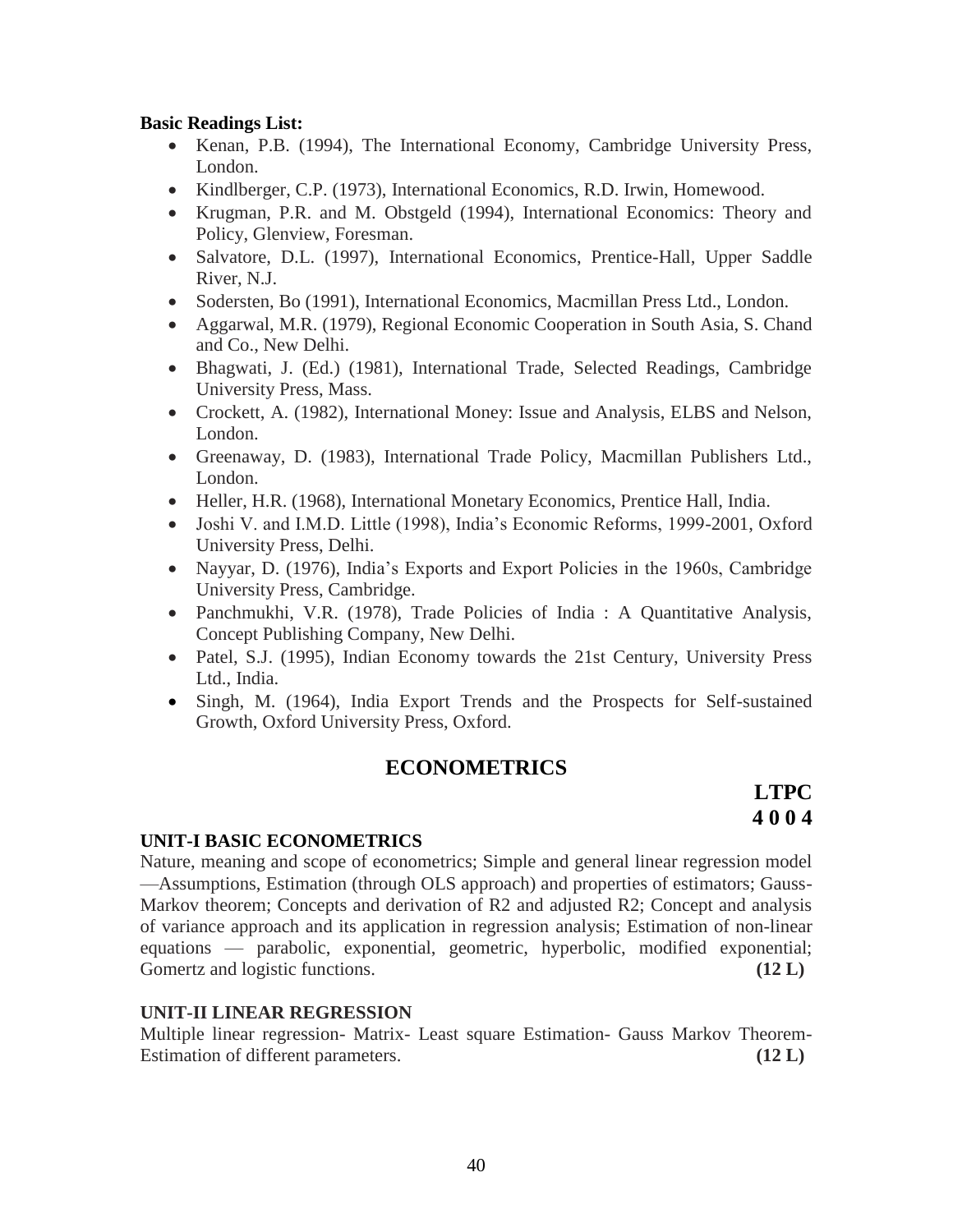### **UNIT-III MULTI-COLINEARITY**

Nature, test, consequences and remedial steps of problems of heteroscedasticity; Multicollinearity and auto-correlation; Problems of specification error; Errors of measurement. Dummy variable technique — Testing structural stability of regression models comparing to regressions, interaction effects, seasonal analysis, piecewise linear regression, use of dummy variables, regression with dummy dependent variables. **(12 L)**

# **UNIT-IV AUTO CORRELATION**

Autoregressive and distributed lag models — Koyak model, Partial adjustment model, adaptive expectations; Instrumental variables; Problem of auto-correlation — Application; Almon approach to distributed-lag models; Error correlation mechanism, Causality test, Granger test and Sim's test. **(12 L)**

# **UNIT-V ORDINARY LEAST SQUARE ESTIMATION**

Introduction and examples; The simultaneous equation bias and inconsistency of OLS estimators; The identification problem; Rules of identification — order and rank conditions; Methods of estimating simultaneous equation system; Recursive methods and OLS; Indirect least squares (ILS); 2SLS, 3SLS and ML methods — Applications. **(12 L) (Total: 60 L)**

### **Basic Readings List:**

- Amemiya, T. (1985), Advanced Econometrics, Harvard University Press, Cambridge, Mass.
- Baltagi, B.H. (1998), Econometrics, Springer, New York.
- Dongherty, C. (1992), Introduction to Econometrics, Oxford University Press, New York.
- Goldberger, A.S. (1998), Introductory Econometrics, Harvard University Press, Cambridge, Mass.
- Gujarati, D.N. (1995), Basic Econometrics (2nd Edition), McGraw Hill, New Delhi.
- Hill R. C., E.G. William and G.G. Judge (1997), Undergraduate Econometrics, Wiley, New York.
- Kennedy. P. (1998), A Guide to Econometrics (4th Edition), MIT Press, New York.
- Kmenta, J. (1997), Elements of Econometrics (Reprint Edition), University of Michigan Press, New York.
- Koutsoyiannis, A. (1977), Theory of Econometrics (2nd ed.), The Macmillan Press Ltd., London.
- Krishna, K.L. (Ed.) (1997), Econometric Applications in India, Oxford University Press, New Delhi.
- Maddala, G.S. (Ed.) (1993), Econometrics Methods and Application (2 Vols.), Aldershot U.K.
- Theil, H. (1981), Introduction to Econometrics, Prentice Hall of India, New Delhi.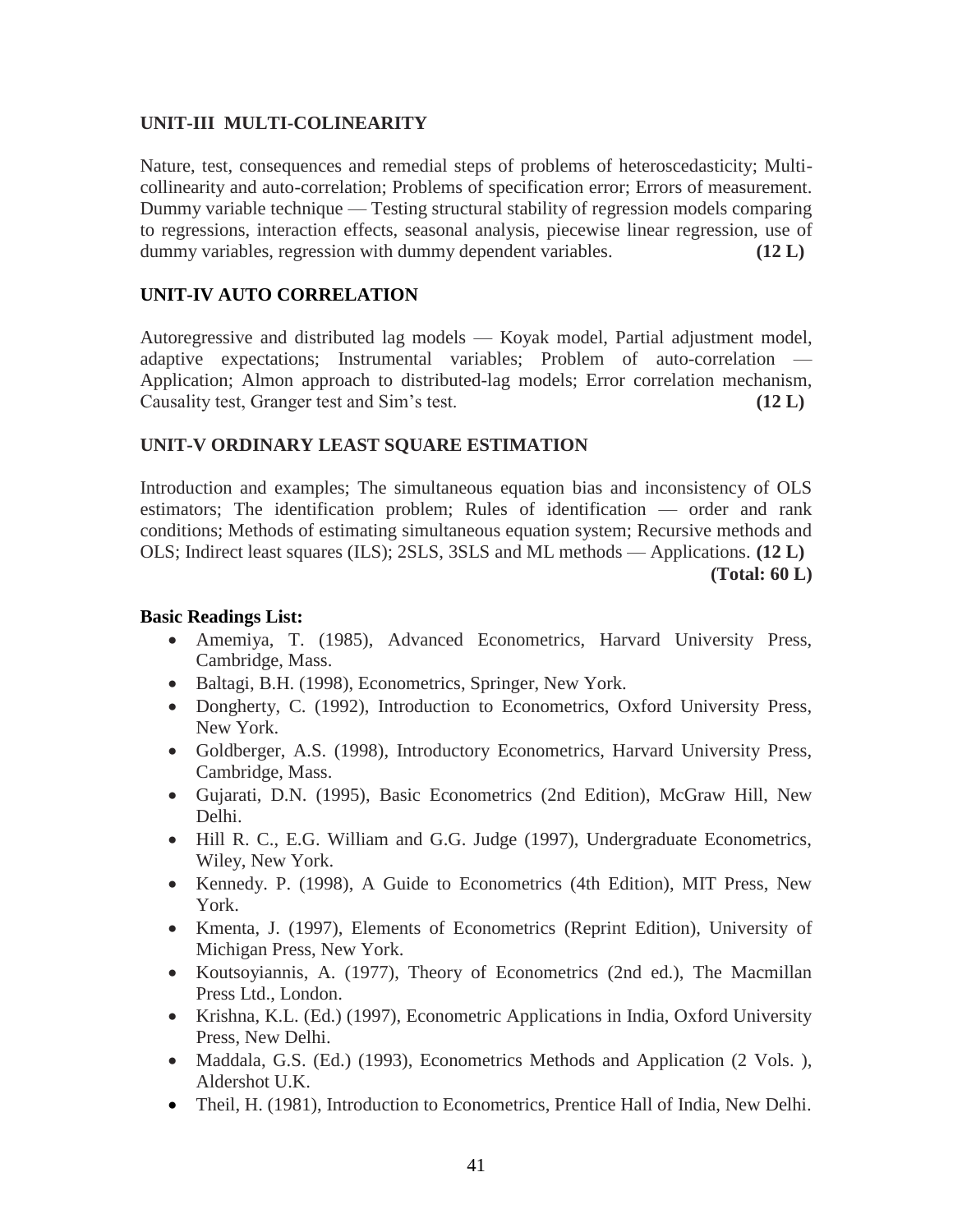# **Additional Readings List:**

**Unit-I**

- Croxton, F.E., D.J. Cowden and S. Klein (1973), Applied General Statistics, Prentice Hall, New Delhi.
- Maddala, G.S. (1997), Econometrics, McGraw Hill, New York.

**Unit-II**

- Intrilligator, M.D. (1978), Econometric Methods, Techniques and Applications, Prentice Hall, Englewood Cliffs, New Jersey.
- Johnston, J. (1991), Econometric Methods, McGraw Hill Book Co., London.
- Chow, G.C. (1983), Econometrics, McGraw Hill, New York.
- Pindyck, R.S. and D.L. Rubinfield (1976), Econometric Models and Economic Forecasts, McGraw Hill Kogakusha, Tokyo.

**Unit-III**

- Chow, G.C. (1983), Econometrics, McGraw Hill, New York.
- Franses, P.H. (1998), Time Series Models for Business and Economic Forecasting, Cambridge University Press, New York.
- Hamonda, O.F. and J.C.R. Roley (1997), Time Series Model, Causality and Exogeneity, Cheltenham, U.K.
- Hansen, P.R. and S. Johanson, (1998), Workbook on Co integration, Oxford University Press, New York.
- Harvey, A.C. (1981), Econometric Analysis of Time Series, Phillip Allen, London.
- Johnston, J. (1991), Econometric Methods, McGraw Hill Book Co., London.
- Maddala, G.S. (1997), Econometrics, McGraw Hill, New York.

# **Unit-IV**

- Chow, G.C. (1983), Econometrics, McGraw Hill, New York.
- Intriligator, M.D. (1978), Econometric Methods, Techniques and Applications, Prentice Hall, Englewood Cliffs, New Jersey.
- Pindyck, R.S. and D.L. Rubinfield (1976), Econometric Models and Economic Forecasts, McGraw Hill-Kogakusha,Tokyo

**Unit-V**

- Dhrymes, P.J. (1970), Econometrics Statistical Foundations and Applications, Harper and Row Publishers, New York.
- Franses, P.H. (1998), Time Series Models for Business and Economic Forecasting, Cambridge University Press, Cambridge.
- Hansen, P.R. and S. Johanson, (1998), Workbook on Cointegration, Oxford University Press, New York.
- Intrilligator, M.D. (1978), Econometric Methods, Techniques and Applications, Prentice Hall, Englewood Cliffs, New Jersey.
- Draper, N.R. and H. Smith (1966), Applied Regression Analysis, John Wiley, New York.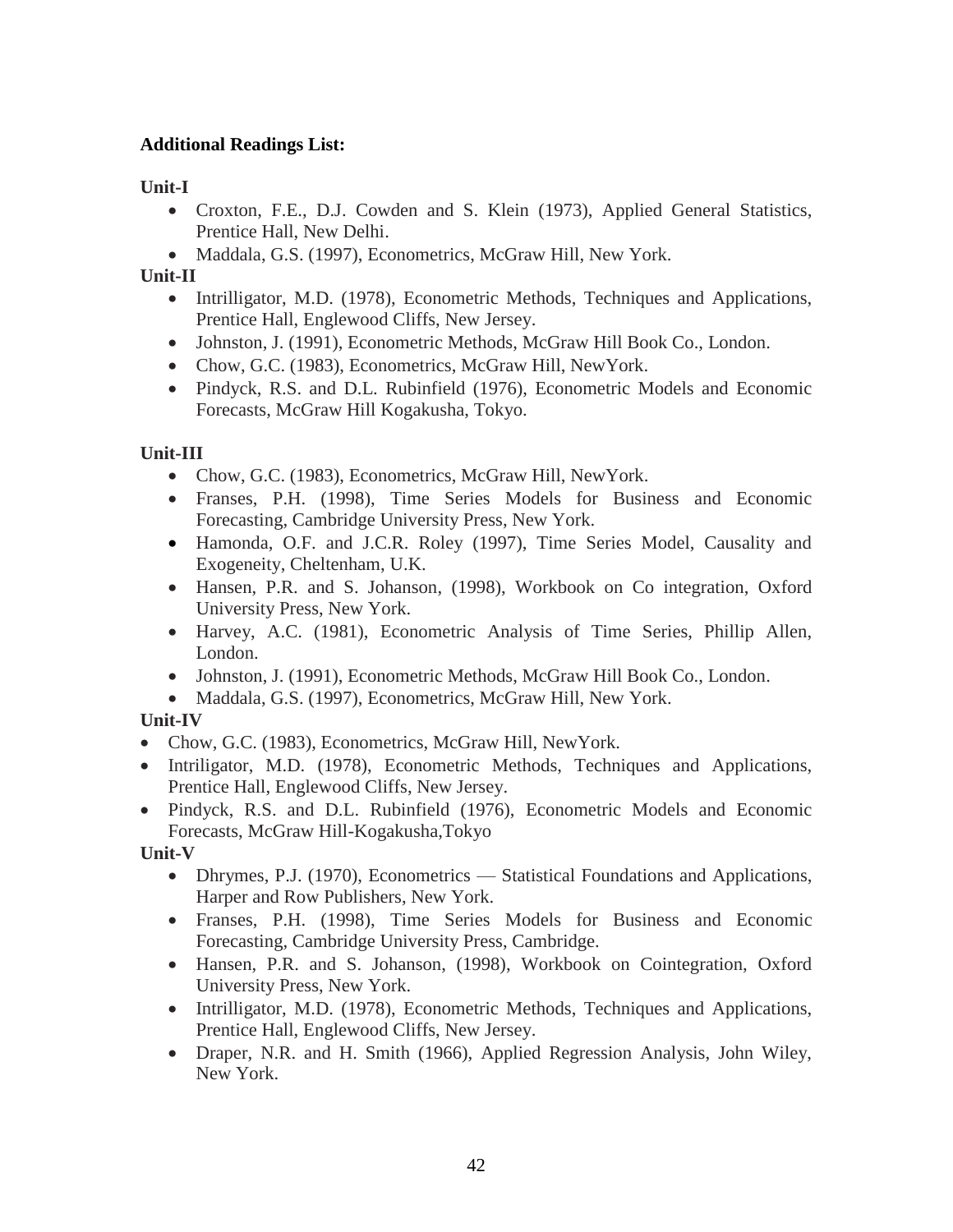- Harvey, A.C. (1981), Econometric Analysis of Time Series, Phillip Allen, London.
- Pindyck, R.S. and D.L. Rubinfield (1976), Econometric Models and Economic Forecasts, McGraw Hill Kogakusha, Tokyo.

# **ENVIRONMENTAL ECONOMICS**

# **LTPC 4 0 0 4**

### **UNIT-I INTRODUCTION**

Introduction to environmental economics, Importance of Environmental Valuation-Pareto optimality and competitive equilibrium; Fundamental theorems of welfare economics; Externalities and market inefficiency — externalities as missing markets; property rights and externalities, non-convexities and externalities; Pareto optimal provision of public goods — Lindahl's equilibrium, preference revelation problem and impure and mixed public goods, common property resources. **(12 L)**

#### **Unit-II SOURCE AND TYPES OF POLLUTION**

Sources and types of pollution (air, water, solid waste, noise, land degradation); Cause and effects of environmental degradation, Urban and Rural environmental problems, Energy-environment interaction-Theories of optimal use of exhaustible and renewable resources; Environmental and development trade off and the concept of sustainable development; Integrated environmental and economic accounting and the measurement of environmentally corrected GDP; Macroeconomic policies and environment.

**(12 L)**

#### **Unit-III MARKET AND NON-MARKET VALUATION**

Market and non-market valuation; Physical linkage methods; Abatement cost methods; Behavior linkage methods - Revealed and stated preference; Social cost benefit analysis; Environmental impact assessment- Mechanism for environment regulation in India; Environmental laws and their implementation; Policy instruments for controlling water and air pollution and forestry policy; People's participation in the management of common and forest lands; The institutions of joint forest management and the joint protected area management; Social forestry — rationale and benefits- Resource Economics.

**(12 L)**

# **Unit-IV DIFFERENT METHODS OF VALUATION**

Use values; Option values and non-use values; Valuation methods — Methods based on observed market behaviour; Hedonic property values and household production models (travel cost method and household health production function), Methods based on response to hypothetical markets, contingent valuation methods.

**(12 L)**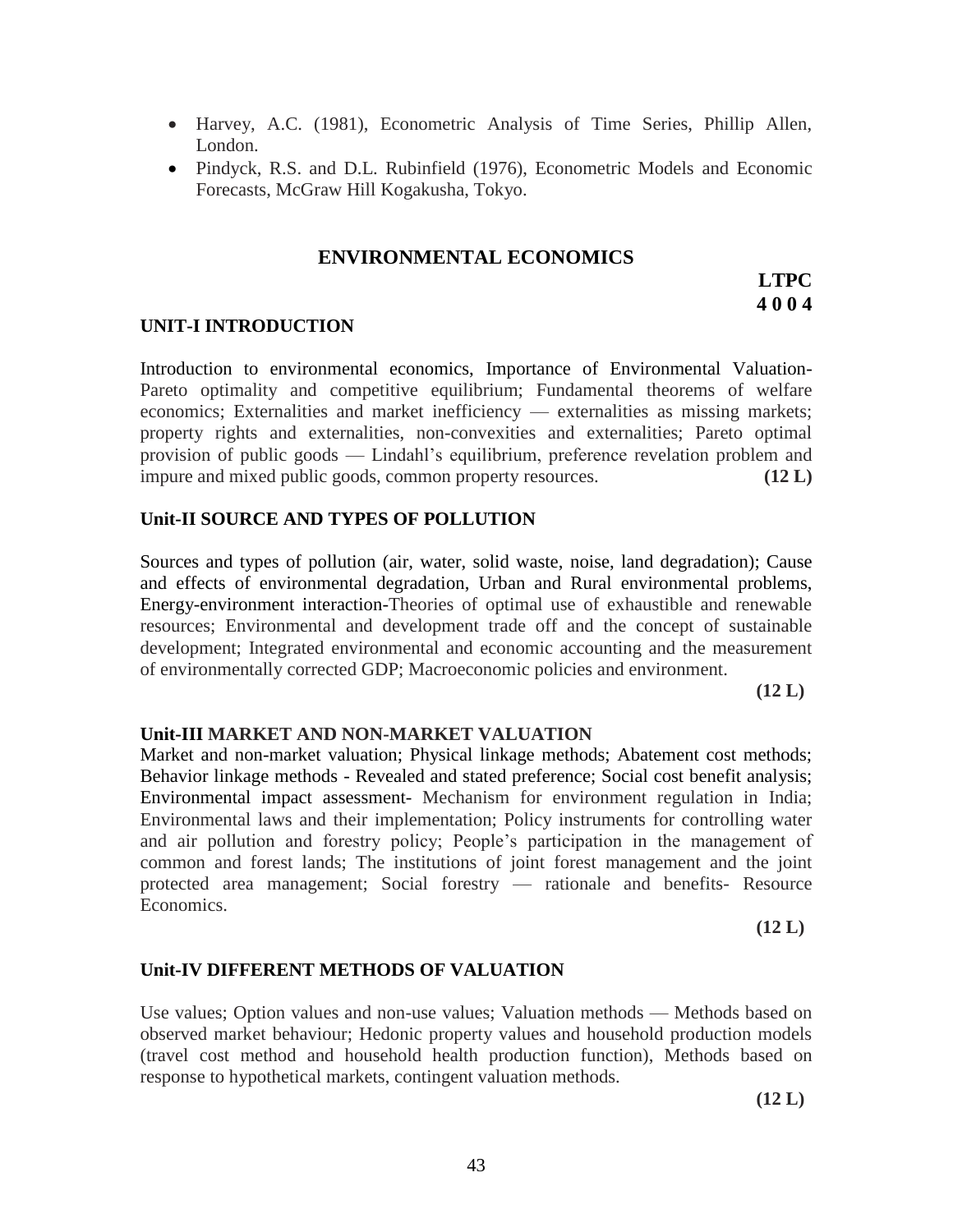# **UNIT-V EXTERNALITIES**

Environmental externalities — Pigouvian taxes and subsidies, marketable pollution permits and mixed instruments (the charges and standards approach), Coase's bargaining solution and collective action; Informal regulation and the new model of pollution control, Monitoring and enforcement of environmental regulation, Environmental institutions and grass root movements; Global environmental externalities and climatic change, Food Security — Tradable pollution permits and international carbon tax, Trade and environment in WTO regime. Transboundary pollution, economics of global warming, Different International Protocols - Rio conference (Agenda 21); Protocols relating to Climate Change; Ozone depletion and Economics of Biodiversity.

> **(12 L) (Total: 60 L)**

### **Basic Readings list:**

- Baumol, W.J. and W.E. Oates (1988), The Theory of Environmental Policy, (2nd Edition), Cambridge University Press, Cambridge.
- Berman, P. (Ed.) (1995), Health Sector Reform in Developing Countries : Making Health Development Sustainable, Boston: Harvard Series on Population and International Health.
- Blaug, M. (1972), Introduction to Economics of Education, Penguin, London.
- Bromely, D.W. (Ed.) (1995), Handbook of Environmental Economics, Blackwell, London.
- Cohn, E. and T. Gaske (1989), Economics of Education, Pergamon Press, London.
- Fisher, A.C. (1981), Resource and Environmental Economics, Cambridge University Press, Cambridge.
- Hanley, N., J.F. Shogern and B. White (1997), Environmental Economics in Theory and Practice, Macmillan.
- Hussen, A.M. (1999), Principles of Environmental Economics, Routledge, London.
- Jeroen, C.J.M. van den Bergh (1999), Handbook of Environmental and Resource Economics, Edward Elgar Publishing Ltd., U.K.
- Klarman, H.E. (1965), The Economics of Health, Columbia University Press, New York.
- Kolstad, C.D. (1999), Environmental Economics, Oxford University Press, New Delhi.
- Pearce, D.W. and R. Turner (1991), Economics of Natural Resource Use and Environment, John Hopkins University Press, Baltimore.
- Perman, R. Ma and J. McGilvary (1996), Natural Resource and Environmental Economics, Longman, London.
- Sankar, U. (Ed.) (2001), Environmental Economics, Oxford University Press, New Delhi.
- Schultz, T.W. (1971), Investment in Human Capital, Free Press, New York.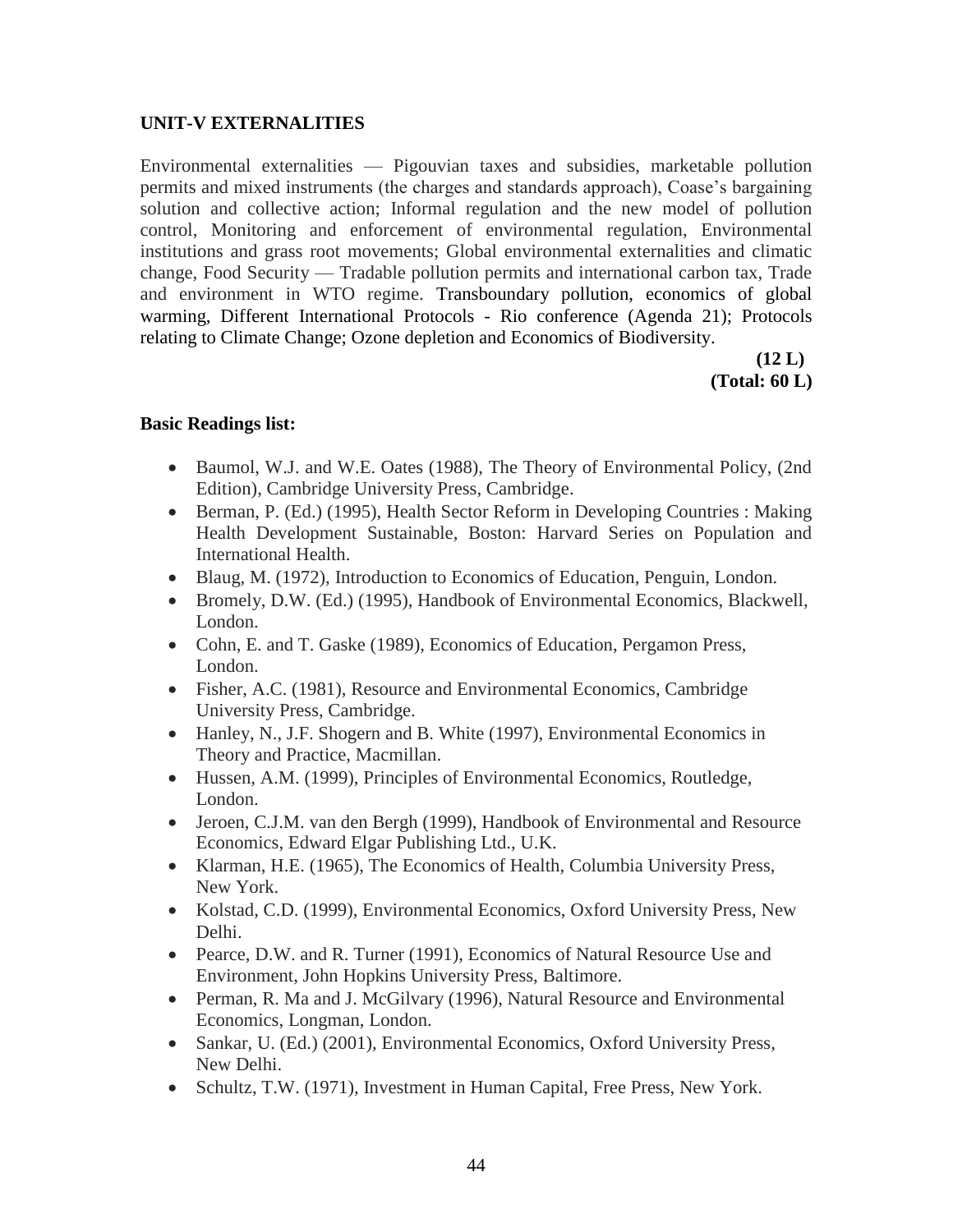Tietenberg, T. (1994), Environmental Economics and Policy, Harper Collins, New York.

# **Additional Readings list:**

# **Unit-I**

- Arrow, K.J. (1970), 'The Organization of Economic Activity: Issues Pertinent to Choice of Market versus Non-market Allocation' in Public Expenditure and Policy Analysis, (Ed.), Haveman, R.H. and J. Margolis, Markham, Chicago.
- Crones, R. and T. Sandler (1989), The Theory of Externalities and Public Goods, Cambridge University Press, Cambridge.

# **Unit-II**

- Hanley, N. (1997), Environmental Economics in Theory and Practice, Macmillan, London.
- Mitchell, R.C. and R.T. Carson (1993), Using Surveys to Value Public Goods : Resources for the Future, Washington, D.C.
- Smith, V. Kerry (1996), Estimating Economic Values for Nature : Methods for Non-market Valuation, Edward Elgar, Cheltenham, U.K.

# **Case Studies (India)**

- Chopra, K. (1998), Valuation of Bio-diversity within Protected Areas : Alternative Approaches and a Case Study, Institute of Economic Growth, Delhi.
- Hadker, N. et. al. (1997), Willing to Pay for Borivili National Park : Evidence form Contingent Valuation, Ecological Economics, Vol. 21.
- Markandya, A. and M.N. Murty (2000), Cleaning up the Ganges : Cost-Benefit Analysis of Ganga Action Plan, Oxford University Press, New Delhi.

# **Unit-III**

- Baland, J.M. and J.P. Plateau (1994), Halting Degradation of Natural Resources : Is There a Role for Rural Communities, Oxford University Press, Oxford.
- Hoel, M. (1997), 'International Coordination of Environmental Policies' in New Dimensions in the Economic Theory of Environment, Carrao Carlo and Domenico Siniscalco (Eds.), Cambridge University Press, Cambridge.
- Larsen, B. and A. Shaw (1994), Global Tradable Carbon Permits, Participation Incentives, and Transfers, Oxford Economic Papers, Vol. 46.
- Ostrom, E. (1990), Governing the Commons : The Evolution of Institutions for Collective Actions, Cambridge University Press, Cambridge
- Whalley, J. and R. Wigle (1997), 'The International Incidence of Carbon Taxes,' in Tietenberg, T. (Ed.), Economics of Global Warming, 1997, Edward Elgar, U.K. **Case Studies (India)**
- Chopra, K., G.K. Kadekodi and M.N. Murty (1990), Participatory Development : An Approach to the Management of Common Property Resources, SAGE, New Delhi.
- Mehata, S., S. Mundle and U. Sankar (1995), Controlling Pollution : Incentives and Regulation, SAGE, New Delhi.
- Murty, M.N., A. James. and S. Misra (1999), The Economics of Water Pollution in India, Oxford University Press, New Delhi.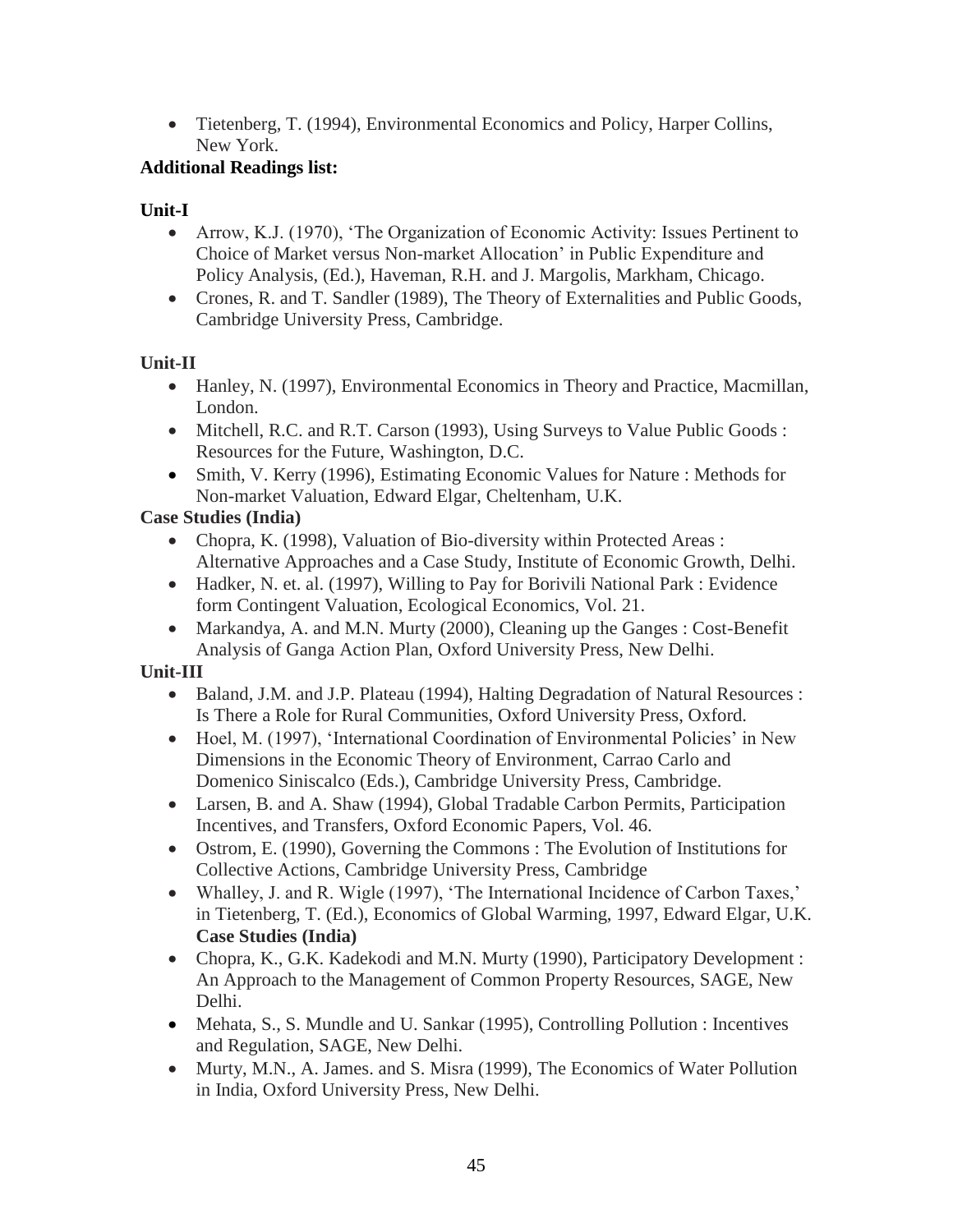**Unit-IV**

- Dasgupta, P.S. and G.M. Heal (1985), Economic Theory and Exhaustible Resources, Cambridge University Press, Cambridge.
- Dasgupta, P.S. and K.G. Maler (Ed.) (1997), Environment and Emerging Development Issues, Cambridge University Press, Cambridge, Mass.
- ESCAP (1997), Accounting and Valuation of Environment A Primer for Developing Countries, Volume I, United Nations, New York.
- Markandya, A. and J. Richardson (Eds.), The Earth Scan Reader in Environmental Economics, Earth Scan, London.
- United Nations (1993), Integrated Environmental and Economic Accounting, United Nations, New York.

**Unit-V**

- Bhattacharya, R.N. (Ed.) (2001), Environmental Economics : An Indian Perspective, Oxford University Press, New Delhi.
- Chopra, K., G.K. Kadekodi and M.N. Murty (1990), Participatory Development : An Approach to the Management of Common Property Resources, SAGE, New Delhi.
- Chopra, K. and G.K. Kadekodi (1999), Operationalising Sustainable Development: Economic-Ecological Modelling for Developing Countries, Sage, New Delhi.
- Chopra, K. and S.C. Gulati (2000), Migration and the Management of Common Property Resources : A Study in Western India, Sage, New Delhi.
- Kerr, J.M. et. al. (Eds.) (1997), Natural Resource Economics: Theory and Applications in India, Oxford and IBH Publication Co. Pvt. Ltd., New Delhi.
- Mehta, S., S. Mundle and U. Sankar (1995), Controlling Pollution: Incentives and Regulation, SAGE, New Delhi.
- Murty, M.N., A. James and S. Misra (1999), The Economics of Water Pollution in India, Oxford University Press, New Delhi.
- Sengupta, R.P. (2001), Ecology and Economics: An Approach to Sustainable Development, Oxford University Press, New Delhi.
- Becker, G.S. (1974), Human Capital (2nd Edition), National Bureau of Economic Research, New York.
- McMohan, W.W. (1999), Education and Development : Measuring the Social Benefits, Oxford University Press, Oxford.
- Padmanabhan, C.B. (1984), Financial Management in Education, Select Books, New Delhi.
- Tilak, J.B.G. (1994), Education for Development in Asia, Sage Publications, New Delhi.
- Vaizey, J. (1962), Economics of Education, Faber and Faber, London.
- Woodhall, M. (1992), Cost Benefit Analysis in Educational Planning, UNESCO, Paris.
- Baru, R.V. (1998), Private Health Care in India : Social Characteristics and Trends, Sage Publications, New Delhi.
- Berman, P. and M.E. Khan (1993), Paying for India's Health Care, Sage Publications, New Delhi.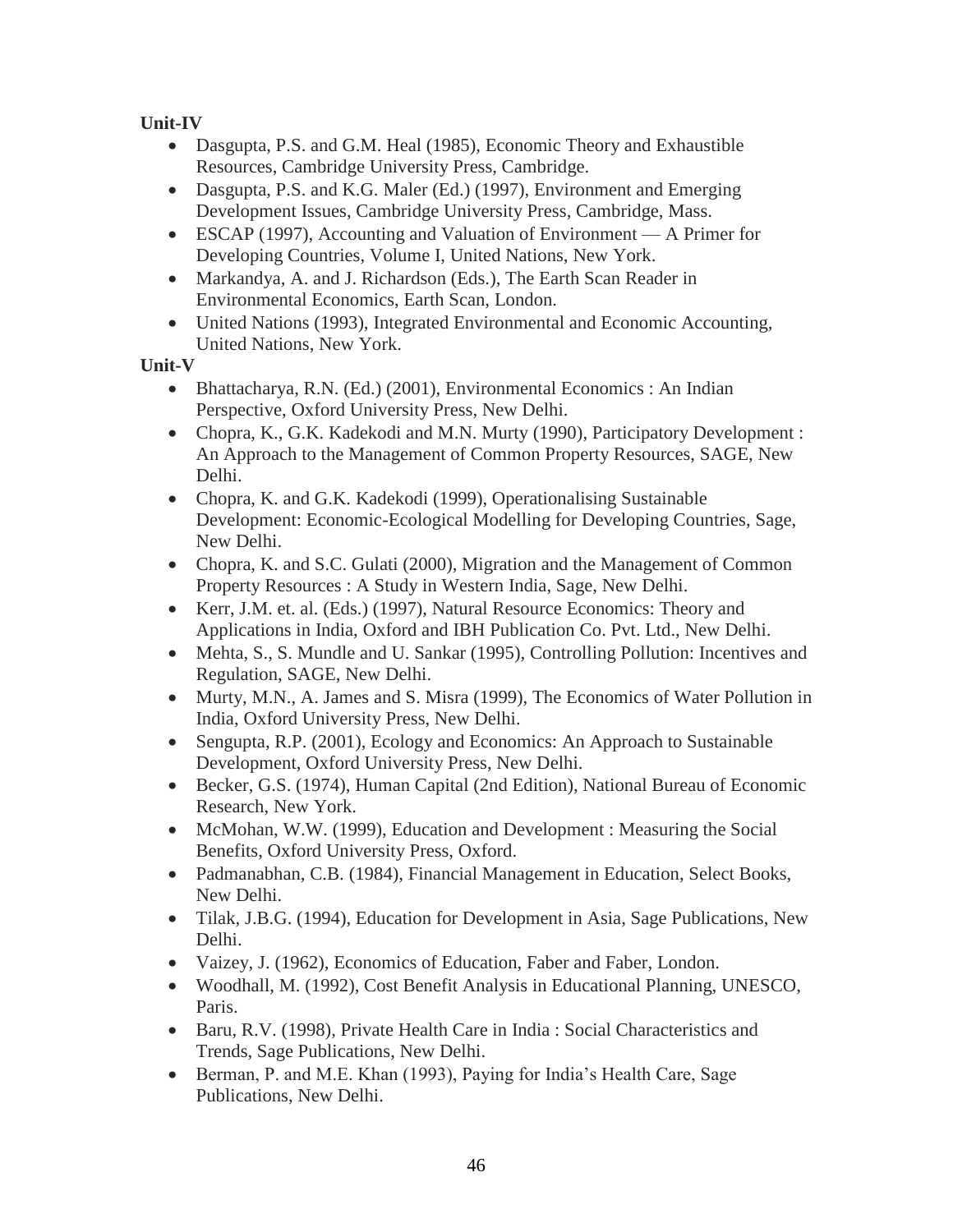- Panchamukhi, P.R. (1980), Economics of Health : A Trend Report in ICSSR, A Survey of Research in Economics, Vol. VI, Infrastructure, Allied, Delhi.
- World Bank (1993), The World Development Report, 1993: Investing in Health, Oxford University Press, New York.

# **HEALTH ECONOMICS (Elective paper)**

**LTPC 4 0 0 4**

### **UNIT I INTRODUCTION TO HEALTH ECONOMICS**

Meaning – Definition – Health Function – Types of Health Economics Research – Role of Health Sector in the Economy. **(12 L)**

### **UNIT II DEMAND FOR AND SUPPLY OF HEALTH CARE**

Relevance of Consumer Demand Theory to Health – Factors influencing Demand for Health Care – Hospital Production Function – Objectives and Constraints Hospital Size – Hospital Costs and Efficiency – Physician Supply curve – Physician Payment Mechanism – Physician Induced Demand. **(12 L)**

### **UNIT III HEALTH SYSTEMS AND PLANNING IN HEALTH CARE**

Health systems- Definition – components – Organization of Health Services – Economic, Political and Cultural Determinants – Need and process of Planning in Health care – Health Care Planning in India- National Family Health Survey and its different rounds.

**(12 L)**

#### **UNIT IV HEALTH FINANCING AND INSURANCE**

Health Financing – Meaning and Objectives – Development and Community Financing – Health Financing in Developing Countries – Concept of Health Insurance – Types and Importance – Health Insurance and Health Care Demand.

**(12 L)**

# **UNIT V HEALTH CARE, COSTING AND OUTCOMES**

Health care Costs – Types of Costs – Cost allocation – Inputs and Outputs: Cost Curves – Reasons for Costing in Health – Issues in Cost-Benefit analysis.

> **(12 L) (Total: 60L)**

#### **Basic Readings List**

- Berman PA and ME Khan (1993). Paying for India's Health Care, Sage Publications, New Delhi
- Folland S, Goodman AC, and Stano M. (1987): The Economics of Health and Health Care, Prentice Hall, New Jersey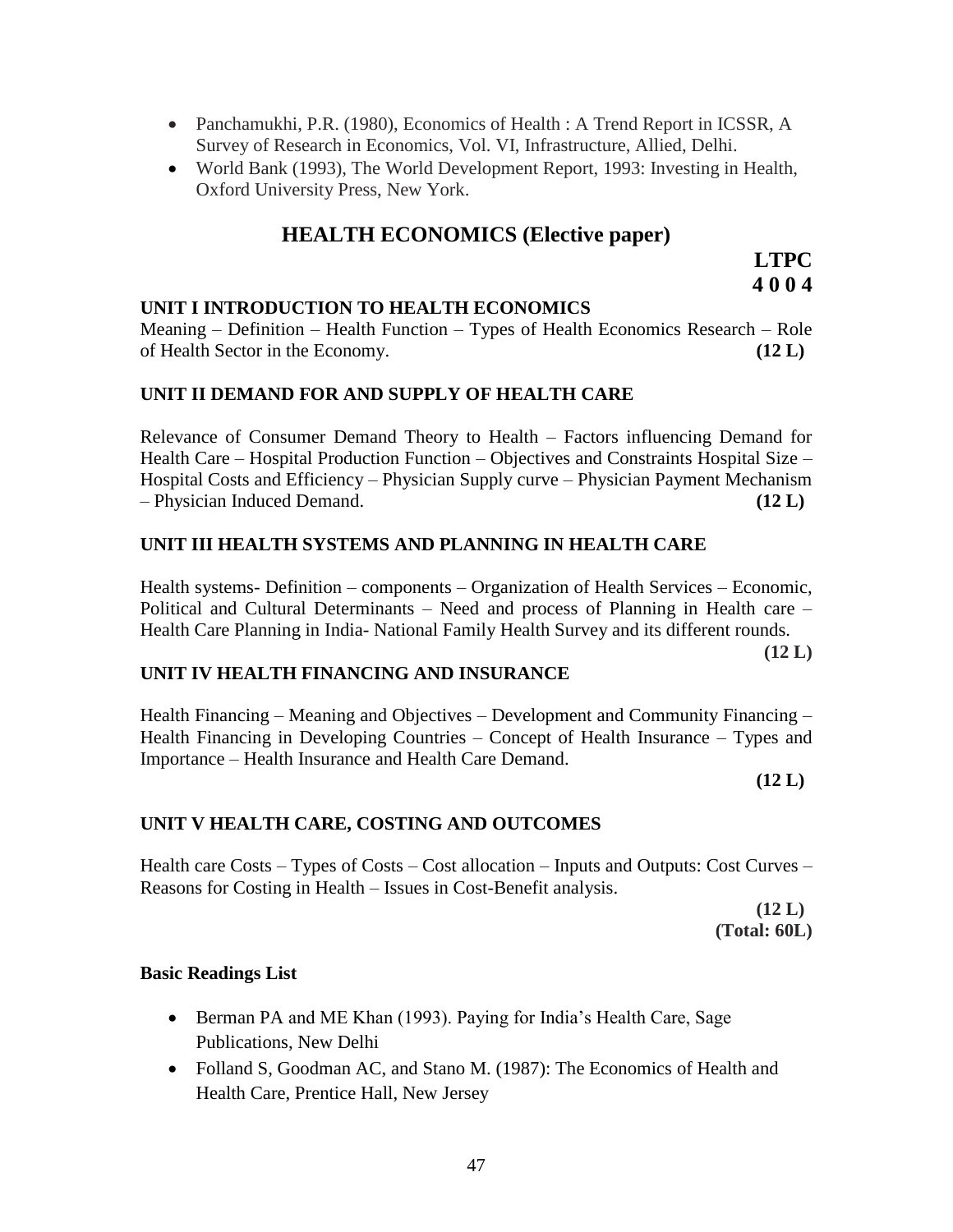- Mills A, and Lee K (Eds.) (1993). Health Economics Research in Developing Countries, Oxford University Press, New York
- Mills A (1983). Economics of Health in Developing Countries, Oxford University Press, New York.
- Phelps CE (1997). Health Economics, Addison Wesley, New York
- Thomas E. Getzen (1997). Health Economics: Fundamentals and Flow of Funds, John Wiley & Sons, Inc., New York.

# **ECONOMICS OF GENDER AND DEVELOPMENT (Elective paper) LTPC 4 0 0 4**

# **UNIT I INTRODUCTION TO GENDER STUDIES**

Importance and concepts of women studies — Women in patriarchal and matriarchal societies and structures, patrilineal and matrilineal systems and relevance to present day society in India; Economic basis and functioning of patriarchy in developed and LDCs, particularly India; Gender bias in the theories of value, distribution, and population.

**(12 L)**

# **UNIT II DEMOGRAPHIC ASPECTS**

Demography of female population: Age structure, mortality rates, and sex ratio — Causes of declining sex ratios and fertility rates in LDCs and particularly India — Theories and measurement of fertility and its control; Women and their access to nutrition, health, education, and social and community resources, and their impact on female mortality and fertility, economic status, and in work participation rate. **(12 L)**

# **UNIT III WOMEN IN DECISION MAKING**

Factors affecting decision making by women; property rights, access to and control over economic resources, assets; Power of decision making at household, class, community level; Economic status of women and its effect on work-participation rate, income level, health, and education in developing countries and India; Role of kinship in allocating domestic and social resources. **(12 L)**

# **UNIT IV SOCIAL SECURITY AND SOCIAL PROTECTION FOR WOMEN**

Social security of women: entitlements, ensuring economic independence and risk coverage, access to credit and insurance markets; Role of voluntary organizations, self help groups in providing social security; Labour market biases and gender discrimination; effectiveness of collective bargaining; Review of legislation for women's entitlements, protection of property rights, social security — Schemes for safety net for women; Need for female labour unions; affirmative action for women and improvement in their economic and social status. **(12 L)**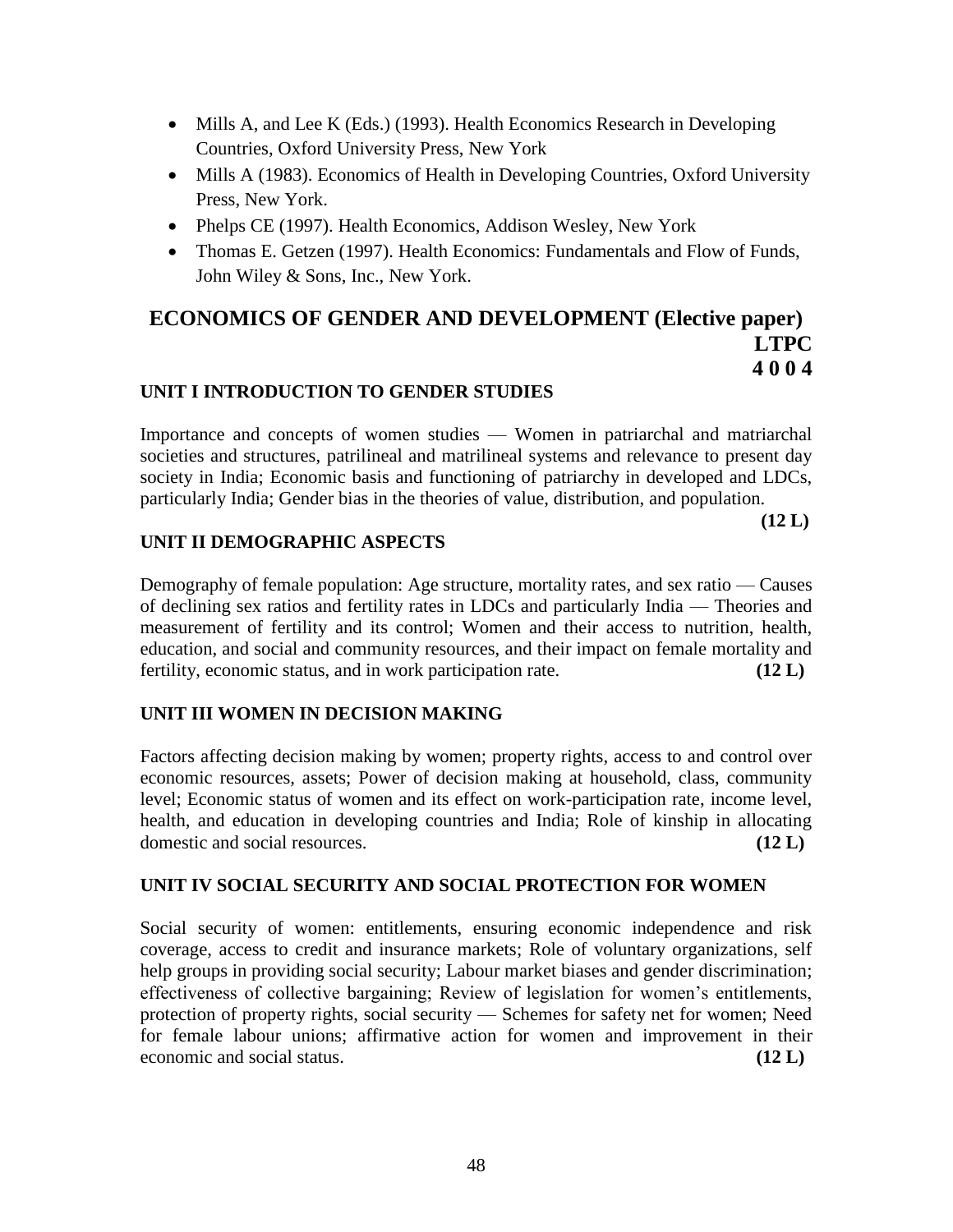# **UNIT V GENDER PLANNING, DEVELOPMENT POLICIES AND GOVERNANCE**

Gender and development indices; Mainstreaming gender into development policies; Gender planning techniques; Gender sensitive governance; Paradigm shifts from women's well being to women's empowerment; Democratic decentralization (Panchayats) and women's empowerment in India. **(12 L)**

**(Total: 60 L)**

# **Basic Readings List:**

- Boserup E. (1970), Women's Role in Economic Development, George Allen and Unwin, London.
- Desai, N. and M.K. Raj. (Eds.) (1979), Women and Society in India, Research Centre for Women Studies, SNDT University, Bombay.
- Government of India (1974), Towards Equality Report of the Committee on the Status of Women in India, Department of Social Welfare, Ministry of Education and Social Welfare, New Delhi.
- Krishnaraj, M., R.M. Sudarshan and A. Shariff (1999), Gender, Population and Development, Oxford University Press, New Delhi.
- Seth, M. (2000), Women and Development : The Indian Experience, Sage Publications, New Delhi.
- Srinivasan K. and A. Shroff (1998), India : Towards Population and Development Goals, Oxford University Press, New Delhi.
- Venkateswaran, S. (1995), Environment, Development and the Gender Gap, Sage Publications, New Delhi.
- Wazir, R. (2000), The Gender Gap in Basic Education : NGOs as Change Agents, Sage Publications, New Delhi.
- $\bullet$

# **Additional Readings List:**

# **Unit I**

- Kabeer, N. (1994), Reversed Realities : Gender Hierarchies in Development Thought, Kali for Women, New Delhi.
- Kabeer, N. and R. Subrahmanyam (Ed.) (1999), Institutions, Relations and Outcomes: A Framework and Case Studies for Gender-aware Planning, Kali for Women, New Delhi.
- Mies, M. (1986/1998), Patriarchy and Accumulation on a World Scale: Women in the International Division of Labour, Zed books, London.
- Sen, G. and K. Brown (1985/1987), Development, Crises and Alternate Visions, Monthly Review Press, New York.

**Unit II**

- Agnihotri, S.B. (2000), Sex ratio in Indian Population: A Fresh Exploration, Sage Publications, New Delhi.
- Gulati, S.C. (1998), Fertility in India: An Econometric Analysis of a Metropolis, Sage Publications, New Delhi.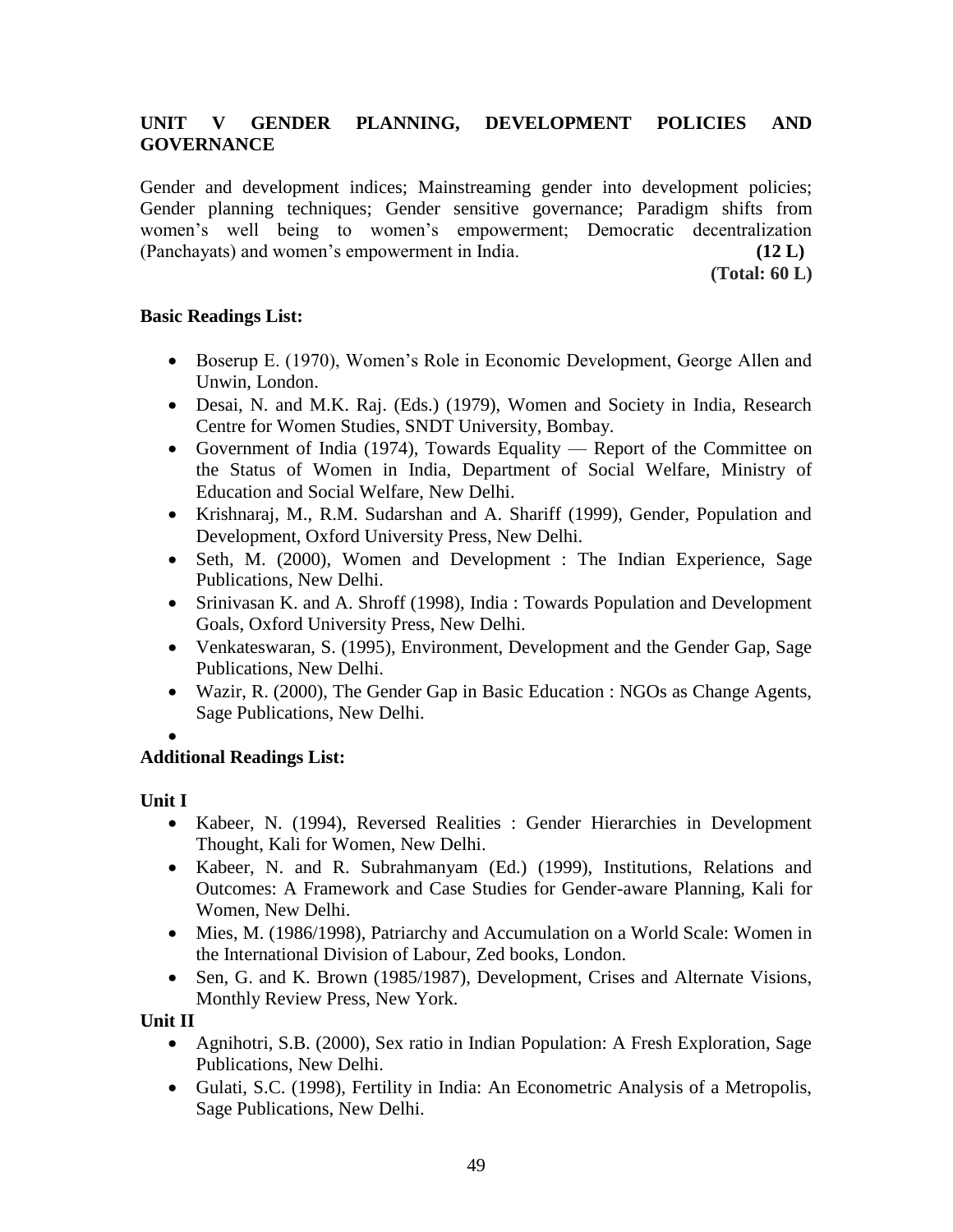- Gupta, J.A. (2000), New Reproductive Technologies, Women's Health and Autonomy, Indo Dutch Studies on Development Alternatives, Sage Publications, New Delhi.
- Mishra S. (2000), Voluntary Action in Health and Population : The Dynamics of Social Transition, Sage Publications, New Delhi.
- Mitra, A. (1979), Implications of Declining Sex Ratio in India's Population, Allied, New Delhi.
- Srinivasan, K. (1998), Basic Demographic Techniques and Applications, Sage Publications, New Delhi
- Young K., et. al. (Eds.) (1987), Serving Two Masters, Routledge & Kegan Paul, London.

**Unit III**

- Agarwal, B. (1994), A Field of One's Own : Gender and Land Rights in South Asia, Cambridge University Press, Cambridge.
- Dwyer, D. and J. Bruce (Eds.) (1988), A Home Divided : Women and Income in the Third World, Stanford University Press, Stanford.
- Evans H. and C. Ungerson, (Eds.) (1983), Sexual Divisions, Patterns and Processes, Tavistock, London. Kabeer, N. (1994), Reversed Realities: Gender Hierarchies in Development Thought, Kali for Women, New Delhi.
- Redcliff, N. and E. Mingione, (Eds.) (1985), Beyond Employment : Household, Gender and Subsistence, Basil Blackwell, Oxford.
- Sen, A.K. (1990), 'Gender and Cooperative Conflicts' in Tinker (Ed.) Persistent Inequalities: Women and World Development, Oxford University Press, New York.

**Unit IV**

- Agarwal, B. (1994), A Field of One's Own : Gender and Land Rights in South Asia, Cambridge University Press, Cambridge.
- Dantwala, M.L., H. Sethi and P. Visaria (1998), Social Change Through Voluntary Action, Sage Publications, New Delhi.
- Jhabwala, R. and R.K. Subramanya (2000) (Eds.) The Unorganized Sector: Work Security and Social Protection, Sage Publications, New Delhi.

**Unit V**

- Buvinic M. and M.A. Lycette (1989), ‗Women, Poverty and Development in the Third World,' in Lewis J.P. (Ed.) Strengthening the Poor: What Have We Learnt, OECD.
- Carr, M., C. Martha and R. Jhabvala (Eds.) (1997), Speaking Out : Women's Economic Empowerment in South Asia, Vistaar Publications, New Delhi.
- Kabeer, N. and R. Subrahmaniam (Eds.) (1999), Institutions, Relations and Outcomes, Kali for Women, New Delhi.
- Mazumdar, V. (1979), Symbols of Power : Studies on the Political Status of Women in India, Allied, Delhi.
- Narasimhan, S. (1999), Empowering Women: An Alternative Strategy from Rural India, Sage Publications, New Delhi.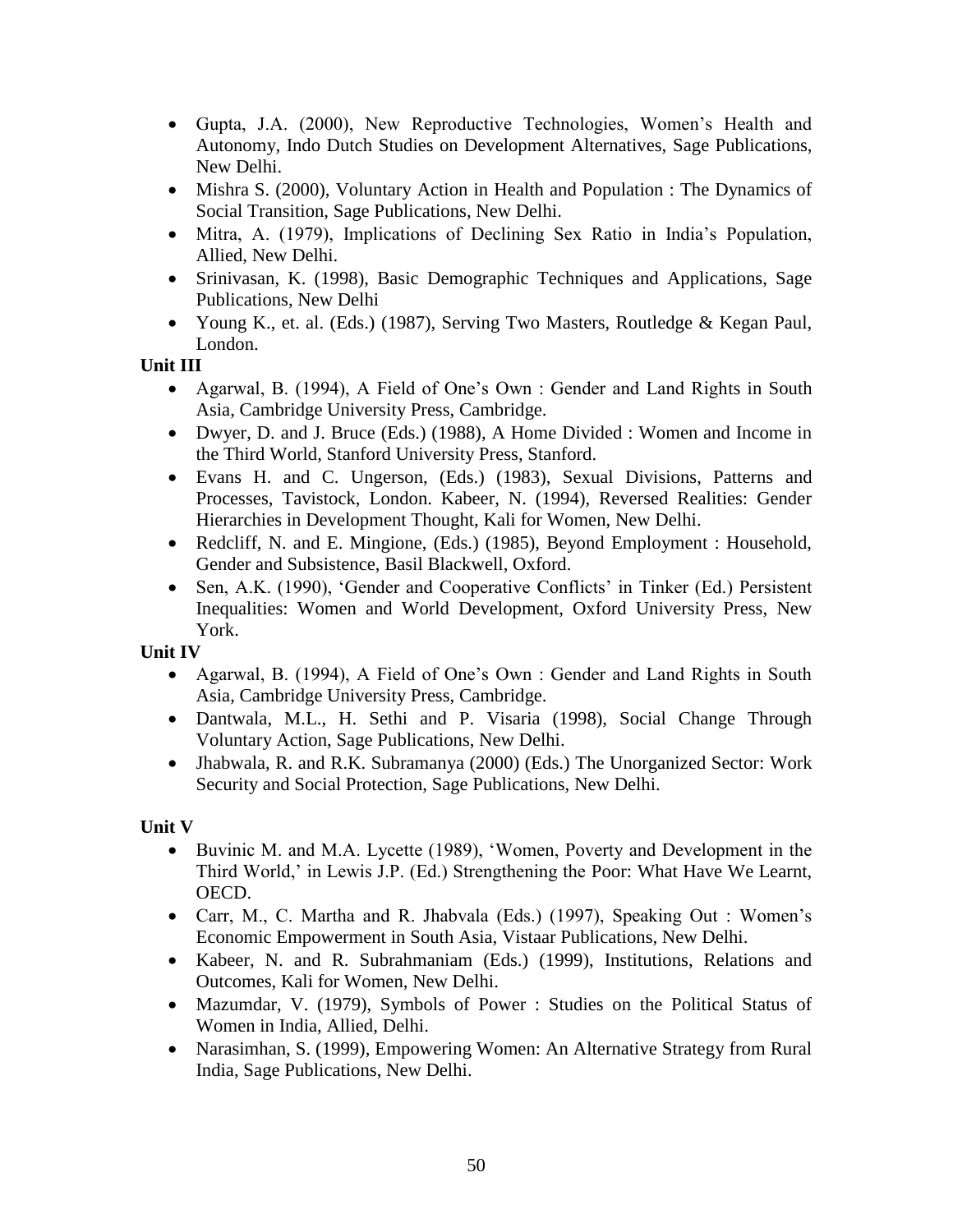Purushothaman, S. (1998), The Empowerment of Women in India: Grassroots Women's Networks and the State, Sage Publications, New Delhi.

# **WELFARE ECONOMICS (Elective paper)**

# **LTPC 4 0 0 4**

#### **UNIT I PRE-PARETIAN WELFARE ECONOMICS**

Benthamite Approach to Aggregate Welfare; Optimum Resource Allocation and Welfare,- Maximization, Assumption of Uniform Income — Utility Function of Individuals; Question of Income Distribution; Issue of Interpersonal Comparisons of Utility; Marshallian Welfare Economics; Consumer's Surplus; Measurement of Consumer's Surplus — Difficulties involved, Criticism; Principle of Compensating Variation; Hicks's Consumer's surpluses. **(12 L)** (12 L)

### **UNIT II PARETIAN WELFARE ECONOMICS I**

Pareto optimality — Optimum exchange conditions, The production optimum, The consumption optimum; Concept of contract curve; Top level optimum; Infinite number of non-comparable optima vs. unique social optimum; Compensation criteria. **(12 L)**

### **UNIT III PARETIAN WELFARE ECONOMICS II**

Contributions of Barone, Kaldor and Hicks; The Scitovsky double criterion; Concept of community indifference map, Samuelson's utility possibility curve; Value judgments and welfare economics; Bergson's social welfare function, Arrow's possibility theorem.

**(12 L)**

# **UNIT IV RECENT DEVELOPMENTS IN WELFARE ECONOMICS**

Divergence between private and social costs; Problems of non-market interdependence; Externalities of production and consumption; External economies and diseconomies; Problem of public goods. **(12 L)** (12 L)

#### **UNIT V PIGOVIAN WELFARE ECONOMICS**

Pigovian welfare economics; Second-best optima; Marginal cost pricing; Cost-benefit analysis; Interdependent utilities; Attempts to develop dynamic welfare analysis. Pigovian Welfare Economics. **(12 L)**

**(Total: 60 L)**

#### **Basic Readings List**

• Arrow, K.J. (1951), Social Choice and Individual Values, Yale University Press, New Haven.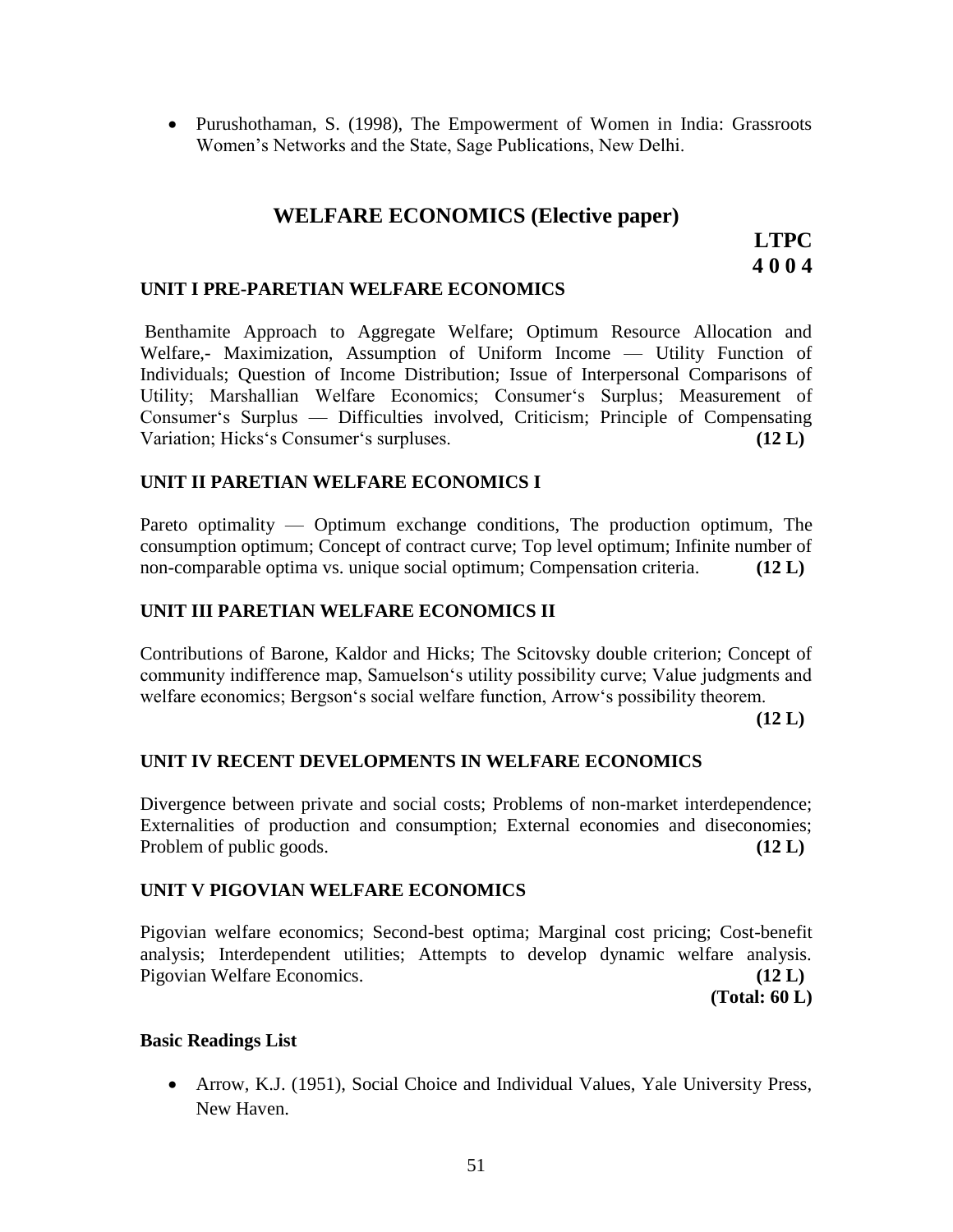- Baumol, W.J. (1965), Welfare Economics and the Theory of the State (Second Edition), Longmans London.
- Baumol, W.J. (ed.) (2001), Welfare Economics, Edward Elgar Publishing Ltd. U.K.
- Broadway R.W. and N. Bruce (1984), Welfare Economics, Basil Blackwell, Oxford.
- Feldman, A.M. (1980), Welfare Economics and Social Choice Theory, Martinus Nijhoff, Boston.
- Graaff J. de V. (1957), Theoretical Welfare Economics, Cambridge University Press, Cambridge.
- Little, I.M.D. (1939), A Critique of Welfare Economics (2nd Edition), Oxford University Press, Oxford.
- Marshall, A. (1946), Principles of Economics, Macmillan, London.
- Myint, H. (1948), Theories of Welfare Economics, Longmans, London.
- Ng Y.K. (1979), Welfare Economics, Macmillan, London.
- Nicholas, B. (Ed.) (2001), Economic Theory and the Welfare State, Edward Elgar Publishing Ltd., U.K.
- Pigou, A.C. (1962), The Economics of Welfare (4th Edition), Macmillan. Economics 228
- Quirk, J. and R. Saposnik (1968), Introduction to General Equilibrium Theory and Welfare Economics, McGraw Hill, New York.
- Samuelson, P.A. (1947), Foundations of Economic Analysis, Harvard University Press, Cambridge, Mass. ADDITIONAL READING LIST Bishop, R.L. (1943), Consumer's Surp

# **Additional Reading List**

**Unit I** 

- Bishop, R.L. (1943), Consumer's Surplus and Cardinal Utility, Quarterly Journal of Economics, Vol. 57.
- Boulding, K.E. (1945), The Concept of Economic Surplus, American Economic Review, Vol. 35.
- Hicks, J.R. (1939), Value and Capital: An Inquiry into Some Fundamental Principles of Economic Theory, Clarendon Press, Oxford.
- Hicks, J.R. (1944), The Four Consumers' Surpluses, Review of Economic Studies, Vol. XI.
- Lerner, A.P. (1963), Consumer's Surplus and Micro-Macro, Journal of Political Economy, Vol. 61.

# **Unit II**

• Bator, F.M. (1957), The Simple Analytics of Welfare Maximization, American Economic Review, Vol. 47.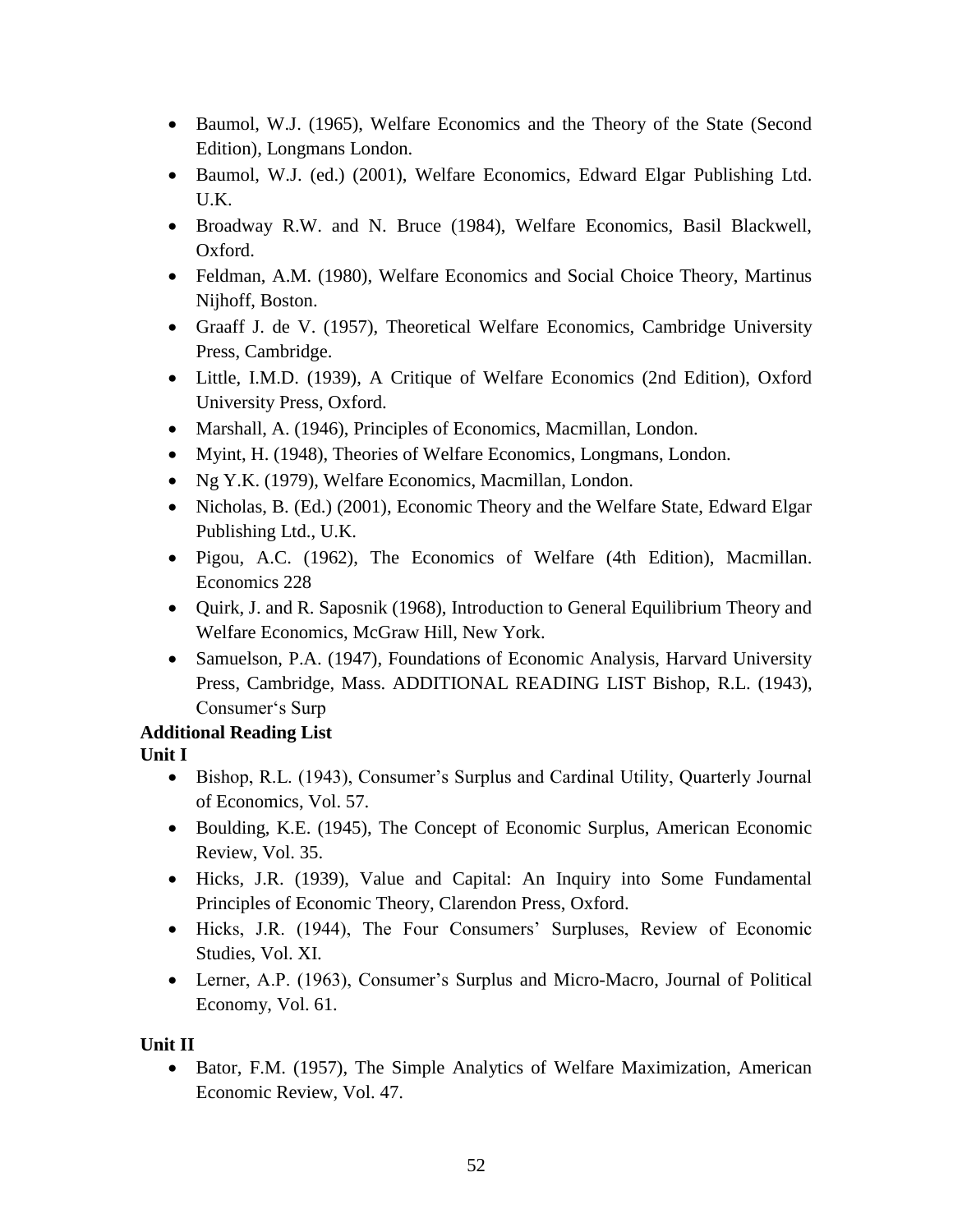- Bergson, A. (1938), A Reformulation of Certain Aspects of Welfare Maximization, Quarterly Journal of Economics, Vol. 52.
- Hicks, J.R. (1939), The Foundations of Welfare Economics, Economic Journal, Vol. 49.
- Hicks, J.R. (1956), A Revision of Demand Theory, Clarendon Press, Oxford.

# **Unit III**

- Kaldor, N. (1939), Welfare Prepositions in Economics, Economic Journal, Vol. 49.
- Little, I.M.D. (1949), The Foundations of Welfare Economics, Oxford Economic Papers, Vol. 1.
- Mishan, E.J. (1960), A Survey of Welfare Economics, 1939-59, Economic Journal, reprinted in Surveys of Economic Theory, Vol. I AEA and RES, Macmillan, 1965.
- Scitovsky, T. (1942), A Note on Welfare Prepositions in Economics, Review of Economic Studies, Vol. IX.

# **Unit IV**

- Baumol. W.J. and D. Bradford (1970), Optimal Departures from Marginal Cost Pricing, American Economic Review, Vol. 60.
- Coase, R.H. (1946), The Marginal Cost Controversy, Economica, Vol. 13.
- Coase, R.H. (1947), The Marginal Cost Controversy: Some Further Comments, Economica, Vol. 14.

# **Unit V**

- Lancaster, K. and Lipsey, R.G. (1957), The General Theory of Second Best, Review of Economic Studies, Vol. XXIV.
- Ruggles, N. (1949), The Welfare Basis of Marginal Cost Pricing Principle, Review of Economic Studies, Vol. XVI.
- Ruggles, N. (1949), Recent Developments in the Theory of Marginal Cost Pricing, Review of Economic Studies, Vol. XVI.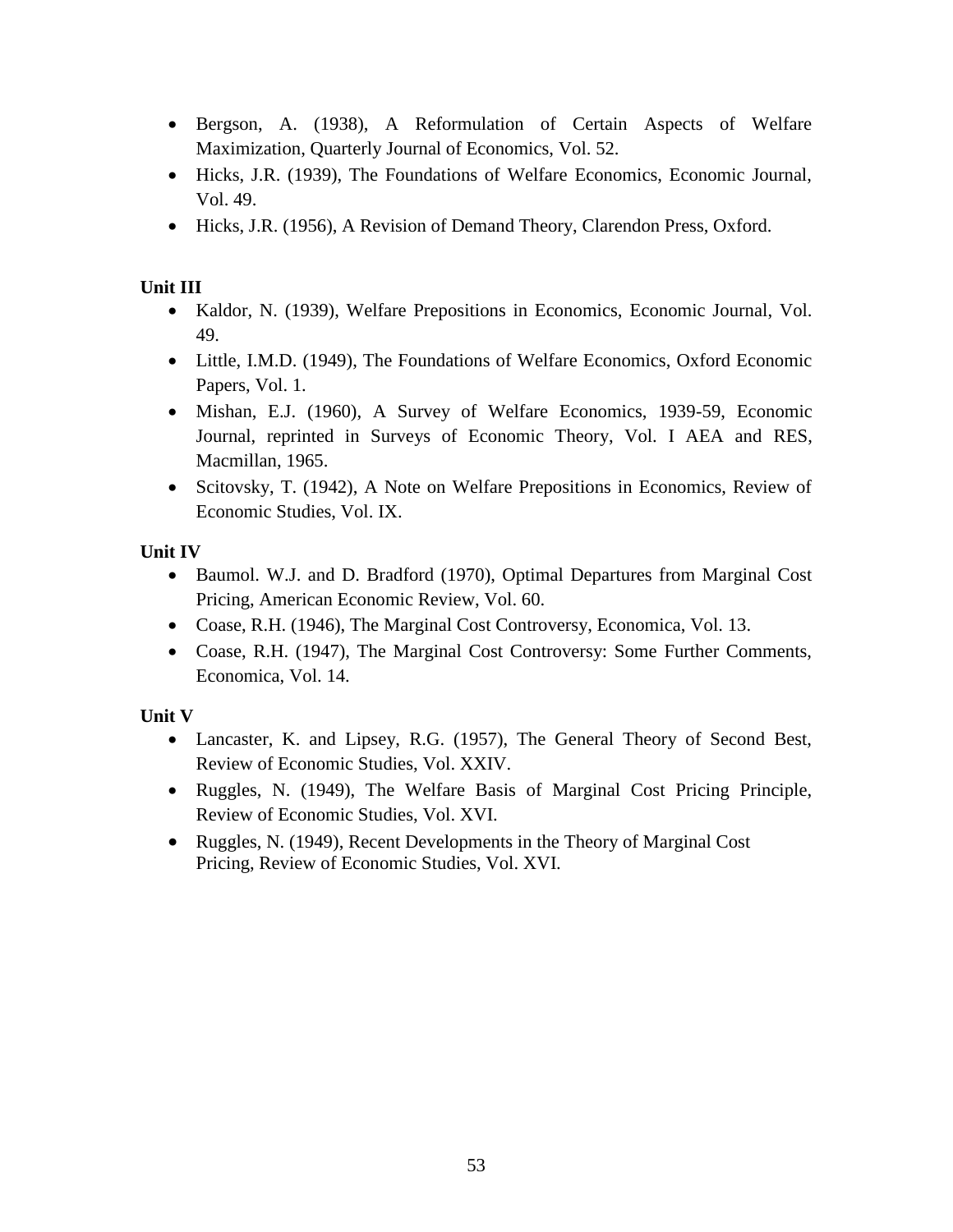# **INDIAN BUSINESS ENVIRONMENT AND POLICY (Non- Major Elective)**

**LTPC 4 0 0 4**

### **UNIT-I POST INDEPENDE PHASE**

Phase I of post – independence economic development (1950-1966)- International and national context – Leading role of the state- Planning and the public sector – Industrial Policy Resolutions of 1948 and 1956-protection to Indian industry- The role of import substitution and public sector investment in promoting growth- The food foreign exchange and fiscal crisis of 1965-1966.  $(12 \text{ L})$ 

#### **UNIT-II CREEPING LIBARALIZATION**

Creeping liberalization period (1966-1990) policy responds to the crisis of food foreign exchange and rupee resources-cutbacks in public investment, devaluation and the green revolution-shift in agricultural policies towards new recession following decline in public investment –oil shocks of 1973 and 1978-inflation, food crisis and balance of payments crisis 1979/80-new Industrial Policy Resolution (1980). **(12 L)**

### **UNIT-III EXTERNAL AND INTERNAL BORROWING**

IMF loan 1981-84 increased reliance on external and internal borrowing-Emergence of revenue deficit-Attempts at 'export-led' growth-opening up of the economy to increase technology and capital imports-New economic policy of 1985-long term fiscal policyother ‗new' policies in industry, education, textiles-deregulation-import liberalization-Significant growth of the economy in the 1980s-Growing debt burden crisis of 1991: fiscal crisis and balance of payment crisis. **(12 L)**

#### **UNIT-IV LIBERALISATION, PRIVATIZATION AND GLOBALIZATION**

Response to 1991 crisis; Liberalisation, Privatization and Globalization (LPG)-changes in international economy-dominance of financial capital-Role of IMF, World Bank-Uruguay Round and WTO- World Bank sponsored structural Adjustment Programmes  $(SAP)$ - "Retreat" of the state.  $(12 L)$ 

#### **UNIT-V SECTORAL COMPOSITON OF GROWTH**

The experience of the Indian economy in the 1990s- Growth sectoral composition of growth- Industry, agriculture-services-privatization policies- Impact on power telecommunication, banking and insurance- Trends in key budgetary parameters such as tax revenues, interest payments, and subsides as percent of GDP/revenue expenditures-Distributional implications of LPG policies-Inequality, poverty, unemployment and external vulnerability- Implications of LPG for food security. **(12 L)**

**(Total: 60 L)**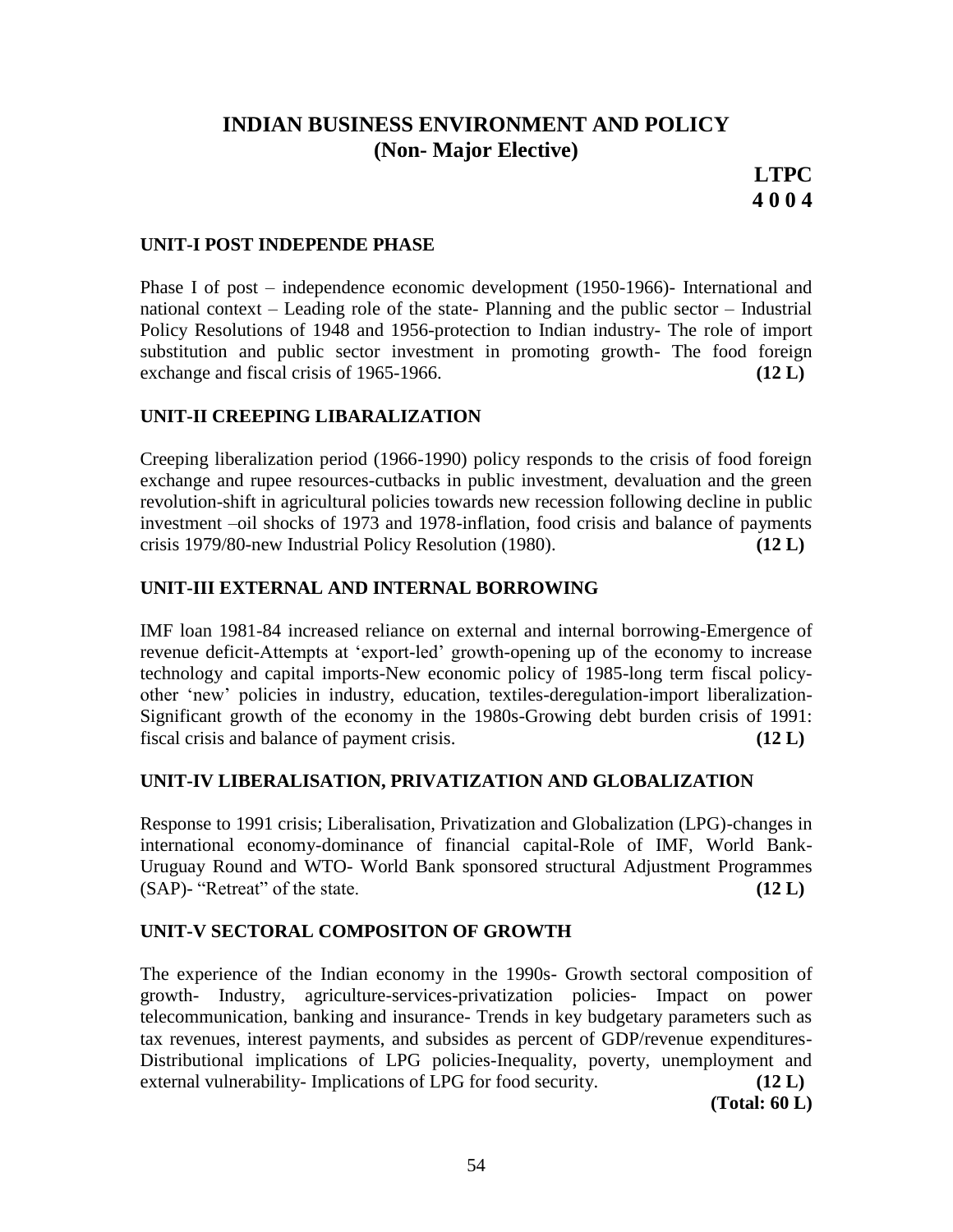### **Basic Readings list:**

- Uma Kapila (2005), Indian Economy since Independence, Academic Publication, New Delhi.
- Datt, R. and K.P.M. Sundharam (2001), Indian Economy, S. Chand & Company Ltd., New Delhi.
- Dhingra, I. C. (2001), The Indian Economy: Environment and Policy, Sultan Chand & Sons, New Delhi.
- Dutt, R.C. (1950), The Economic History of India Under Early British Rule, Low Price Publications. Delhi.
- Kumar, D. (Ed.) (1982), The Cambridge Economic History of India, Volume II, 1757-1970, Orient Longman Ltd., Hyderabad.
- Misra, S.K. and V.K. Puri (2001), Indian Economy Its Development Experience, Himalaya Publishing House, Mumbai.
- Gadgil, D.R. (1971), The Industrial Evolution in India in Recent Times, 1860- 1939, Oxford University Press, Bombay.
- Government of India, Economic Survey (Annual), Economic Division, Ministry of Finance, New Delhi.
- Naoroji, D. (1962), Poverty and Un-British Rule in India, Low Price Publications, Delhi.
- Planning Commission (1999), Ninth Five Year Plan, Government of India, New Delhi.
- Singh, V.B. (Ed.) (1965), Economic History of India, 1857-1956, Allied Publishers Private Limited, Bombay.
- Ahluwalia, I.J. and I.M.D. Little (Eds.) (1999), India's Economic Reforms and Development (Essays in honour of Manmohan Singh), Oxford University Press, New Delhi.
- Jalan, B. (1992), The Indian Economy : Problems and Prospects, Viking, New Delhi.
- Jalan, B. (1996), India's Economic Policy Preparing for the Twenty-first Century, Viking, New Delhi.
- Parikh, K.S. (1999), India Development Report 1999-2000, Oxford University Press, New Delhi.
- Datt, R. (Ed.) (2001), Second Generation Economic Reforms in India, Deep  $\&$ Deep Publications, New Delhi.

# **GLOBALIZATION AND INDIAN ECONOMY (Non- Major Elective) LTPC 4 0 0 4**

# **UNIT-I GLOBALIZATION AND INDIAN ECONOMY**

Globalisation – Concept – Advocacy of globalization – Stages and Phases of Globalization – Organization and Globalization – Role of Global Managers- Criteria for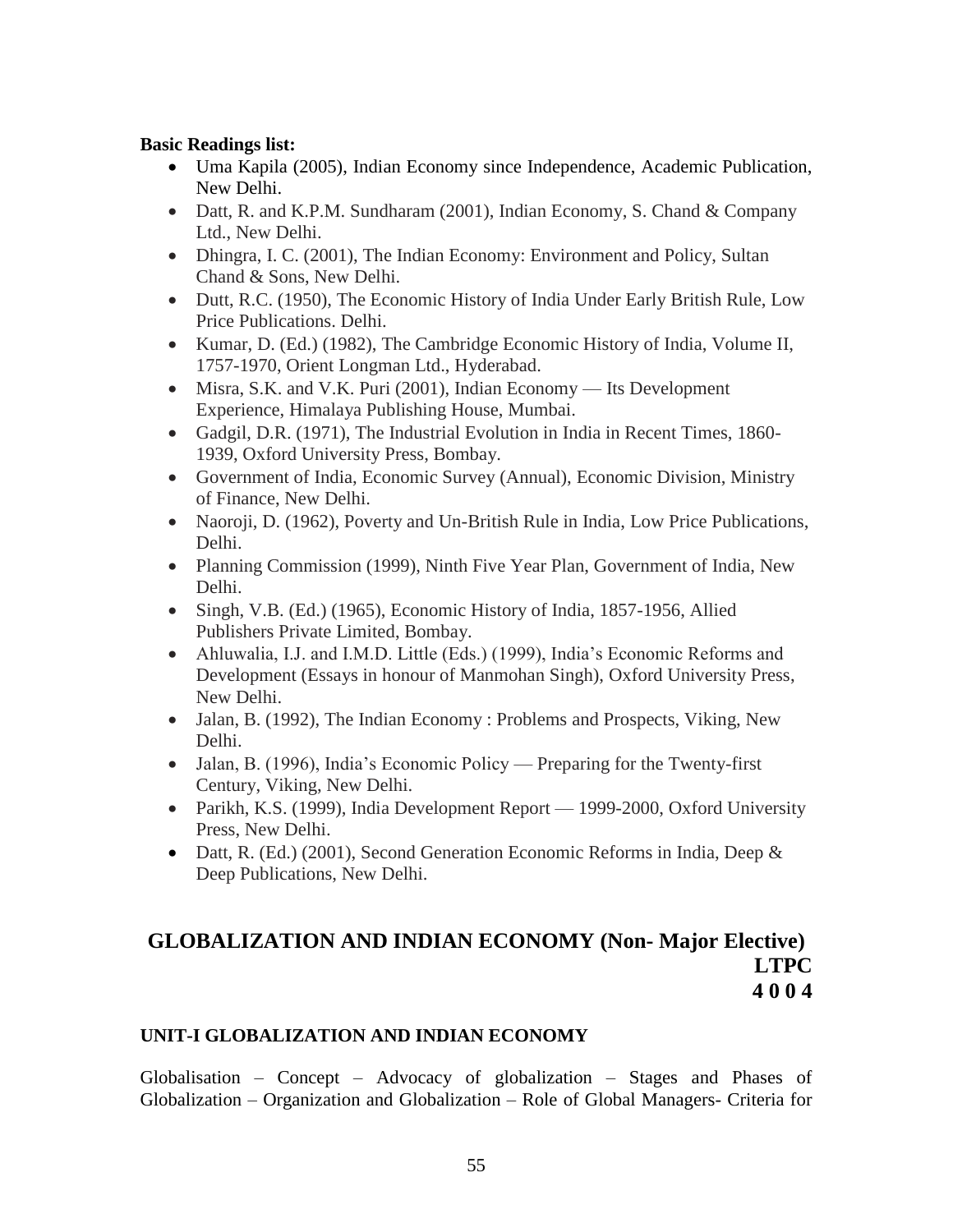success - Economic policy- National Income: Trends and Structure of National Income-Demographic Features and indictors of Economic Development & Growth, Rural- Urban migration. **(12 L)**  $(12 \text{ L})$ 

# **UNIT-II GLOBALIZATION AND INDIAN ECONOMIC POLICY**

Changes in the land system; Commercialization of agriculture; Policy of discriminating protection and industrial development; Monetary and currency developments; Commercial and central banking developments; Banking sector reforms- GATT-Objectives and Principles – Evolution of GATT – Uruguay Round – WTO: Evolution-Organizational Structure – Objectives – Functions and Principles - WTO Rounds (conferences) of Global Trade Negotiations. **(12 L)**

# **UNIT-III NATURAL RESOURCES AND WTO AGREEMENTS**

Basic features; Natural resources — Land, water and forest resources; Features – Trade Related Intellectual Property Rights (TRIPs) – Intellectual Property Rights, Copy rights-Trademarks, Designs and AOA - Broad demographic features — Population size and growth rates, sex composition, rural-urban migration, occupational distribution; Problem of over-population; Population policy; Infrastructure development; Current Five Year Plan - Objectives, allocation and targets; New economic reforms — Liberalization, privatization and globalization. **(12 L)**

# **UNIT-IV AGRICULTURE AND GLOBALIZATION**

Nature and importance; Trends in agricultural production and productivity; Factors determining productivity; Land Reforms; New agricultural strategy and green revolution; Rural credit, Agricultural marketing. Industrial development during the planning period; Industrial policy of 1948, 1956, 1977 and 1991; Industrial licensing policy — MRTP Act, FERA and FEMA; Growth and problems of small scale industries; Role of public sector enterprises in India's industrialization. **(12 L)**

# **UNIT-V ISSUES AND CHALLENGES OF GLOBALIZATION**

Poverty and inequality; Unemployment; Rising prices; Industrial relations. Issues related to SEZ (Special Economic Zone) – Slowing down of agricultural growth in the Indian context- Issues in Tariff and non-Tariff barriers- Trade and Environment – UN Conference on Environment and Development – Agenda 21 – Trade in Services – Third World Unity in WTO. **(12 L) (12 L)** 

**(Total: 60 L)**

# **Basic Readings list:**

- Uma Kapila (2005), Indian Economy since Independence, Academic Publication, New Delhi.
- Datt, R. and K.P.M. Sundharam  $(2001)$ , Indian Economy, S. Chand & Company Ltd., New Delhi.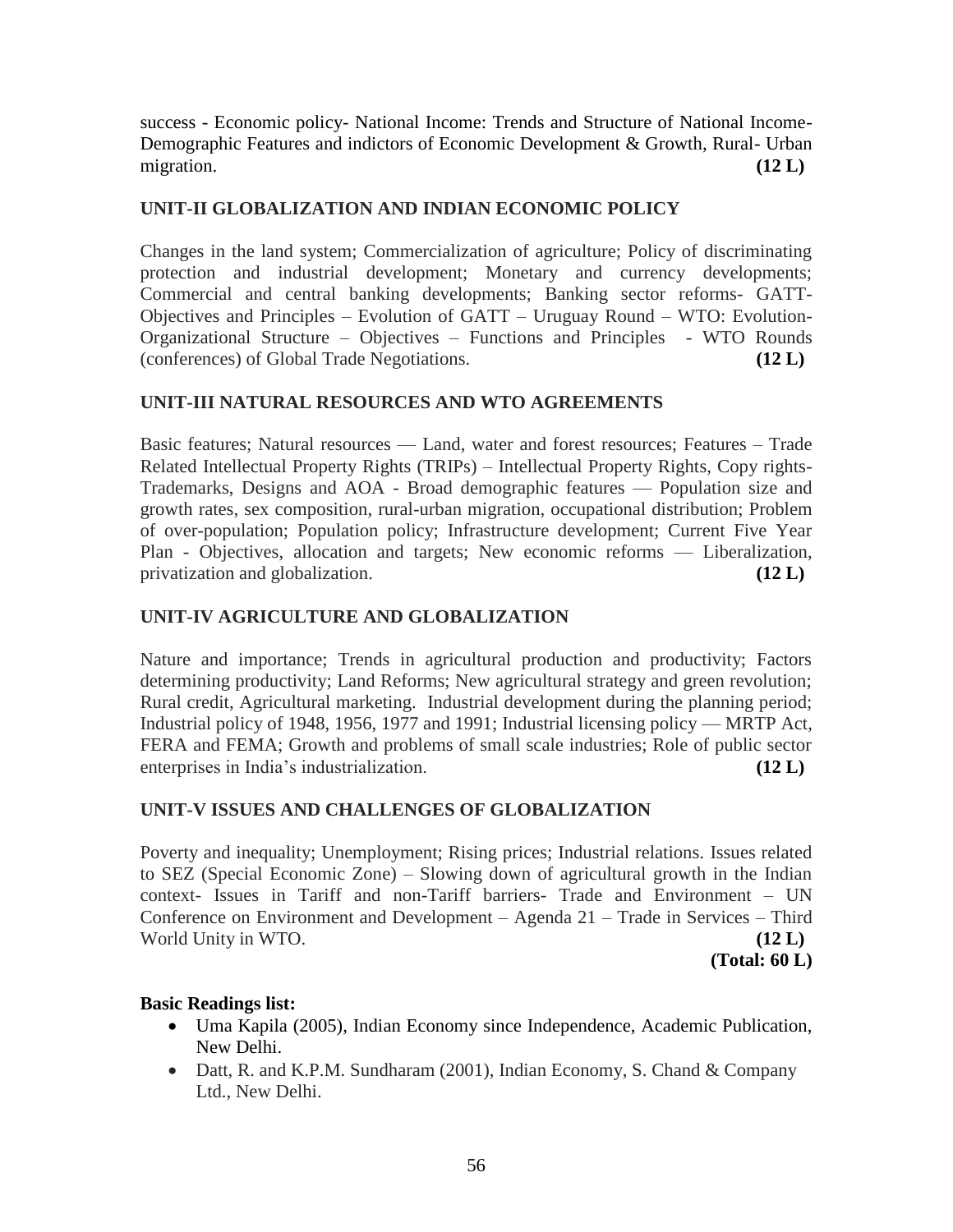- Dhingra, I. C. (2001), The Indian Economy: Environment and Policy, Sultan Chand & Sons, New Delhi.
- Dutt, R.C. (1950), The Economic History of India Under Early British Rule, Low Price Publications. Delhi.
- Kumar, D. (Ed.) (1982), The Cambridge Economic History of India, Volume II, 1757-1970, Orient Longman Ltd., Hyderabad.
- Misra, S.K. and V.K. Puri (2001), Indian Economy Its Development Experience, Himalaya Publishing House, Mumbai.
- Gadgil, D.R. (1971), The Industrial Evolution in India in Recent Times, 1860- 1939, Oxford University Press, Bombay.
- Government of India, Economic Survey (Annual), Economic Division, Ministry of Finance, New Delhi.
- Naoroji, D. (1962), Poverty and Un-British Rule in India, Low Price Publications, Delhi.
- Planning Commission (1999), Ninth Five Year Plan, Government of India, New Delhi.
- Singh, V.B. (Ed.) (1965), Economic History of India, 1857-1956, Allied Publishers Private Limited, Bombay.
- Ahluwalia, I.J. and I.M.D. Little (Eds.) (1999), India's Economic Reforms and Development (Essays in honour of Manmohan Singh), Oxford University Press, New Delhi.
- Jalan, B. (1992), The Indian Economy : Problems and Prospects, Viking, New Delhi.
- Jalan, B. (1996), India's Economic Policy Preparing for the Twenty-first Century, Viking, New Delhi.
- Parikh, K.S. (1999), India Development Report 1999-2000, Oxford University Press, New Delhi.
- Datt, R. (Ed.) (2001), Second Generation Economic Reforms in India, Deep & Deep Publications, New Delhi.
- Chandran R (2005). International Business, Jaico Publishing House, Mumbai
- Gaurav Datt and Ashwani Mahajan (2014). Datt and Sundaram's Indian Economy, S. Chand, New Delhi
- Falendra K. Sudan (2005). Globalization and Liberalization, Series Publication, New Delhi
- Francis Cherunilam (2006). International Economics, Himalaya Publishing House, Mumbai
- Francis Cherunilam (2010). Business Environment, Himalaya Publishing House, Mumbai
- Gopalsamy N. (1998). GATT/WTO, TRIPs, TRIMS and Trade in Services, Wheeler John Publications, Mumbai
- Ramakant-Sugam (1996). Globalization of Indian Economy, G. Jain Pointer Publishers, Jaipur
- Rao, M.B. (2001). WTO and International Trade, Vikas Publishing House, New Delhi.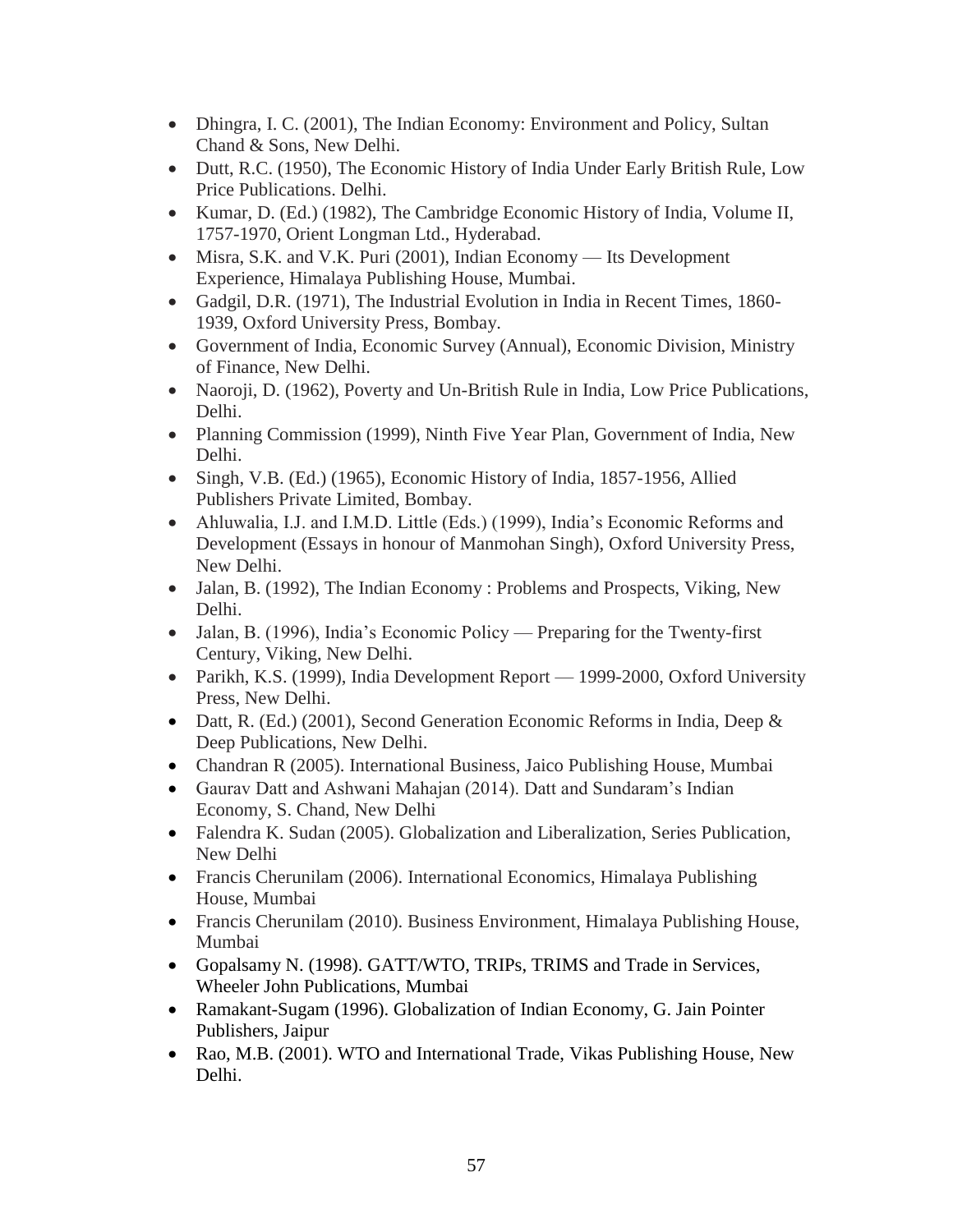# **HUMAN RESOURCE DEVELOPMENT (Non- Major Elective)**

**LTPC 4 0 0 4**

#### **UNIT-I THE CONCEPT**

The concept Evolution of the Concept of Human Capital – Meaning – Nature – Significance –Schultz's Approach – Becker's Theory – Solow's Measurement of Human Capital. **(12 L)**

#### **UNIT-II HUMAN CAPITAL FORMATION**

Methods of Human Capital Formation : Education and Economic Growth – Formal Education – Adult Education – Health and Nutrition – Brain Drain – Information about Job Market – Elimination of Social Discrimination – Development Indicators – Human Development Index. **(12 L)**

#### **UNIT-III HUMAN RESOURCE PLANNING**

Human Resource Planning- Meaning – Objectives – Need – Process – Benefits – Problems – Career Planning and Development. **(12 L)**

#### **UNIT-IV GENDER AND HRD**

Gender Dimensions of Development of HRD – Gender relations – Gender and Inequality – Gender Disparities in Education, Occupation and Earnings – Women's Empowerment and Economic Development – Gender Development Index in India. **(12 L)**

#### **UNIT-V POPULATION AND DEVELOPMENT**

Population and Development – Work Participation Rate – Male and Female Work Participation Rate – Decadal Variations – Development of Women Entrepreneurship in India – Problems – Prospects – Strategies of HRD. **(12 L)**

**(Total: 60 L)**

#### **Basic Readings List:**

- Anita Bandrjee & Rajkumar Sen, (2000), Women and Economic Development, Deep &Deep Publications Pvt. Limited, F-159, Rajauri Garden, New Delhi – 110 027.
- Arun Monappa, (1997), Managing Human Resources, Macmillan India Limited, NewDelhi
- Batra V.P. (1998), The Economy and Human Resources, B.R. Publishing Corporation,Ansari Road, Darya Ganj, New Delhi.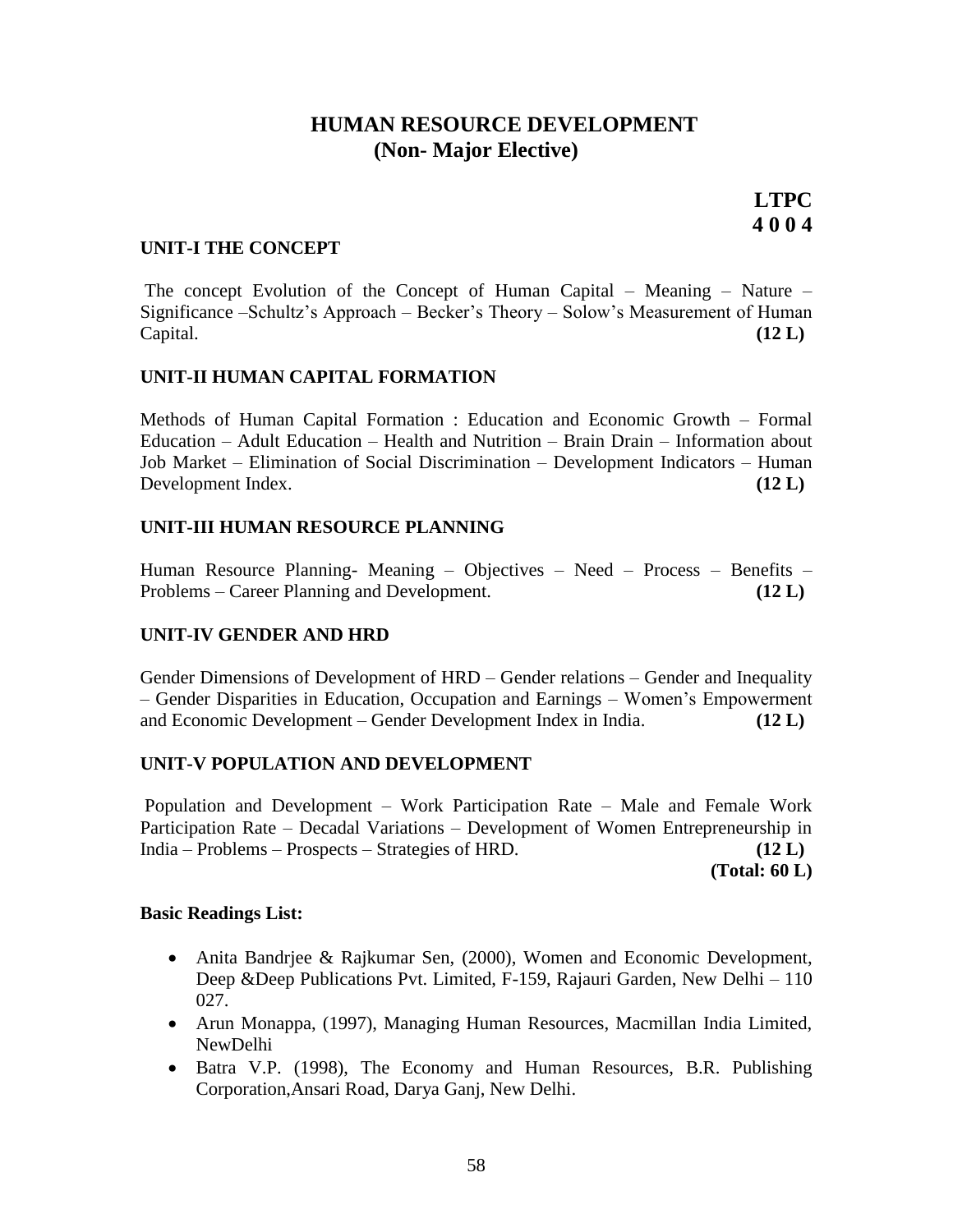- Lakshmanasamy T. and T.M. Srinivasan, (1997), Economics of Human Behaviour,Allied Publishers, New Delhi – Chennai.
- Lallan Prasad & A.M. Bannerjee (1985), Management of Human Resources, Sterling Publishers Private Limited, New Delhi.
- Mitchael V.P. (1995), Human Resources Management and Human Relations, Himalaya Publishing House, New Delhi.
- Raj Kumar, (2000), Women Problems, Anmol Publications Pvt.Ltd., New Delhi.
- Suresh Vyas, (1998), HRD Priorities, Pointer Publishers, Jaipur.
- Dr.(Mrs). E.V. Swarnalatha, (1997), Empowerment of Women Through Self Help.Groups, A Training Manual, Discovery Publishing House, New Delhi

# **PUBLIC ECONOMICS**

**LTPC 4 0 0 4**

### **UNIT-I INTRODUCTION**

Role of Government in organized society; Changing perspective — government in a mixed economy: public and private sector, cooperation or competition; Government as an agent for economic planning and development; Government as a tool for operationalizing the planning process; private goods, public goods, and merit goods; Market failure imperfections, decreasing costs, externalities, public goods; Uncertainty and nonexistence of futures markets; Informational asymmetry — Theory of second best.

**(12 L)**

#### **UNIT-II PUBLIC EXPENDITURE**

Private and public mechanism for allocating resources; Problems for allocating resources; Problems of preference revelation and aggregation of preferences; Voting systems; Arrow impossibility theorem; An economic theory of democracy; Politico-ecobureaucracy; Rent seeking and directly unproductive profit seeking (DUP) activities.

**(12 L)**

#### **UNIT-III PUBLIC REVENUE**

Wagner's law of increasing state activities; Wiesman- Peacock hypothesis; Pure theory of public expenditure; Structure and growth of public expenditure; Reforms in expenditure budgeting; Programme budgeting and zero base budgeting. Theory of incidence; Benefit and ability to pay approaches; Theory of optimal taxation; GST- Trade off between equity and efficiency; The problem of double taxation. Classical view of public debt; Compensatory aspect of debt policy; Burden of public debt; Sources of public debt; Public borrowings and price level- Principles of debt management and repayment. **(12 L)**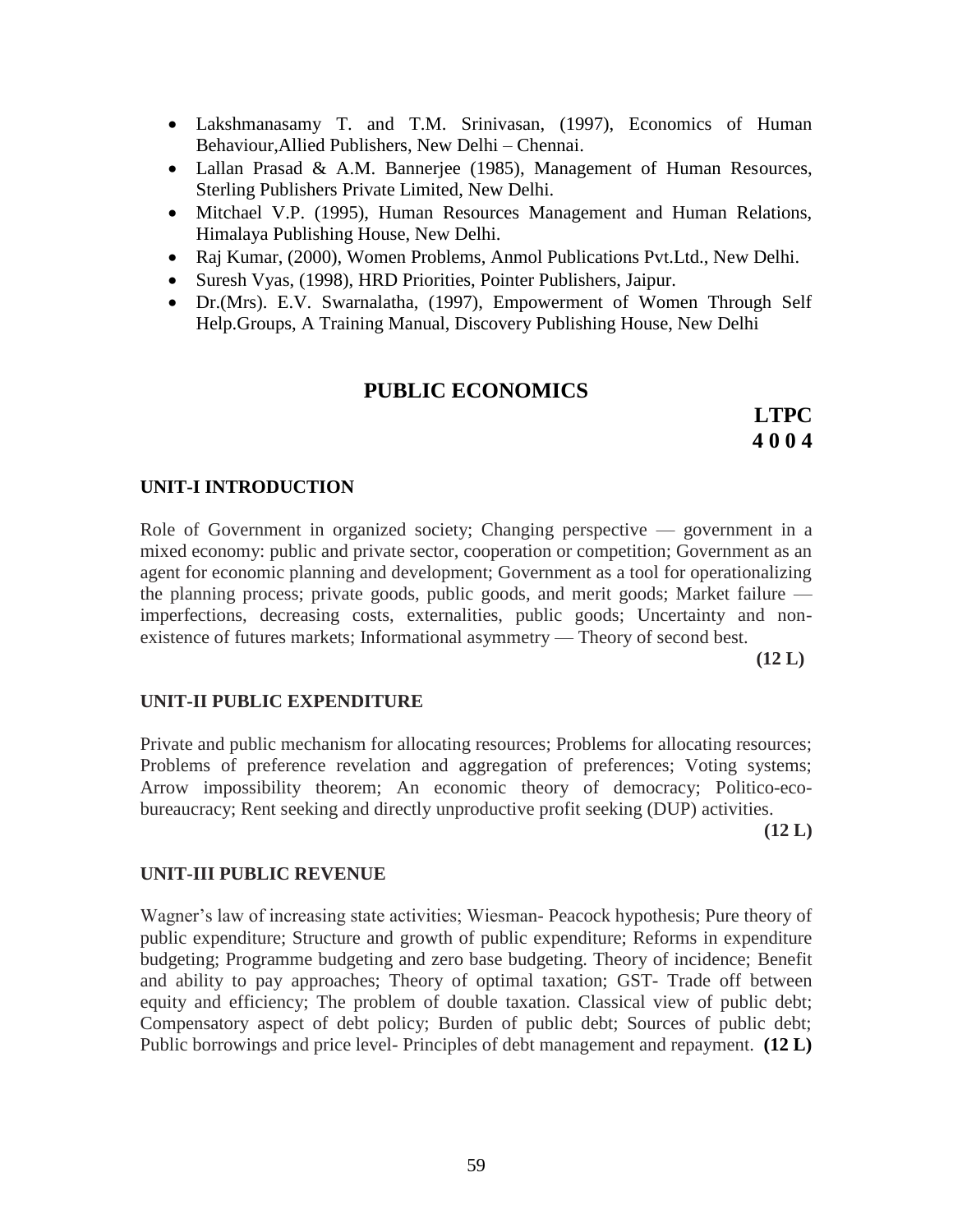# **UNIT-IV PUBLIC POLICY**

Objectives of fiscal policy — full employment, anti-inflation, economic growth, redistribution of income and wealth; Interdependence of fiscal and monetary policies; Budgetary deficits and its implications; Fiscal policy for stabilization — automatic vs. discretionary stabilization; Alternative measures of resource mobilization and their impact on growth, distribution and prices; Balanced budget multiplier. **(12 L)**

# **UNIT-V FISCAL FEDERLISM**

Fiscal federalism in India; Vertical and horizontal imbalance; Assignment of function and sources of revenue; Finance Commission and Planning Commission; Devolution of resources and grants; Theory of grants; Resource transfer from Union to States — Criteria for transfer of resources; Centre-State financial relations in India; Problems of states' resources and indebtedness; Transfer of resources from Union and States to local bodies. **(12 L)**

**(Total: 60 L)**

### **Basic Readings List**:

- Atkinson, A.B. and J.E. Siglitz (1980), Lectures on Public Economics, Tata McGraw Hill, New York.
- Auerbach, A.J. and M. Feldstern (Eds.) (1985), Handbook of Public Economics, Vol. I, North Holland, Amsterdam.
- Buchanan, J.M. (1970), The Public Finances, Richard D. Irwin, Homewood.
- Goode, R. (1986), Government Finance in Developing Countries, Tata McGraw Hill, New Delhi.
- Houghton, J.M. (1970), The Public Finance: Selected Readings, Penguin, Harmondsworth.
- Jha, R. (1998), Modern Public Economics, Routledge, London.
- Menutt, P. (1996), The Economics of Public Choice, Edward Elgar, U.K.
- Musgrave, R.A. (1959), The Theory of Public Finance, McGraw Hill, Kogakhusa, Tokyo.
- Musgrave, R.A. and P.B. Musgrave (1976), Public Finance in Theory and Practice, McGraw Hill, Kogakusha, Tokyo.
- Shoup, C.S. (1970), Public Finance, Aldine, Chicago.
- Shome, P. (Ed.) (1995), Tax Policy: Handbook, Tax Division, Fiscal Affairs Department, International Monetary Fund, Washington D.C.

# **Additional Readings list:**

**Unit-I**

- Cornes, R. and T. Sandler (1986), The Theory of Externalities, Public Goods and Club Goods, Cambridge University Press, Cambridge.
- Duff, L. (1997), Government and Market, Orient Longman, New Delhi.
- Herber, B.P. (1967), Modern Public Finance, Richard D. Irwin, Homewood.
- Spulber, N. (1998), Redefining the State, Cambridge University Press, Cambridge.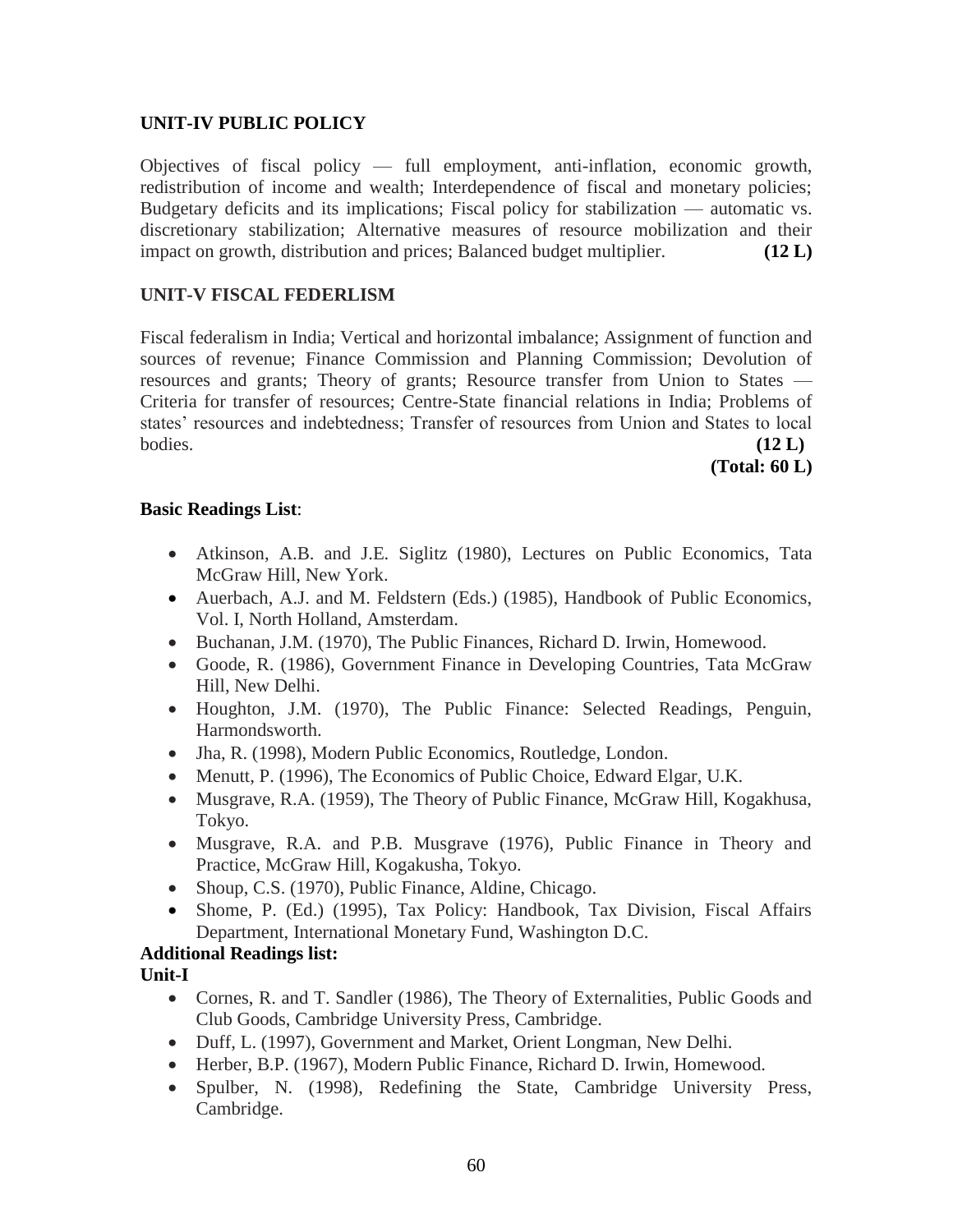**Unit-II**

- Buchanan, J.M. (1968), The Demand and Supply of Public Goods, Rand McNally, Chicago.
- Mueller, D.C. (1979), Public Choice, Cambridge University Press, Cambridge.
- Spulber, N. (1998), Redefining the State, Cambridge University Press, Cambridge.

• Stiglitz, J.E. (1986), Economics of Public Sector, Norton, New York

# **Unit-III**

- Mishan, E.J. (1982), Cost-Benefit Analysis: An Informal Introduction, George Allen and Unwin, London.
- Peacock, A. and D.J. Robertson (Eds.) (1963), Public Expenditure: Appraisal and Control, Oliver and Boyd, Edinburgh.
- Phyrr, P. (1970), Zero Base Budgeting: A Practical Management Tour Tool for Evaluating Expenses, John Wiley, New York.
- Premchand, A. (1966), Control of Public Expenditure in India, Allied Publishers, New Delhi.
- Sahni, B.S. (Ed.) (1972), Public Expenditure Analysis: Selected Readings, Rotherdam University Press.
- Bird, R. and O. Oldman (1967), Readings on Taxation in Developing Countries, the John Hopkins University Press, Baltimore.
- Cutt, J. (1969), Taxation and Economic Development in India, Frederick A Praegar Publishers, New York.
- Kaldor, N. (1955), An Expenditure Tax, George Allen and Unwin, London.
- Musgrave, R.A. and C. Shoup (Eds.) (1970), Readings in the Economics of Taxation, George Allen and Unwin, London.
- Barman, K. (1986), Public Debt Management in India, Uppal Publishing House, New Delhi.
- Buchanan, J.M. (1958), Public Principles of Public Debt, A Defence and Restatement, Richard D. Irwin Homewood.
- Ferguson, J.M. (Ed.) (1964), Public Debt and Future Generations, North Carolina University Press, Chapel Hill.
- Sreekantaradhya, B.S. (1972), Public Debt and Economic Development in India, New Delhi.

**Unit-IV**

- American Economic Association (1955), Readings in Fiscal Policy, George Allen and Unwin, London.
- Chelliah, Raja J. (1971), Fiscal Policy in Underdeveloped Countries, George Allen and Unwin, London.
- Government of India (1985), Long Term Fiscal Policy, New Delhi.
- Peacock, A. and G.K. Shaw (1976), The Economic Theory of Fiscal Policy, George Allen and Unwin, London.

**Unit-V**

 Bhargava, R.N. (1967), The Theory and Working of Union Finance in India, Chaitanya Publishing House, Allahabad.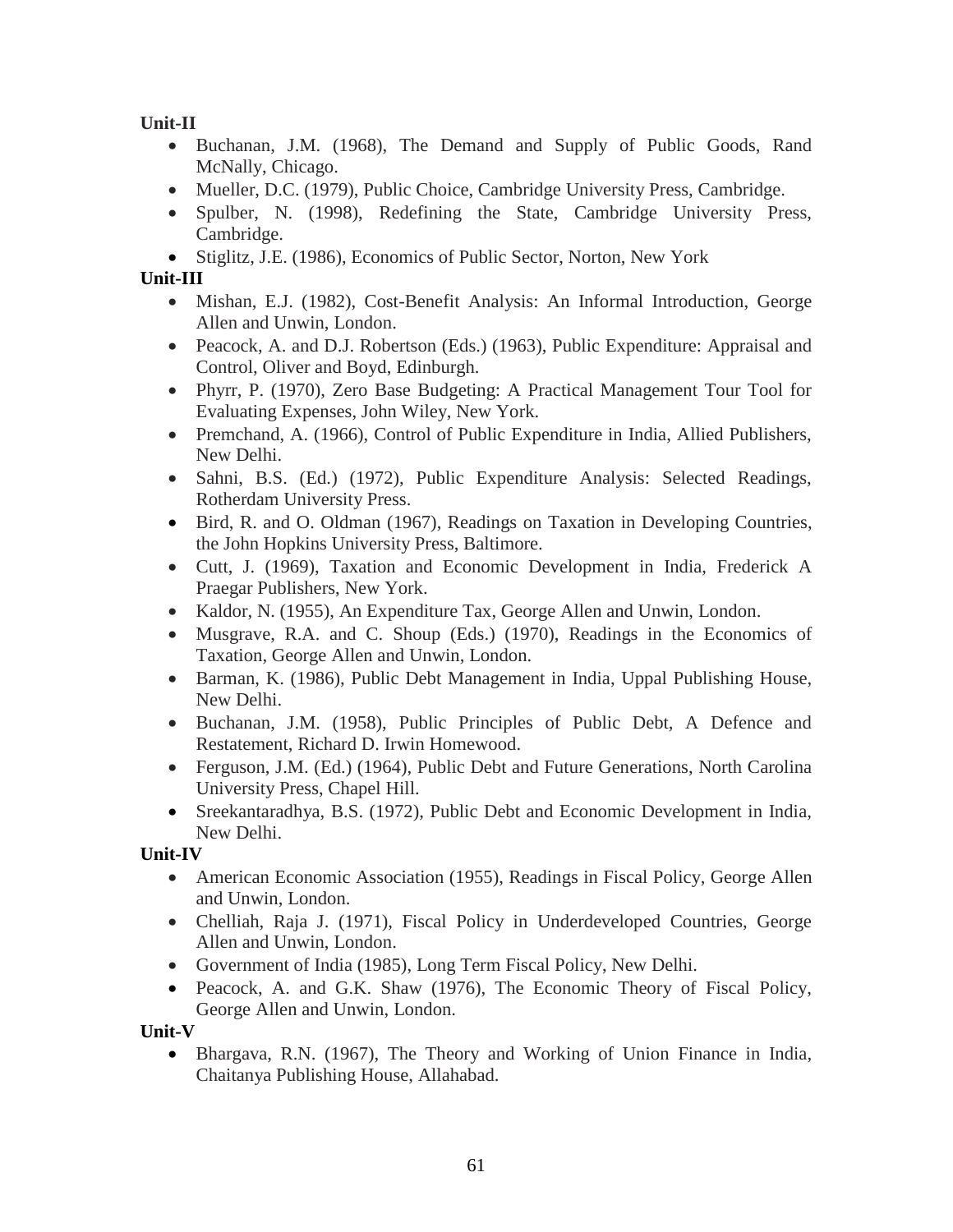- Bhargava, P.K. (1982), Centre State Resource Transfers in India, The Academic Press, Gurgaon.
- Chelliah, Raja J. et. al (1981), Trends and Issues in India's Federal Finance, National Institute of Public Finance and Policy, New Delhi.
- Gulati, I.S. (1979), Centre State Financial Relations: An Assessment of the Role of Finance Commission, M.S. University of Baroda, Baroda.
- Lakdawala, D.T. (1967), Union State Financial Relations, Lalwani Publishing House, Mumbai.
- Musgrave, R.A. (1977), Essays in Fiscal Federalism, Greenwood West Port.
- Oates, W.E. (1972), Fiscal Federalism, Harcourt Brace and Johanowich, New York.
- Reports of various Finance Commissions
- Srivastava, D.K. (Ed.) (2000), Fiscal Federalism in India, Har-Anand Publications Ltd., New Delhi.

# **GLOBALIZATION AND INDIAN ECONOMY**

**LTPC 4 0 0 4**

# **UNIT-I GLOBALIZATION AND INDIAN ECONOMY**

Globalisation – Concept – Advocacy of globalization – Stages and Phases of Globalization – Organization and Globalization – Role of Global Managers- Criteria for success - Economic policy- National Income: Trends and Structure of National Income-Demographic Features and indictors of Economic Development & Growth, Rural- Urban migration.  $(12 \text{ L})$ 

#### **UNIT-II GLOBALIZATION AND INDIAN ECONOMIC POLICY**

Changes in the land system; Commercialization of agriculture; Policy of discriminating protection and industrial development; Monetary and currency developments; Commercial and central banking developments; Banking sector reforms- GATT-Objectives and Principles – Evolution of GATT – Uruguay Round – WTO: Evolution-Organizational Structure – Objectives – Functions and Principles - WTO Rounds (conferences) of Global Trade Negotiations. **(12 L)**

#### **UNIT-III NATURAL RESOURCES AND WTO AGREEMENTS**

Basic features; Natural resources — Land, water and forest resources; Features – Trade Related Intellectual Property Rights (TRIPs) – Intellectual Property Rights, Copy rights-Trademarks, Designs and AOA - Broad demographic features — Population size and growth rates, sex composition, rural-urban migration, occupational distribution; Problem of over-population; Population policy; Infrastructure development; Current Five Year Plan - Objectives, allocation and targets; New economic reforms — Liberalization, privatization and globalization. **(12 L)**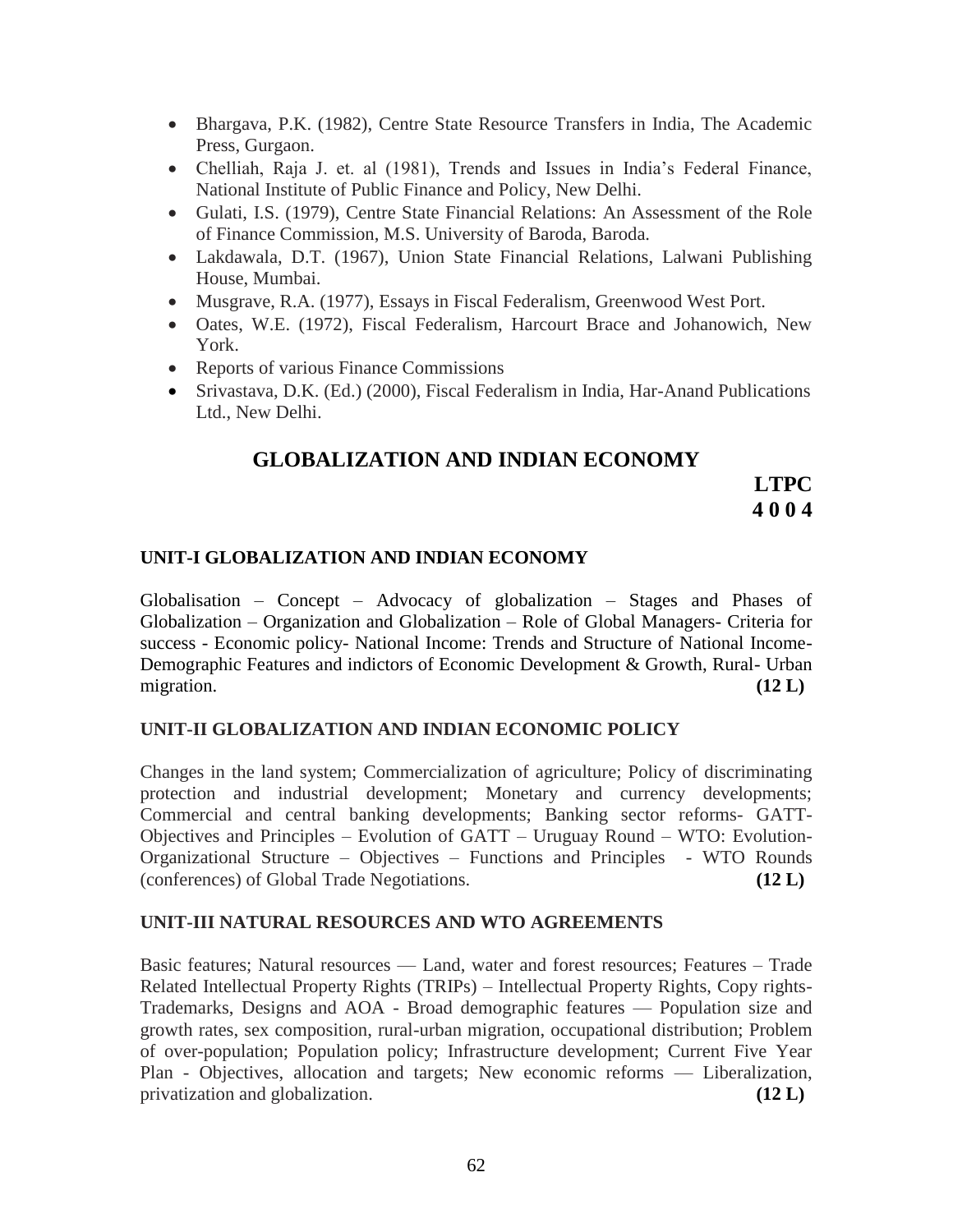# **UNIT-IV AGRICULTURE AND GLOBALIZATION**

Nature and importance; Trends in agricultural production and productivity; Factors determining productivity; Land Reforms; New agricultural strategy and green revolution; Rural credit, Agricultural marketing. Industrial development during the planning period; Industrial policy of 1948, 1956, 1977 and 1991; Industrial licensing policy — MRTP Act, FERA and FEMA; Growth and problems of small scale industries; Role of public sector enterprises in India's industrialization. **(12 L)**

# **UNIT-V ISSUES AND CHALLENGES OF GLOBALIZATION**

Poverty and inequality; Unemployment; Rising prices; Industrial relations. Issues related to SEZ (Special Economic Zone) – Slowing down of agricultural growth in the Indian context- Issues in Tariff and non-Tariff barriers- Trade and Environment – UN Conference on Environment and Development – Agenda 21 – Trade in Services – Third World Unity in WTO. **(12 L) (12 L)** 

**(Total: 60 L)**

# **Basic Readings list:**

- Uma Kapila (2005), Indian Economy since Independence, Academic Publication, New Delhi.
- Datt, R. and K.P.M. Sundharam (2001), Indian Economy, S. Chand & Company Ltd., New Delhi.
- Dhingra, I. C. (2001), The Indian Economy: Environment and Policy, Sultan Chand & Sons, New Delhi.
- Dutt, R.C. (1950), The Economic History of India Under Early British Rule, Low Price Publications. Delhi.
- Kumar, D. (Ed.) (1982), The Cambridge Economic History of India, Volume II, 1757-1970, Orient Longman Ltd., Hyderabad.
- Misra, S.K. and V.K. Puri (2001), Indian Economy Its Development Experience, Himalaya Publishing House, Mumbai.
- Gadgil, D.R. (1971), The Industrial Evolution in India in Recent Times, 1860- 1939, Oxford University Press, Bombay.
- Government of India, Economic Survey (Annual), Economic Division, Ministry of Finance, New Delhi.
- Naoroji, D. (1962), Poverty and Un-British Rule in India, Low Price Publications, Delhi.
- Planning Commission (1999), Ninth Five Year Plan, Government of India, New Delhi.
- Singh, V.B. (Ed.) (1965), Economic History of India, 1857-1956, Allied Publishers Private Limited, Bombay.
- Ahluwalia, I.J. and I.M.D. Little (Eds.) (1999), India's Economic Reforms and Development (Essays in honour of Manmohan Singh), Oxford University Press, New Delhi.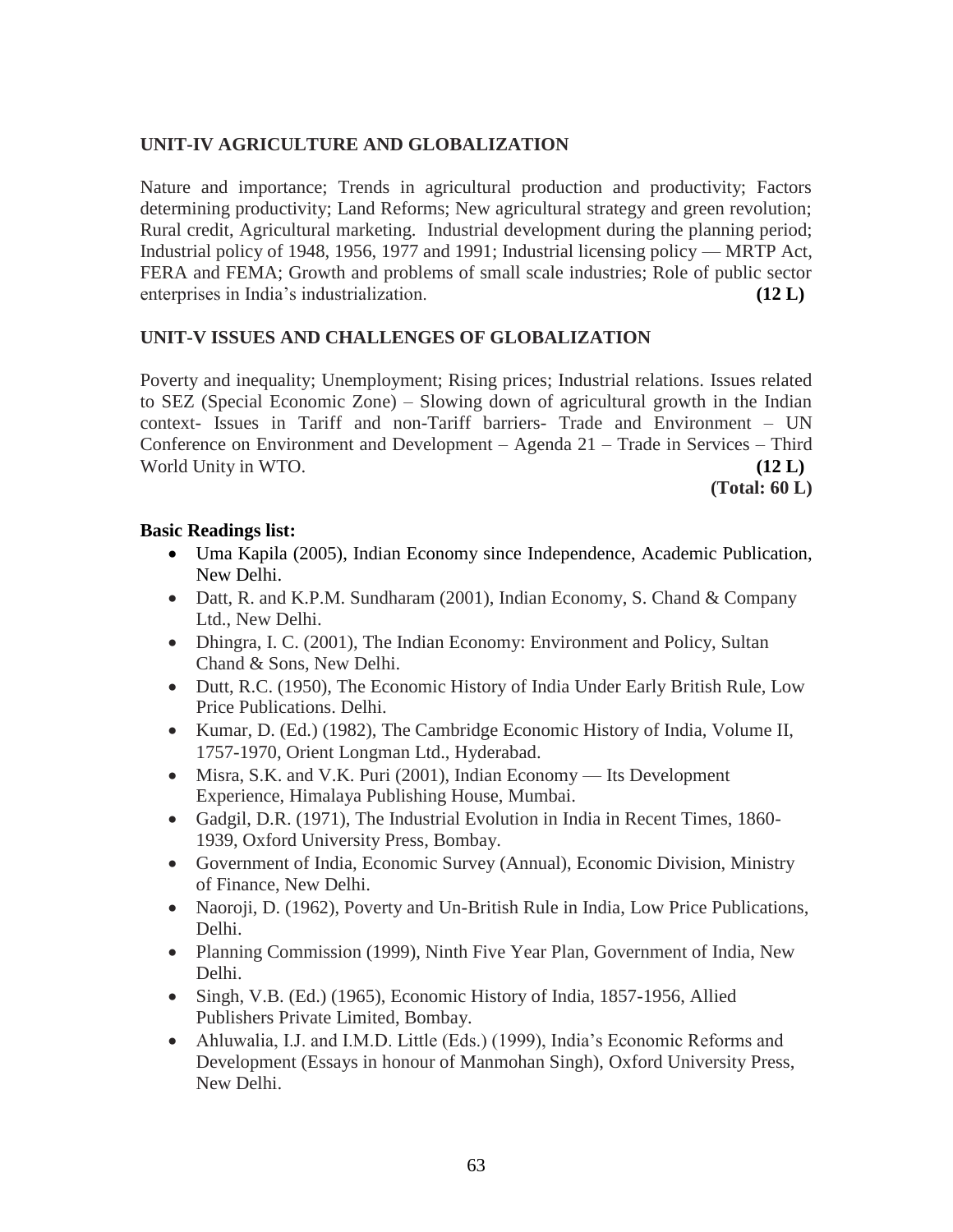- Jalan, B. (1992), The Indian Economy : Problems and Prospects, Viking, New Delhi.
- Jalan, B. (1996), India's Economic Policy Preparing for the Twenty-first Century, Viking, New Delhi.
- Parikh, K.S. (1999), India Development Report 1999-2000, Oxford University Press, New Delhi.
- Datt, R. (Ed.) (2001), Second Generation Economic Reforms in India, Deep & Deep Publications, New Delhi.
- Chandran R (2005). International Business, Jaico Publishing House, Mumbai
- Gaurav Datt and Ashwani Mahajan (2014). Datt and Sundaram's Indian Economy, S. Chand, New Delhi
- Falendra K. Sudan (2005). Globalization and Liberalization, Series Publication, New Delhi
- Francis Cherunilam (2006). International Economics, Himalaya Publishing House, Mumbai
- Francis Cherunilam (2010). Business Environment, Himalaya Publishing House, Mumbai
- Gopalsamy N. (1998). GATT/WTO, TRIPs, TRIMS and Trade in Services, Wheeler John Publications, Mumbai
- Ramakant-Sugam (1996). Globalization of Indian Economy, G. Jain Pointer Publishers, Jaipur
- Rao, M.B. (2001). WTO and International Trade, Vikas Publishing House, New Delhi.

# **COMPUTER APPLICATIONS IN ECONOMICS**

**LTPC 4 0 0 4**

# **UNIT-I BASIC COMPONENTS OF COMPUTER**

Basic components of computer — CPU, input-output devices, keyboard, mouse and scanner, video display, printers and plotters, data storage and retrieval, hard disk, floppy disk and CD ROM; Types of computers and their applications; **(12 L)**

#### **UNIT-II TYPES OF DATA AND STRUCTURE**

Concept of data, record and file; Types of data and data structures, data analysis; File handling and operations like opening, appending and cascading, closing and attribute control; Data storage and retrieval; Data operations; Algorithms like sorting, merging, joining and bifurcation; Database concepts and operation on database; DBMS and RDBMS. **(12 L)**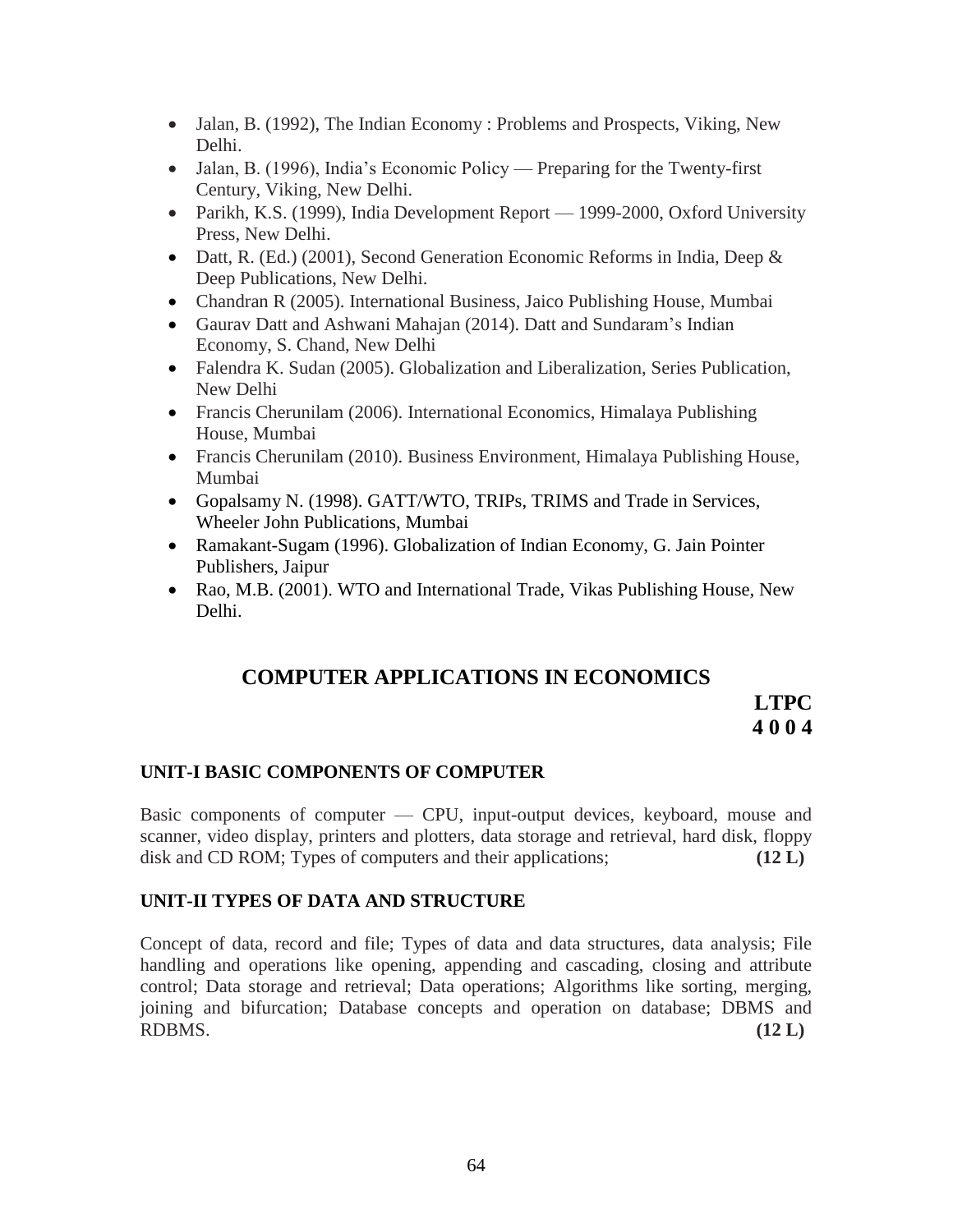# **UNIT-III REGRESSION ANALYSIS**

Series, groups, tables, graphs and objects; Time and frequency series, regression methods and techniques; Regression analysis; Data validation; Trends and cyclecity forecasting; System modeling and description; System equation; Specification; Error and correction strategies, Statistical modeling and descriptive statistics; Distribution functions, Regression statistics. **(12 L)**

### **UNIT-IV COMPUTER APPLICATIONS IN TIME SERIES**

Computer applications in Time series – Linear Model- Quadratic model- Exponential – Auto- regressive - Moving Average – ARIMA. Multiple Regression Analysis- Factor Analysis – Principal Component Analysis – Power Point-Excel. **(12 L)**

### **UNIT-V STATISTICAL SOFTWARE'S**

| Statistical tools used through SPSS, Eview and Limdep | (12 L)           |
|-------------------------------------------------------|------------------|
|                                                       | (Total: $60 L$ ) |

#### **Basic Readings list:**

- Rajasekaran, S. (1986), Numerical Methods in Science and Engineering, A.H. Wheeler, Allahabad.
- Sanders, D.H. (1988), Computers Today, McGraw Hill (3rd Edition), New York.
- Sinha, P.K. (1992), Computer Fundamentals, BPB Publications, New Delhi.
- Rajaraman, V. (1996), Fundamentals of Computers, Prentice Hall of India, New Delhi.
- Lipschultz, M.M. and S. Lipschultz (1982), Theory and Problems of Data Processing, Schum's Outline Series, McGraw Hill, New York.
- Schildt, H. (1987), C Made Easy, McGraw Hill Co., New York.
- Levin, R.I. and C.A. Kirkpatrick (1975), Quantitative Approaches to Management (3rd Edition), McGraw Hill.
- Mirsky, L. (1955), Introduction to Linear Algebra, Oxford University Press.
- 9.Intrilligator, M.D. (1978), Econometric Models, Techniques and Applications, Prentice Hall, Englewood Cliffs, NJ.
- Wood, M.B. (1983), Introducing Computer Security, Broadman Associates, Delhi.
- Anderson, T.W. (1958), Introduction to Multivariate Statistical Analysis, Chapman and Hall, London.
- Chatfield, C. and A.J. Collins (1980), Introduction to Multivariate Analysis, Chapman and Hall, London.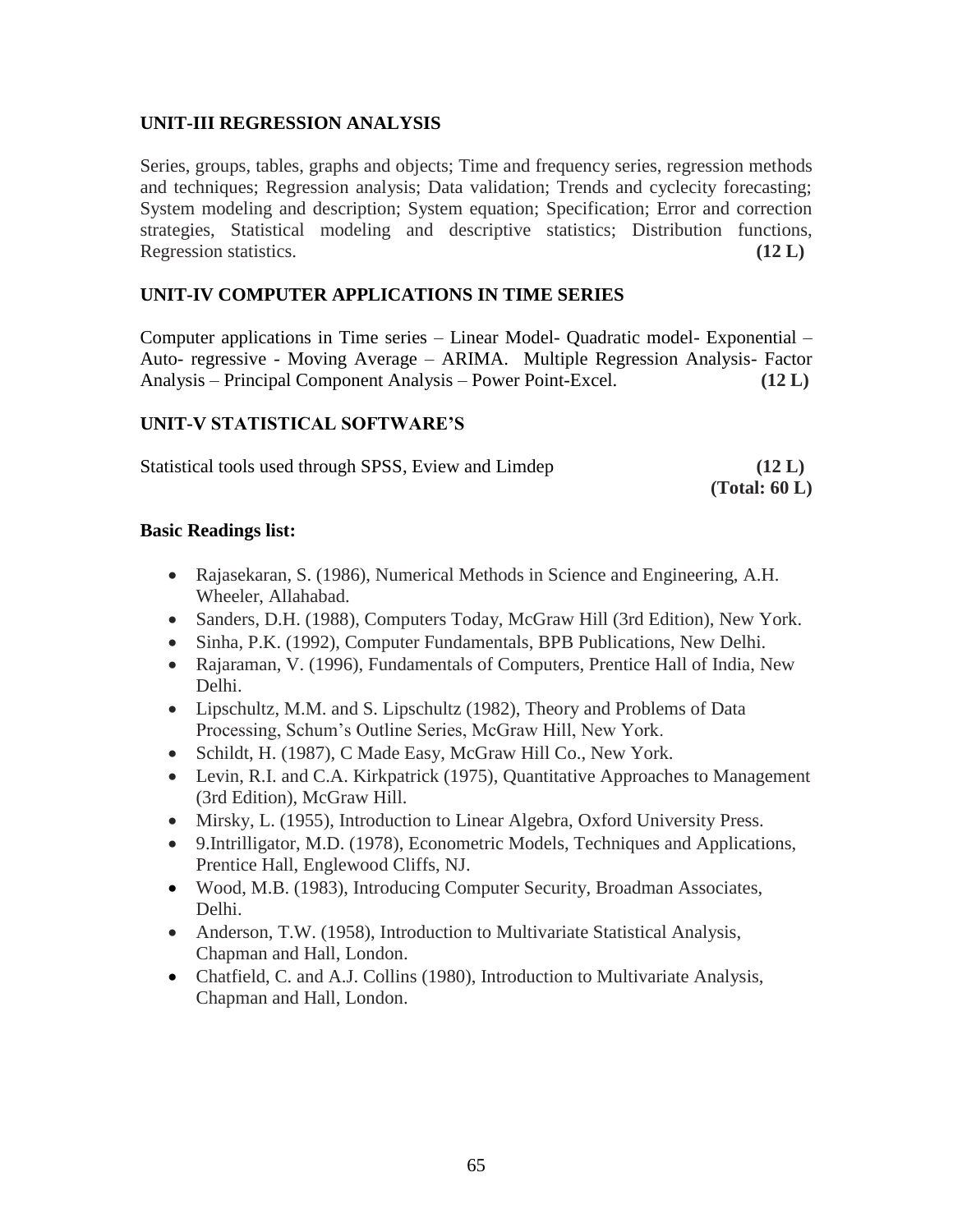# **ECONOMICS OF COASTAL RESOURCE (Elective)**

**LTPC 4 0 0 4**

### **Unit I**

Introduction – Coasts – Features – Dunes - Beach Ridges – Creeks – Lagoons- Estuaries – Salt Marsh – Mangroves - Resources – Fisheries – Minerals – Seaweeds – Coral Reefs - Issues – Depletion - Degradation - Conflicts- Importance of ICM - Integrated Coastal Management – Definition – Functions – Guiding Principles- Stages of ICM – Enabling Conditions. **(8 L) Unit II** 

Environmental Impact Assessment, Benefit – Cost Studies, Risk Assessment - Valuation of Resources- Participation for Behavior Change - Human Dimension to ICM – Importance of Public Participation and Consensus Building. **(8 L)**

# **Unit III**

Formulation and Approval of an ICM Programme : Programme Formulation Process Identification of Initial Problems, Issues, and Opportunities - Setting Priorities Development and Analysis of Coastal Profiles - Assessment of Issues, Programmatic Scope: One Issue or Multiple Issues? – Geographical Scope – National Approach – Pilot Project - Formulation of Goals, Objectives and Strategies - Establishment of Boundaries for the Management Area - Inland Boundary, Seaward Boundary, Assessment of Existing Institutional and Legal Capacity for ICM Design of the Intersectoral – Intergovernmental Coordinating Mechanism and of the ICM Office - Consideration of New Management Measures, the Resulting ICM Plan, - Formal Approval of the ICM Plan by Participating Governments **(16 L) Constants (16 L) Constants (16 L) Constants (16 L) Constants** 

# **Unit IV**

Implementation Process - Securing the Necessary Legal, Legislative Regulatory Changes, Putting the Institutional Arrangements in Place, Obtaining the Necessary Resources, Involving the Affected Interests in the Process, Management Tools and Techniques in the Operation Phase – Zonation - Set - Back Lines and Exclusionary Zones, Protected Areas, Special Area Planning - Acquisition, Easements, and Development Rights, Mitigation and Restoration, Coastal Permits, Conflict Management in an ICM Program - Understanding and Addressing Coastal and Marine Conflicts, Transparency and Public Participation in an ICM Program - Consensus Building, Types of Public Participation : "Advice Giving" and "Power Sharing", Building and Maintaining Public Support : The Importance of Public Education and Awareness Performance Monitoring and Programme Accountability, Evaluation of ICM Programmes **(16 L)**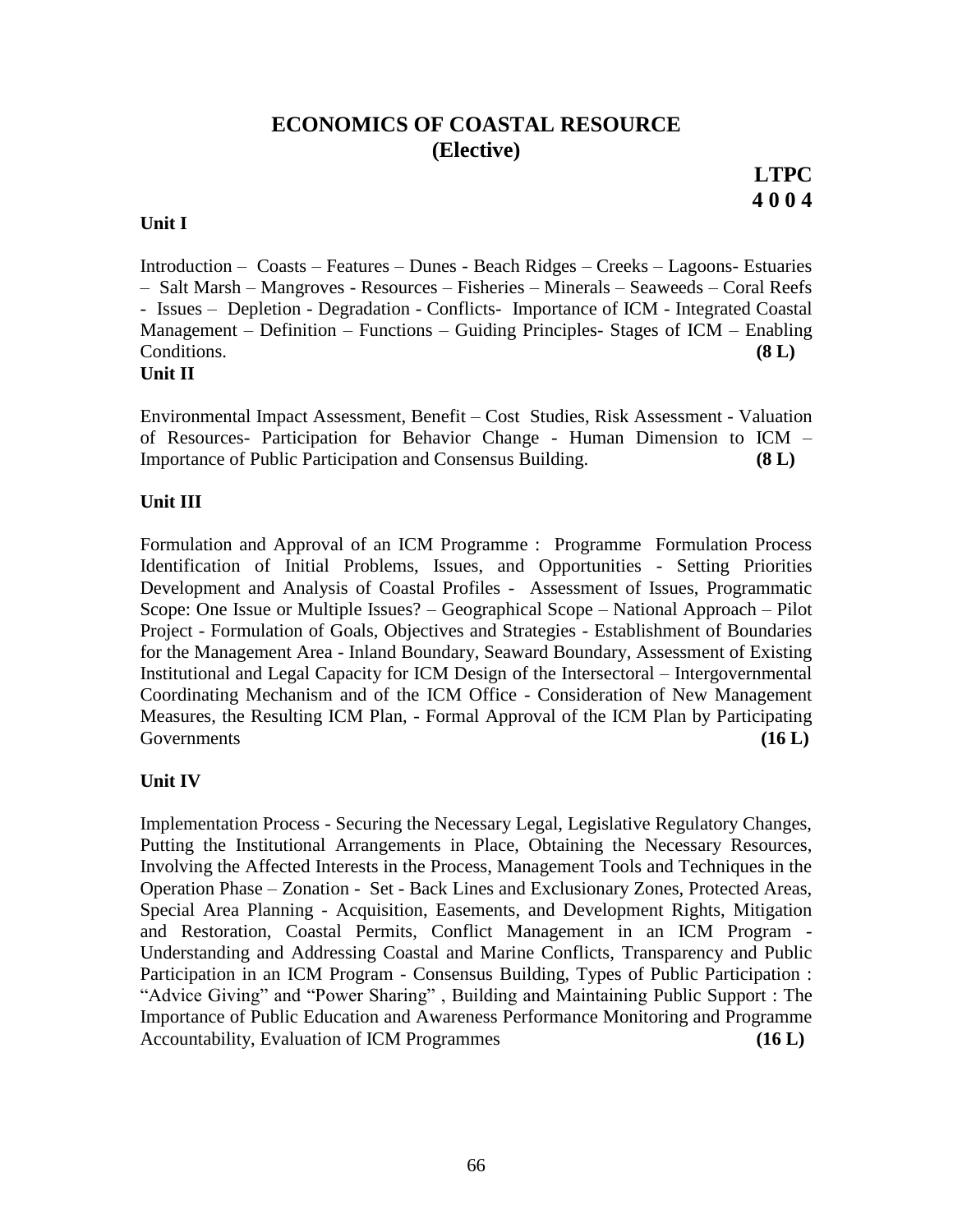# **Unit V**

Issues in Coastal Zone Management in India – Impact of Globalisation in Coastal Zone - Impact of Megacities in Coastal Zone – Coastal Disasters - Coastal Erosion - Coastal Disaster Planning and Management - Tourism Issues - Coastal Zone Regulations in India – CRZ Classification - Coastal Resource Management in Tamil Nadu – Issues – Gulf of Mannar and Bio diversity and Its Conservation - Coral Reef Management Issues in Gulf of Mannar – and Role of Government , NGOs and Communities **(12 L)**

**(Total: 60 L)**

### **Basic Readings list:**

- Stephen Bloye Olsen, (Ed.)Crafting Coastal Governance in a Changing World Coastal Management Report #2241 CRC, URI, USA, 2003
- Biliana Cicin-Sain and Robert W.Knecht , Integrated Coastal and Ocean Management: Concepts and Practices , Island Press Washington, D.C.,1998.
- Donald Robadue, Jr. (Ed.) Eight years in Ecuador The Road to Integrated Coastal Management –Coastal Resources Centre University of Rhode Island, USA, 1995.
- Richard B. Pollnac and Brian R. Crawford, Discovering Factors that Influence the Success of Community –Based Marine Protected Areas in the Visayas, Philippines,
- Coastal Resources Center, University of Rhode Island, USA,2000.
- Gordon W. Thayer et al., Science Based Restoration Monitoring of Coastal Habitats, USA Department of Commerce NOAA, USA,2003.
- Richard K. Wallace and Kristen M. Fletcher, Understanding Fisheries Management, Auburn University and the University of Mississippi, USA, 1996.
- Stephen Olsen, Donald D. Robadue, Jr., Luis Arriaga , Atacames Special Area Management Plan ,Atacames-Sua-Muisne, CRC,URI, USA,1993.

# **ENTREPRENEURSHIP**

**LTPC 4 0 0 4**

# **UNIT I INTRODUCTION TO ENTREPRENEURSHIP**

Concept – Types - Entrepreneurship as a career – Theories of Entrepreneurship – Growth of Entrepreneurship in India – Role of Entrepreneurship in Economics development – Factors affecting Entrepreneurial growth. **(12 L)**

# **UNIT II ENTREPRENEURSHIP MOTIVATION**

Motivation process – Theories of motivation: Maslow, McClelland – Factors motivating entrepreneurs – Major Entrepreneurial Competencies- Entrepreneurial Development Programme: Objectives, Contents, Phases – Kakinada Experiment. **(12 L)**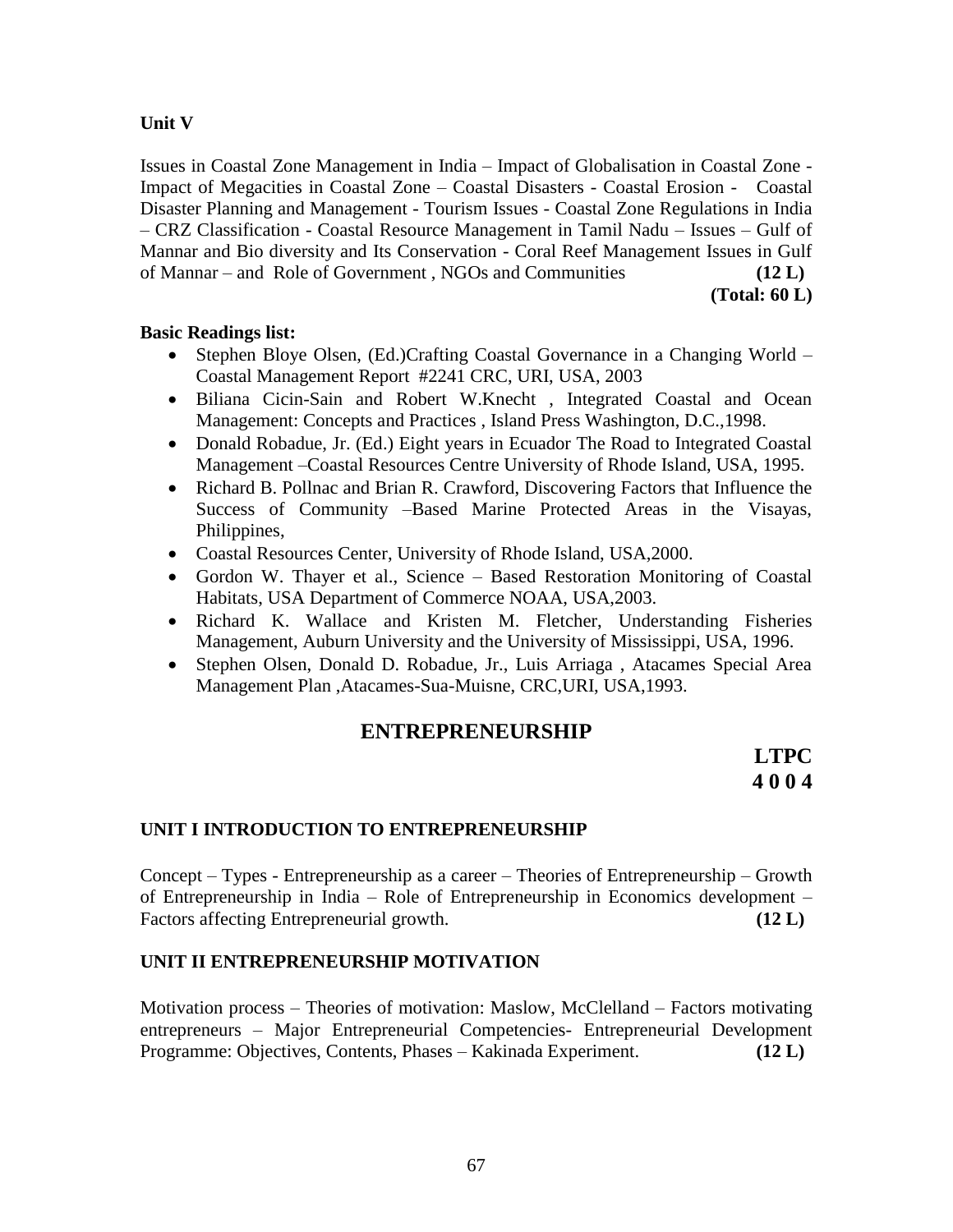# **UNIT III IDENTIFICATION AND EVALUATION OF BUSINESS OPPORTUNITIES**

Sources of project idea – Product selection – project appraisal: Economic analysis – Financial analysis – Market analysis, Technical feasibility – Human resource mobilisation – Management competence. **(12 L)**

# **UNIT IV THE BUSINESS PROJECT FORMULATION**

Need for a good business plan- Guidelines for formulation of a project report – Network analysis – Critical path method – Common errors in project formulation – Preparation of a Business plan (Individual work) **(12 L)**

# **UNIT V PRACTICAL ASPECTS OF ENTREPRENEURSHIP**

Source of Finance – ownership structures – Institutional support to Entrepreneurs – Steps for starting an SSI unit – Industrial Sickness: Signals, Symptoms and Corrective Measures. **(12 L)**

**(Total: 60 L)**

# **Basic Reading List**

- Arya Kumar (2014). Entrepreneurship: Creating and Leading and Entrepreneurial Organization, Pearson, Delhi
- Batra G.S. (2002). Development of Entrepreneurship, Deep & Deep, Delhi
- Gupta, C.B. and Khanka, S.S. (1996) Entrepreneurship and Small Business Management, S. Chand, New Delhi.
- Gupta, C.B. and Srinivasan, N.P. (1992) Entrepreneurial Development, S, Chand, New Delhi
- Khanka.S.S. (2010) Entrepreneurial Development, S.Chand, New Delhi
- Monica Loss and Bascunan, F.L. (2011) Entrepreneurial Development, Prentice Hall, New Delhi, 2011
- Robert, D. Hisrich et al. (2013) Entrepreneurship, Tata McGraw Hill, New Delhi
- Vasant, Desai (1992). Dynamics of Entrepreneurial Development, Prentice Hal, New Delhi
- Vinod, Gupta, (1999) Formulation of a Project, National Institute of Entrepreneurship Small Business Development, NIESBUD, New Delhi
- Wilfret, P. (2013). Entrepreneurship in Management, Pearl Books, New Delhi.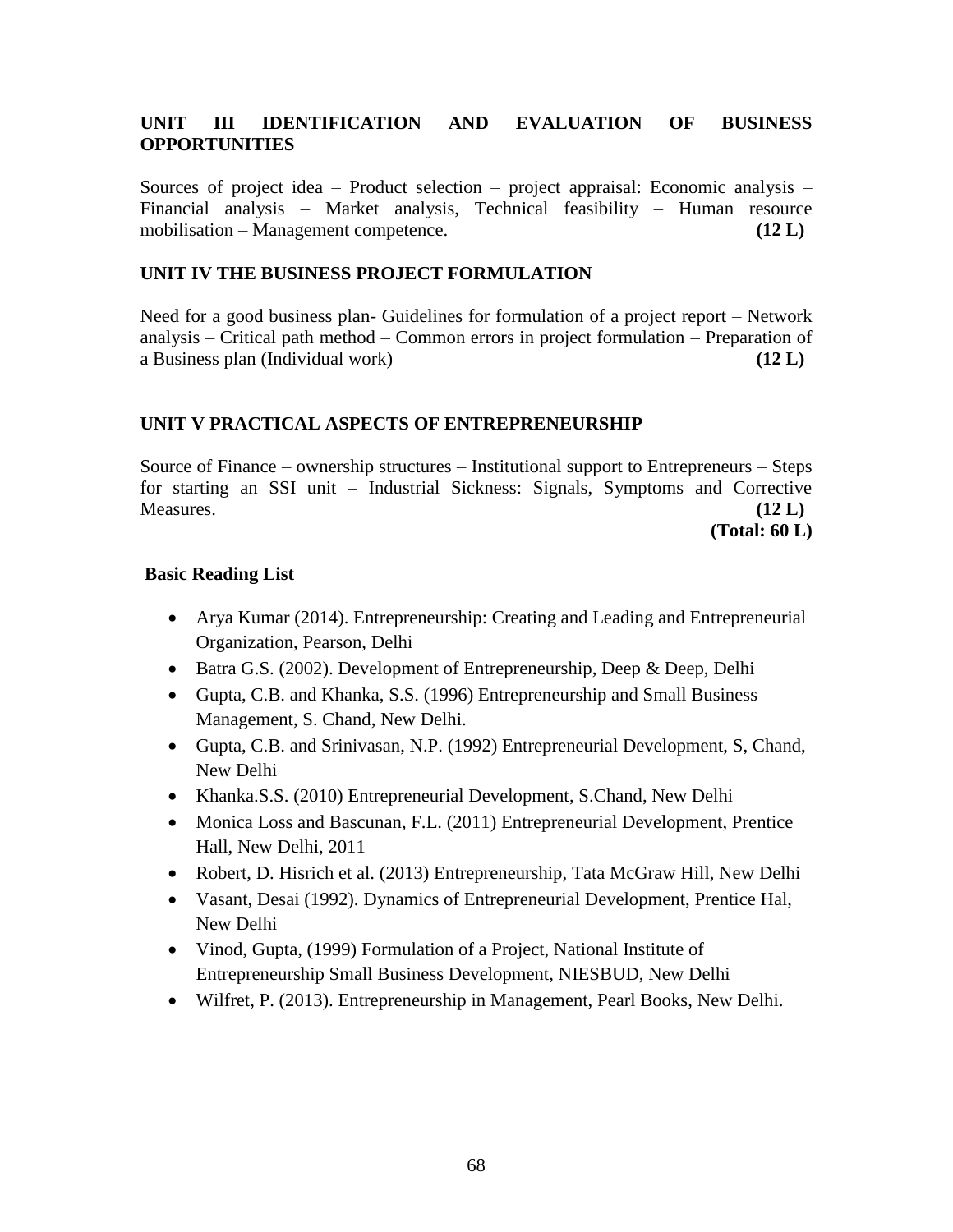# **ECONOMICS OF SOCIAL SECTOR**

**LTPC 4 0 0 4**

#### **UNIT I PRINCIPLES OF SOCIAL DOCTRINES**

Social Economics- Definition, Equality in Human societies ( Income & Employment) – Principles of social doctrines- Ancient, Budha, Gandhi, Nehru, Marx and Ambedkar.

**(12 L)**

### **UNIT II SOCIAL SECURITY**

The World Poverty Situation – Causes and Consequences – Requisites of Economic Growth – Role of Government – Social Security – Subsidies – Social Banking – Issues relating Refugees, Slavery and Beggary – Human Capital. **(12L)**

#### **UNIT III HEALTH CARE SERVICES**

Problems in Education – Economics of Educational planning in Developing Countries like India; Health Services – Institutional Issues of Delivering Health Care; Social Capital – Issues of Energy & Environmental Crises – Growth Vs. Environment. **(12 L)**

### **UNIT IV SOCIAL COST**

Economic crimes and their prevention – Black Money – Parallel Economy – Economics of Good Governance – CAC – Social Cost and Benefit Analysis. **(12 L)**

# **UNIT V SOCIAL EXCLUSION AND INCLUSION**

Discrimination: Sources, Kinds and Costs – Consumerism – Provision of Information-Protection and Business manipulation – Social Exclusion concept , Types – Inclusive Policy perspective for future. **(12 L)** (12 L)

**(Total: 60 L)**

# **Basic Readings List**

- Schiltz, T.W. (1971). Investment in Human Capital, Free Press, New York.
- Culyer. A.J. Re, Economics of Society Policy (London: Martin Robert and Co. Ltd., 1973)
- Douglas C North and Ronger Leroy Miller, The Economics of Public Issues (New York: Haper and Row, 1971).
- Panchmikhi P.R. (1980) Economics of Health: A Trend Report in ICSSR, A Survey of Research in Economics, Vol. VI, Infrastructure, Allied Publishers, Delhi.
- Dreze, Jean and Amartya Sen, Hunger and Public Action (Oxford: Clarendon Press, 1989)